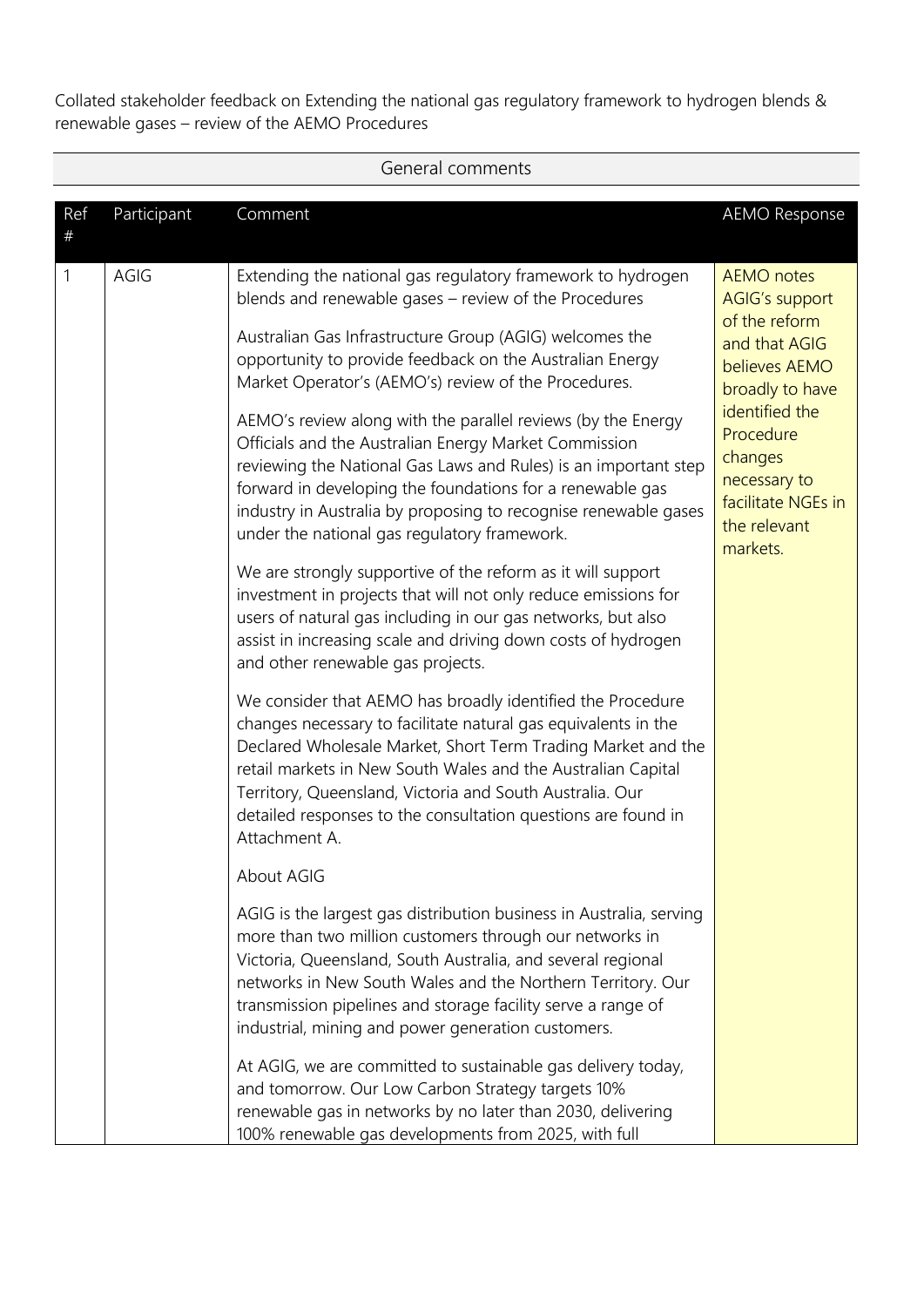|                |                                 | Terrewable gases – review of the ALIVIO Procedures                                                                                                                                                                                                                                                                                                                                                                                                                                                                                                                                                                                                                                                                                                                                                                                                                                                                                                                                                 |                                                                                                                                                                                                                  |
|----------------|---------------------------------|----------------------------------------------------------------------------------------------------------------------------------------------------------------------------------------------------------------------------------------------------------------------------------------------------------------------------------------------------------------------------------------------------------------------------------------------------------------------------------------------------------------------------------------------------------------------------------------------------------------------------------------------------------------------------------------------------------------------------------------------------------------------------------------------------------------------------------------------------------------------------------------------------------------------------------------------------------------------------------------------------|------------------------------------------------------------------------------------------------------------------------------------------------------------------------------------------------------------------|
|                |                                 | decarbonisation of our networks by 2040 as a stretch target<br>and by no later than 2050.                                                                                                                                                                                                                                                                                                                                                                                                                                                                                                                                                                                                                                                                                                                                                                                                                                                                                                          |                                                                                                                                                                                                                  |
|                |                                 | We are now delivering on our strategy by deploying low carbon<br>gas projects. Our most advanced projects include:                                                                                                                                                                                                                                                                                                                                                                                                                                                                                                                                                                                                                                                                                                                                                                                                                                                                                 |                                                                                                                                                                                                                  |
|                |                                 | Hydrogen Park South Australia (HyP SA) - A 1.25MW<br>electrolyser to demonstrate the production of<br>renewable hydrogen for blending with natural gas (up<br>to 5%) and supply to more than 700 existing homes in<br>metropolitan Adelaide. HyP SA is now operational.<br>Hydrogen Park Gladstone - A 175kW electrolyser to<br>demonstrate the production renewable hydrogen for<br>blending with natural gas (up to 10%) and supply to the<br>entire network of Gladstone, including industry. First<br>production is expected in 2022.<br>The Australian Hydrogen Centre (AHC) $-$ A virtual centre<br>delivering feasibility studies for 10% and 100% blending<br>of renewable hydrogen into towns and cities in South<br>Australia and Victoria.<br>Once again, I would like to thank you for the opportunity to<br>feedback on AEMO's review. Should you have any queries<br>about the information provided in this submission please<br>contact Drew Pearman, Head of Policy and Government |                                                                                                                                                                                                                  |
|                |                                 | Relations (drew.pearman@agig.com.au or 0417 544 731).                                                                                                                                                                                                                                                                                                                                                                                                                                                                                                                                                                                                                                                                                                                                                                                                                                                                                                                                              |                                                                                                                                                                                                                  |
| $\overline{c}$ | <b>APA</b>                      | [AEMO note: Due to its length, AEMO has not included APA's<br>general comments in the collated feedback. Please see the<br>attached submission]                                                                                                                                                                                                                                                                                                                                                                                                                                                                                                                                                                                                                                                                                                                                                                                                                                                    | <b>AEMO</b> notes<br>APA's general<br>comments.                                                                                                                                                                  |
| 3              | Bioenergy<br>Australia          | Bioenergy Australia (BA) is pleased that procedures are being<br>reviewed to extend the national gas regulatory framework to<br>hydrogen and renewable gases. We are supportive of changes<br>to enable injection of hydrogen and renewable gases but wish<br>to emphasise the importance of developing a regulatory<br>environment that is supportive of new project development,<br>and not so restrictive that it stifles industry growth.                                                                                                                                                                                                                                                                                                                                                                                                                                                                                                                                                      | <b>AEMO</b> notes<br>BA's support of<br>changes to<br>enable hydrogen<br>and renewable<br>gases as well as<br>of ensuring a<br>regulatory<br>environment that<br>is supportive of<br>new project<br>development. |
| $\overline{4}$ | Energy<br>Networks<br>Australia | Energy Networks Australia (ENA) welcomes the opportunity to<br>provide input during the consultation period on the proposed<br>reforms to the National Gas Law (NGL) in relation to hydrogen<br>and renewable gas blending. This submission is in response to                                                                                                                                                                                                                                                                                                                                                                                                                                                                                                                                                                                                                                                                                                                                      | AEMO notes the<br><b>ENA's comments</b><br>and support for<br>the overall                                                                                                                                        |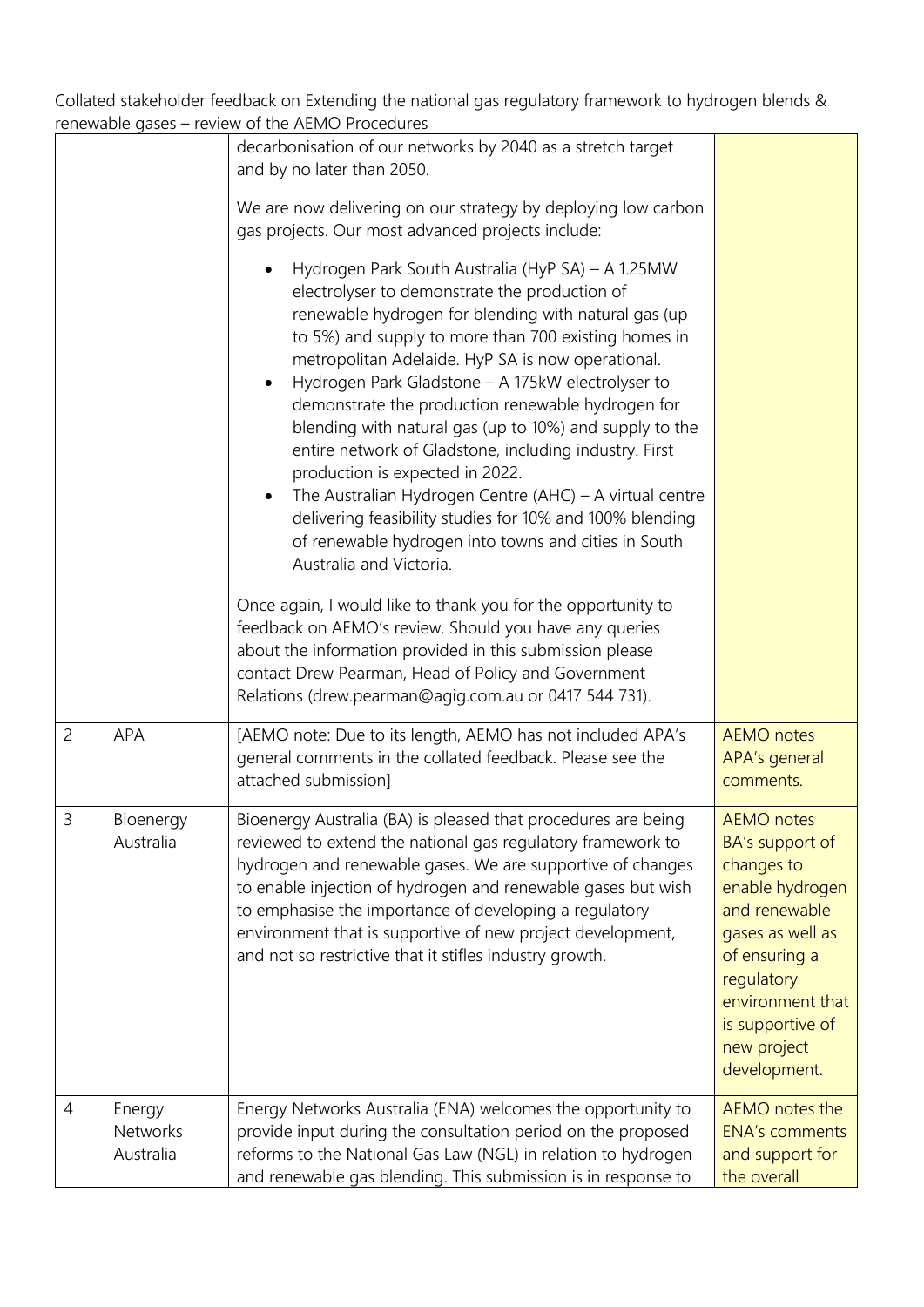| FLICWADIC GASES – FEVIEW OF THE ALIVIO FTOCCUTIES                                                                                                                                                                                                                                                                                                                                                                                                                                                                                                                                                                                                                                                                                                                                                                                                              |                                                                                                                                                                                        |
|----------------------------------------------------------------------------------------------------------------------------------------------------------------------------------------------------------------------------------------------------------------------------------------------------------------------------------------------------------------------------------------------------------------------------------------------------------------------------------------------------------------------------------------------------------------------------------------------------------------------------------------------------------------------------------------------------------------------------------------------------------------------------------------------------------------------------------------------------------------|----------------------------------------------------------------------------------------------------------------------------------------------------------------------------------------|
| AEMO's consultation paper on expanding the definitions in the<br>procedures to support natural gas equivalent blends for the<br>DWGM, STTM and retail markets.                                                                                                                                                                                                                                                                                                                                                                                                                                                                                                                                                                                                                                                                                                 | reforms and the<br>proposed<br>changes to the<br><b>STTM, DWGM</b>                                                                                                                     |
| ENA is the national industry body representing Australia's<br>electricity transmission and distribution and gas distribution<br>networks. Our members provide more than 16 million electricity<br>and gas connections to almost every home and business across                                                                                                                                                                                                                                                                                                                                                                                                                                                                                                                                                                                                 | and Retail<br>Market<br>Procedures.                                                                                                                                                    |
| Australia.                                                                                                                                                                                                                                                                                                                                                                                                                                                                                                                                                                                                                                                                                                                                                                                                                                                     | AEMO notes that                                                                                                                                                                        |
| To date, the focus of decarbonisation has been on the<br>electricity sector, but gas networks are on their own<br>decarbonisation journey. Customers tell us that they are seeking<br>a clean energy future and are engaged in achieving emission<br>reductions from gas use. New renewable fuels, such as<br>hydrogen and biomethane, have the potential to become<br>mainstream and complementary energy solutions that will use<br>existing energy infrastructure. Our gas networks are leading the<br>development of renewable gas projects and blending<br>renewable hydrogen in the Adelaide and Sydney gas<br>distribution networks, with further projects under development<br>in Victoria, Western Australia and Queensland.                                                                                                                          | the definition of<br>pipeline service<br>is in the NGL and<br>so would require<br>a law change. As<br>such, this<br>feedback may be<br>better provided<br>to the Officials'<br>review. |
| Package of regulatory reforms                                                                                                                                                                                                                                                                                                                                                                                                                                                                                                                                                                                                                                                                                                                                                                                                                                  |                                                                                                                                                                                        |
| We understand that our response to the Paper is part of a<br>broader package of reforms being considered under the<br>Extending the national gas regulatory framework to hydrogen<br>blends and renewable gases reform package. The broader<br>package of reforms consists of several overlapping<br>consultations, including:                                                                                                                                                                                                                                                                                                                                                                                                                                                                                                                                 |                                                                                                                                                                                        |
| Senior Energy Officials' Consultation Paper on changes<br>to the National Gas Law, National Energy Retail Law and<br>Regulations,<br>The AEMC's Consultation Paper on changes to the<br>National Gas Rules and National Energy Retail Rules,<br>The AEMC's Consultation Paper on a rule change<br>request from the Victorian Minister for Energy,<br>Environment and Climate Change to enable the<br>inclusion of renewable gas facilities into the Victorian<br>Declared Wholesale Gas Market, and<br>The AEMO's Consultation Paper on changes to its<br>procedures and other subordinate instruments.<br>Gas distribution network service providers (DNSPs) are on a<br>decarbonisation journey with the long-term objective to supply<br>100 per cent renewable gas in gas distribution networks for<br>customers. Gas networks are actively developing and |                                                                                                                                                                                        |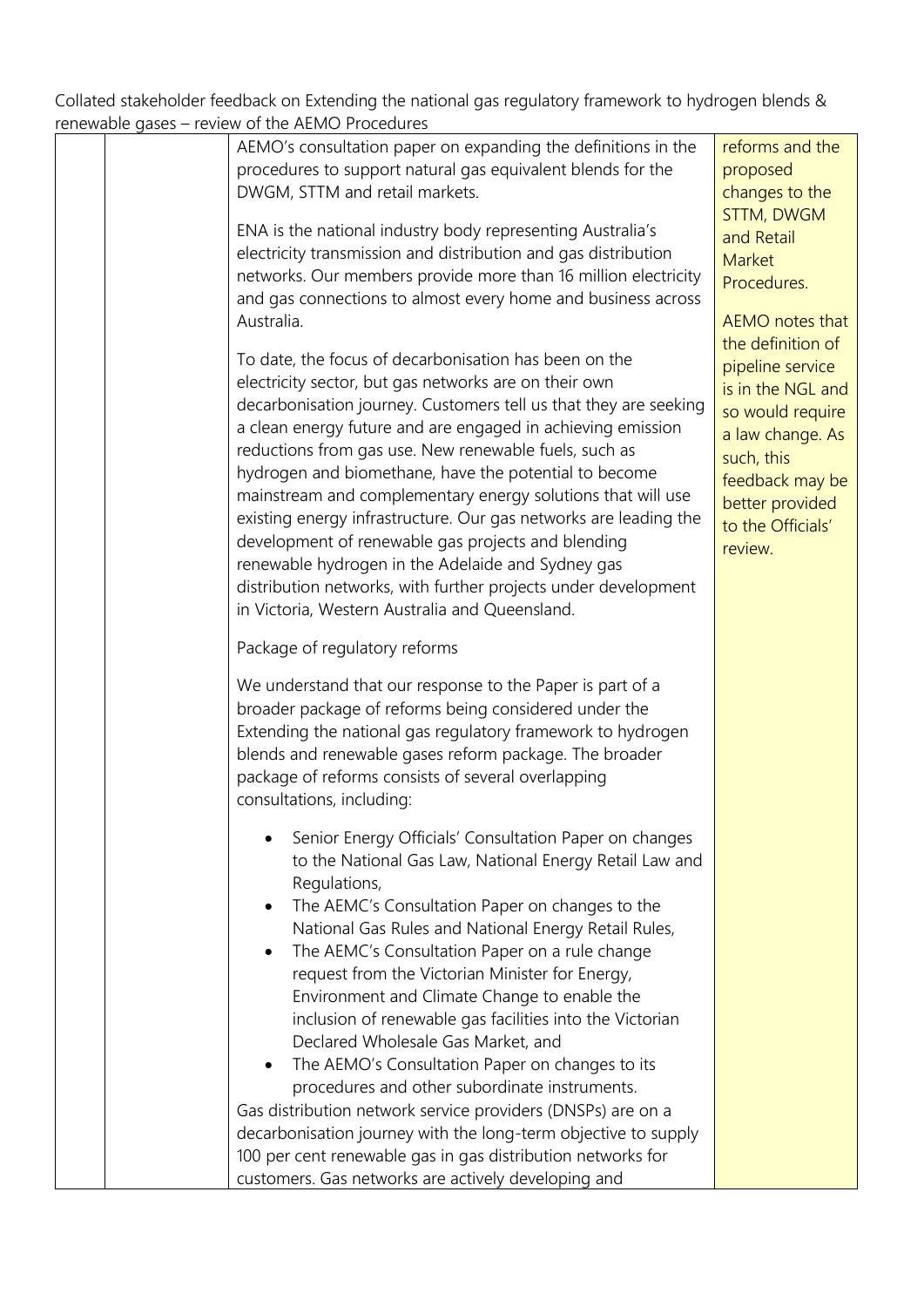|   |              | renewable gases – review of the AEMO Procedures                                                                                                                                                                                                                                                                                                                            |                                                                                                                          |
|---|--------------|----------------------------------------------------------------------------------------------------------------------------------------------------------------------------------------------------------------------------------------------------------------------------------------------------------------------------------------------------------------------------|--------------------------------------------------------------------------------------------------------------------------|
|   |              | proceeding with renewable gas trial projects in order to build<br>the capabilities necessary to effectively operate renewable gas-<br>blended networks and 100 per cent renewable gas networks.                                                                                                                                                                            |                                                                                                                          |
|   |              | ENA supports the overall objective of these reforms, which is to<br>bring hydrogen blends, biomethane and other renewable gases<br>within the scope of the national gas legislative and regulatory<br>framework. These reforms will enable DNSPs to continue<br>learning and innovating in the renewable gas space and<br>progressing renewable gas options for customers. |                                                                                                                          |
|   |              | <b>AEMO Topics</b>                                                                                                                                                                                                                                                                                                                                                         |                                                                                                                          |
|   |              | The AEMO consultation paper focuses on expanding the<br>definitions in the procedures to support natural gas equivalent<br>blends for the DWGM, STTM and retail markets.                                                                                                                                                                                                   |                                                                                                                          |
|   |              | ENA is supportive of these proposed changes.                                                                                                                                                                                                                                                                                                                               |                                                                                                                          |
|   |              | Unaccounted for Gas                                                                                                                                                                                                                                                                                                                                                        |                                                                                                                          |
|   |              | The current procedures assumes that UAFG amounts are met at<br>custody transfer meter injections on the network.                                                                                                                                                                                                                                                           |                                                                                                                          |
|   |              | Until a commercial renewable gas market is established, DNSP<br>are the most likely facilities to produce the renewable gas to<br>produce the natural gas equivalent gas.                                                                                                                                                                                                  |                                                                                                                          |
|   |              | Where appropriate, it would be beneficial if amendments to the<br>pipeline service definition also ensured that DNSPs could<br>capture production of renewable gases for the purpose of<br>supporting a DNSP to deliver ancillary services. For example,<br>this would allow DNSPs to meet their unaccounted for gas<br>obligations with renewable gas.                    |                                                                                                                          |
|   |              | AEMO could identify what changes to the Procedures would be<br>required.                                                                                                                                                                                                                                                                                                   |                                                                                                                          |
| 5 | <b>ENGIE</b> | ENGIE Australia & New Zealand (ENGIE) appreciates the<br>opportunity to respond to the Australian Energy Market<br>Operator ('AEMO") in response to the Consultation paper on<br>the Hydrogen blends & renewable gases Procedures review<br>("the Consultation paper").                                                                                                    | <b>AEMO</b> notes<br><b>ENGIE'S support</b><br>for AEMO's<br>review and that<br><b>ENGIE agrees</b><br>with the areas of |
|   |              | The ENGIE Group is a global energy operator in the businesses<br>of electricity, natural gas and energy services. In Australia,<br>ENGIE has interests in generation, renewable energy<br>development, and energy services. ENGIE also owns Simply<br>Energy which provides electricity and gas to more than 745,000                                                       | change<br>identified by<br><b>AEMO</b> and the<br>decision to<br>postpone most                                           |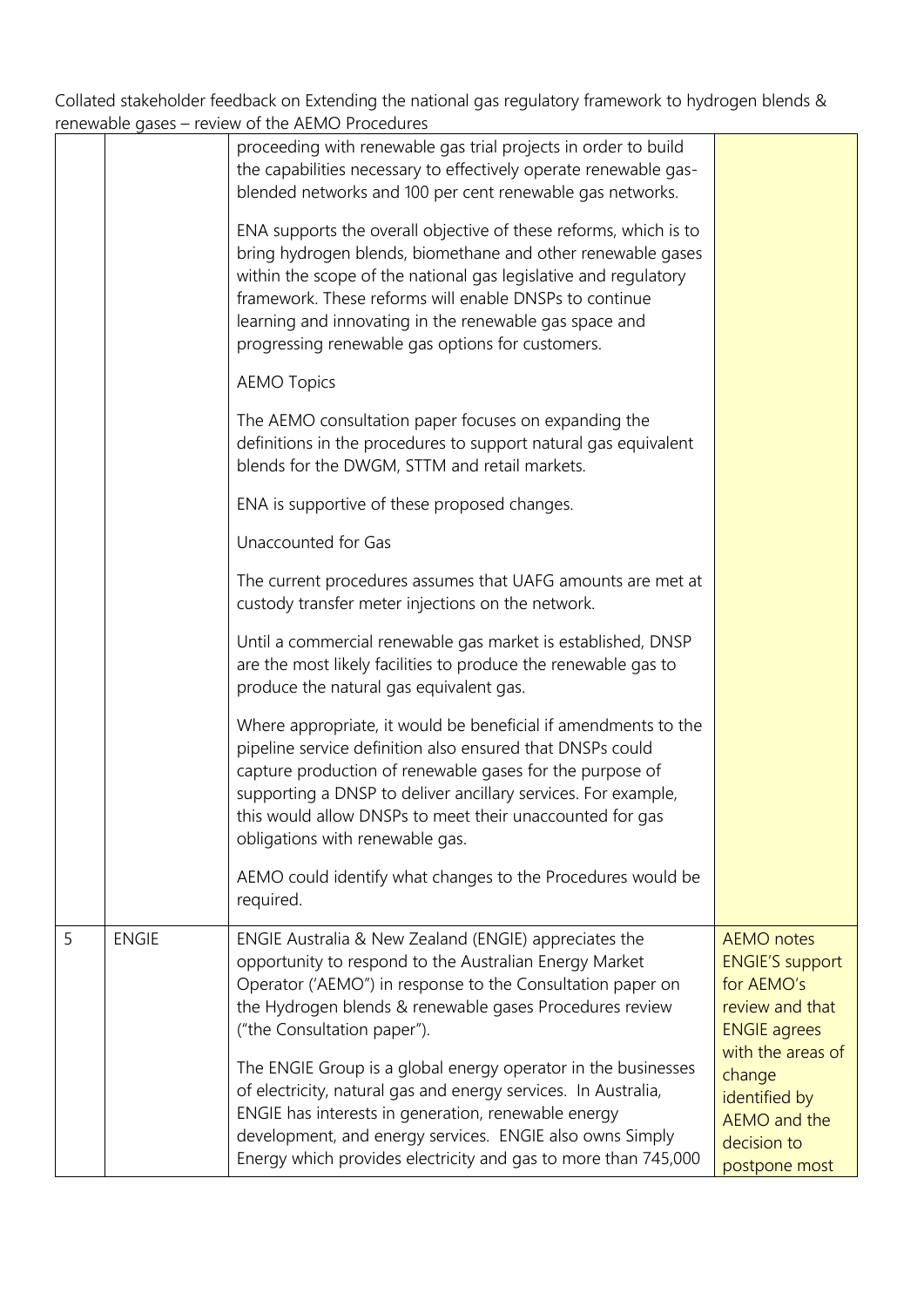| retail customer accounts across Victoria, South Australia, New<br><b>DWGM</b><br>South Wales, Queensland, and Western Australia.<br>the rule change<br>Hydrogen is an important component of a future carbon free<br>is further<br>world<br>progressed.<br>ENGIE believes that hydrogen has the capacity to unlock the full<br>AEMO also notes<br>potential of renewables and carbon-free energy solutions. It can<br><b>ENGIE's view</b><br>accelerate the energy transition by allowing numerous green<br>energy technologies to be used with much greater flexibility.<br>gases should be<br>ENGIE is committed to developing solutions based on<br>permitted for<br>renewable hydrogen, produced by electrolysis using a green<br>use to offset<br>energy supply. Hydrogen is the missing link for a decarbonised<br><b>UAFG. Thus far</b><br>ecosystem, allowing for the harmonious progress of cities,<br>AEMO has not<br>territories and societies around the globe.<br>identified<br>anything in the<br>ENGIE's aim is to operate across the entire value chain of<br>Procedures that<br>renewable hydrogen, from carbon-free power generation to the<br>would prohibit<br>three key end uses: mobility, industry and energy storage.<br>renewable<br>ENGIE is already partnering with governments and other<br>gasses that are<br>businesses on trials, feasibility studies, and early commercial<br>classified as an<br>projects in order to develop the know-how that will allow the<br><b>NGE</b> from<br>hydrogen sector to scale up quickly. This involvement has a<br>supplying UAFG.<br>global footprint, including projects in (amongst others) France,<br>An exception<br>Singapore and Australia. Notably, ENGIE is project lead on one<br>may be the<br>of the three ARENA-supported commercial-scale renewable<br>Wholesale<br>hydrogen projects: a 10 MW electrolyser project to produce<br>Market<br>renewable hydrogen in a consortium with Yara Pilbara Fertilisers<br><b>Distribution</b><br>at their Karratha plant. ENGIE is also a partner in one of the<br><b>UAFG</b><br>other projects, a 10 MW electrolyser for gas blending at AGIG's<br>Procedures<br>Murray Valley Hydrogen Park in Wodonga.<br>(Victoria), which<br>In this light, we welcome AEMO's publication of the<br>currently only<br>Consultation. Clarity on the legal and regulatory status of<br>consider<br>hydrogen blends, biomethane, pure hydrogen streams and<br>injections from<br>other emerging gas products is important for the development<br>the DTS CTM.<br>of these industries.<br><b>AEMO will</b><br>consider this<br>AEMO's scope and approach are appropriate<br>further at the<br><b>DWGM</b> rule<br>ENGIE supports AEMO's interpretation of the policy intent<br>change<br>behind the review: i.e., that all elements of the national gas |  |                     |
|-----------------------------------------------------------------------------------------------------------------------------------------------------------------------------------------------------------------------------------------------------------------------------------------------------------------------------------------------------------------------------------------------------------------------------------------------------------------------------------------------------------------------------------------------------------------------------------------------------------------------------------------------------------------------------------------------------------------------------------------------------------------------------------------------------------------------------------------------------------------------------------------------------------------------------------------------------------------------------------------------------------------------------------------------------------------------------------------------------------------------------------------------------------------------------------------------------------------------------------------------------------------------------------------------------------------------------------------------------------------------------------------------------------------------------------------------------------------------------------------------------------------------------------------------------------------------------------------------------------------------------------------------------------------------------------------------------------------------------------------------------------------------------------------------------------------------------------------------------------------------------------------------------------------------------------------------------------------------------------------------------------------------------------------------------------------------------------------------------------------------------------------------------------------------------------------------------------------------------------------------------------------------------------------------------------------------------------------------------------------------------------------------------------------------------------------------------------------------------------------------------------------------------------------------------------------------------------------------------------------------------------------------------------------------------------------------------------------------------------------------------------------------------------------------------------------------------------------------------------------|--|---------------------|
|                                                                                                                                                                                                                                                                                                                                                                                                                                                                                                                                                                                                                                                                                                                                                                                                                                                                                                                                                                                                                                                                                                                                                                                                                                                                                                                                                                                                                                                                                                                                                                                                                                                                                                                                                                                                                                                                                                                                                                                                                                                                                                                                                                                                                                                                                                                                                                                                                                                                                                                                                                                                                                                                                                                                                                                                                                                                 |  |                     |
|                                                                                                                                                                                                                                                                                                                                                                                                                                                                                                                                                                                                                                                                                                                                                                                                                                                                                                                                                                                                                                                                                                                                                                                                                                                                                                                                                                                                                                                                                                                                                                                                                                                                                                                                                                                                                                                                                                                                                                                                                                                                                                                                                                                                                                                                                                                                                                                                                                                                                                                                                                                                                                                                                                                                                                                                                                                                 |  | Procedures until    |
|                                                                                                                                                                                                                                                                                                                                                                                                                                                                                                                                                                                                                                                                                                                                                                                                                                                                                                                                                                                                                                                                                                                                                                                                                                                                                                                                                                                                                                                                                                                                                                                                                                                                                                                                                                                                                                                                                                                                                                                                                                                                                                                                                                                                                                                                                                                                                                                                                                                                                                                                                                                                                                                                                                                                                                                                                                                                 |  |                     |
|                                                                                                                                                                                                                                                                                                                                                                                                                                                                                                                                                                                                                                                                                                                                                                                                                                                                                                                                                                                                                                                                                                                                                                                                                                                                                                                                                                                                                                                                                                                                                                                                                                                                                                                                                                                                                                                                                                                                                                                                                                                                                                                                                                                                                                                                                                                                                                                                                                                                                                                                                                                                                                                                                                                                                                                                                                                                 |  |                     |
|                                                                                                                                                                                                                                                                                                                                                                                                                                                                                                                                                                                                                                                                                                                                                                                                                                                                                                                                                                                                                                                                                                                                                                                                                                                                                                                                                                                                                                                                                                                                                                                                                                                                                                                                                                                                                                                                                                                                                                                                                                                                                                                                                                                                                                                                                                                                                                                                                                                                                                                                                                                                                                                                                                                                                                                                                                                                 |  |                     |
|                                                                                                                                                                                                                                                                                                                                                                                                                                                                                                                                                                                                                                                                                                                                                                                                                                                                                                                                                                                                                                                                                                                                                                                                                                                                                                                                                                                                                                                                                                                                                                                                                                                                                                                                                                                                                                                                                                                                                                                                                                                                                                                                                                                                                                                                                                                                                                                                                                                                                                                                                                                                                                                                                                                                                                                                                                                                 |  |                     |
|                                                                                                                                                                                                                                                                                                                                                                                                                                                                                                                                                                                                                                                                                                                                                                                                                                                                                                                                                                                                                                                                                                                                                                                                                                                                                                                                                                                                                                                                                                                                                                                                                                                                                                                                                                                                                                                                                                                                                                                                                                                                                                                                                                                                                                                                                                                                                                                                                                                                                                                                                                                                                                                                                                                                                                                                                                                                 |  |                     |
|                                                                                                                                                                                                                                                                                                                                                                                                                                                                                                                                                                                                                                                                                                                                                                                                                                                                                                                                                                                                                                                                                                                                                                                                                                                                                                                                                                                                                                                                                                                                                                                                                                                                                                                                                                                                                                                                                                                                                                                                                                                                                                                                                                                                                                                                                                                                                                                                                                                                                                                                                                                                                                                                                                                                                                                                                                                                 |  |                     |
|                                                                                                                                                                                                                                                                                                                                                                                                                                                                                                                                                                                                                                                                                                                                                                                                                                                                                                                                                                                                                                                                                                                                                                                                                                                                                                                                                                                                                                                                                                                                                                                                                                                                                                                                                                                                                                                                                                                                                                                                                                                                                                                                                                                                                                                                                                                                                                                                                                                                                                                                                                                                                                                                                                                                                                                                                                                                 |  |                     |
|                                                                                                                                                                                                                                                                                                                                                                                                                                                                                                                                                                                                                                                                                                                                                                                                                                                                                                                                                                                                                                                                                                                                                                                                                                                                                                                                                                                                                                                                                                                                                                                                                                                                                                                                                                                                                                                                                                                                                                                                                                                                                                                                                                                                                                                                                                                                                                                                                                                                                                                                                                                                                                                                                                                                                                                                                                                                 |  | that hydrogen or    |
|                                                                                                                                                                                                                                                                                                                                                                                                                                                                                                                                                                                                                                                                                                                                                                                                                                                                                                                                                                                                                                                                                                                                                                                                                                                                                                                                                                                                                                                                                                                                                                                                                                                                                                                                                                                                                                                                                                                                                                                                                                                                                                                                                                                                                                                                                                                                                                                                                                                                                                                                                                                                                                                                                                                                                                                                                                                                 |  | other renewable     |
|                                                                                                                                                                                                                                                                                                                                                                                                                                                                                                                                                                                                                                                                                                                                                                                                                                                                                                                                                                                                                                                                                                                                                                                                                                                                                                                                                                                                                                                                                                                                                                                                                                                                                                                                                                                                                                                                                                                                                                                                                                                                                                                                                                                                                                                                                                                                                                                                                                                                                                                                                                                                                                                                                                                                                                                                                                                                 |  |                     |
|                                                                                                                                                                                                                                                                                                                                                                                                                                                                                                                                                                                                                                                                                                                                                                                                                                                                                                                                                                                                                                                                                                                                                                                                                                                                                                                                                                                                                                                                                                                                                                                                                                                                                                                                                                                                                                                                                                                                                                                                                                                                                                                                                                                                                                                                                                                                                                                                                                                                                                                                                                                                                                                                                                                                                                                                                                                                 |  |                     |
|                                                                                                                                                                                                                                                                                                                                                                                                                                                                                                                                                                                                                                                                                                                                                                                                                                                                                                                                                                                                                                                                                                                                                                                                                                                                                                                                                                                                                                                                                                                                                                                                                                                                                                                                                                                                                                                                                                                                                                                                                                                                                                                                                                                                                                                                                                                                                                                                                                                                                                                                                                                                                                                                                                                                                                                                                                                                 |  |                     |
|                                                                                                                                                                                                                                                                                                                                                                                                                                                                                                                                                                                                                                                                                                                                                                                                                                                                                                                                                                                                                                                                                                                                                                                                                                                                                                                                                                                                                                                                                                                                                                                                                                                                                                                                                                                                                                                                                                                                                                                                                                                                                                                                                                                                                                                                                                                                                                                                                                                                                                                                                                                                                                                                                                                                                                                                                                                                 |  |                     |
|                                                                                                                                                                                                                                                                                                                                                                                                                                                                                                                                                                                                                                                                                                                                                                                                                                                                                                                                                                                                                                                                                                                                                                                                                                                                                                                                                                                                                                                                                                                                                                                                                                                                                                                                                                                                                                                                                                                                                                                                                                                                                                                                                                                                                                                                                                                                                                                                                                                                                                                                                                                                                                                                                                                                                                                                                                                                 |  |                     |
|                                                                                                                                                                                                                                                                                                                                                                                                                                                                                                                                                                                                                                                                                                                                                                                                                                                                                                                                                                                                                                                                                                                                                                                                                                                                                                                                                                                                                                                                                                                                                                                                                                                                                                                                                                                                                                                                                                                                                                                                                                                                                                                                                                                                                                                                                                                                                                                                                                                                                                                                                                                                                                                                                                                                                                                                                                                                 |  |                     |
|                                                                                                                                                                                                                                                                                                                                                                                                                                                                                                                                                                                                                                                                                                                                                                                                                                                                                                                                                                                                                                                                                                                                                                                                                                                                                                                                                                                                                                                                                                                                                                                                                                                                                                                                                                                                                                                                                                                                                                                                                                                                                                                                                                                                                                                                                                                                                                                                                                                                                                                                                                                                                                                                                                                                                                                                                                                                 |  |                     |
|                                                                                                                                                                                                                                                                                                                                                                                                                                                                                                                                                                                                                                                                                                                                                                                                                                                                                                                                                                                                                                                                                                                                                                                                                                                                                                                                                                                                                                                                                                                                                                                                                                                                                                                                                                                                                                                                                                                                                                                                                                                                                                                                                                                                                                                                                                                                                                                                                                                                                                                                                                                                                                                                                                                                                                                                                                                                 |  |                     |
|                                                                                                                                                                                                                                                                                                                                                                                                                                                                                                                                                                                                                                                                                                                                                                                                                                                                                                                                                                                                                                                                                                                                                                                                                                                                                                                                                                                                                                                                                                                                                                                                                                                                                                                                                                                                                                                                                                                                                                                                                                                                                                                                                                                                                                                                                                                                                                                                                                                                                                                                                                                                                                                                                                                                                                                                                                                                 |  |                     |
|                                                                                                                                                                                                                                                                                                                                                                                                                                                                                                                                                                                                                                                                                                                                                                                                                                                                                                                                                                                                                                                                                                                                                                                                                                                                                                                                                                                                                                                                                                                                                                                                                                                                                                                                                                                                                                                                                                                                                                                                                                                                                                                                                                                                                                                                                                                                                                                                                                                                                                                                                                                                                                                                                                                                                                                                                                                                 |  |                     |
|                                                                                                                                                                                                                                                                                                                                                                                                                                                                                                                                                                                                                                                                                                                                                                                                                                                                                                                                                                                                                                                                                                                                                                                                                                                                                                                                                                                                                                                                                                                                                                                                                                                                                                                                                                                                                                                                                                                                                                                                                                                                                                                                                                                                                                                                                                                                                                                                                                                                                                                                                                                                                                                                                                                                                                                                                                                                 |  |                     |
|                                                                                                                                                                                                                                                                                                                                                                                                                                                                                                                                                                                                                                                                                                                                                                                                                                                                                                                                                                                                                                                                                                                                                                                                                                                                                                                                                                                                                                                                                                                                                                                                                                                                                                                                                                                                                                                                                                                                                                                                                                                                                                                                                                                                                                                                                                                                                                                                                                                                                                                                                                                                                                                                                                                                                                                                                                                                 |  |                     |
|                                                                                                                                                                                                                                                                                                                                                                                                                                                                                                                                                                                                                                                                                                                                                                                                                                                                                                                                                                                                                                                                                                                                                                                                                                                                                                                                                                                                                                                                                                                                                                                                                                                                                                                                                                                                                                                                                                                                                                                                                                                                                                                                                                                                                                                                                                                                                                                                                                                                                                                                                                                                                                                                                                                                                                                                                                                                 |  |                     |
|                                                                                                                                                                                                                                                                                                                                                                                                                                                                                                                                                                                                                                                                                                                                                                                                                                                                                                                                                                                                                                                                                                                                                                                                                                                                                                                                                                                                                                                                                                                                                                                                                                                                                                                                                                                                                                                                                                                                                                                                                                                                                                                                                                                                                                                                                                                                                                                                                                                                                                                                                                                                                                                                                                                                                                                                                                                                 |  |                     |
|                                                                                                                                                                                                                                                                                                                                                                                                                                                                                                                                                                                                                                                                                                                                                                                                                                                                                                                                                                                                                                                                                                                                                                                                                                                                                                                                                                                                                                                                                                                                                                                                                                                                                                                                                                                                                                                                                                                                                                                                                                                                                                                                                                                                                                                                                                                                                                                                                                                                                                                                                                                                                                                                                                                                                                                                                                                                 |  |                     |
|                                                                                                                                                                                                                                                                                                                                                                                                                                                                                                                                                                                                                                                                                                                                                                                                                                                                                                                                                                                                                                                                                                                                                                                                                                                                                                                                                                                                                                                                                                                                                                                                                                                                                                                                                                                                                                                                                                                                                                                                                                                                                                                                                                                                                                                                                                                                                                                                                                                                                                                                                                                                                                                                                                                                                                                                                                                                 |  |                     |
|                                                                                                                                                                                                                                                                                                                                                                                                                                                                                                                                                                                                                                                                                                                                                                                                                                                                                                                                                                                                                                                                                                                                                                                                                                                                                                                                                                                                                                                                                                                                                                                                                                                                                                                                                                                                                                                                                                                                                                                                                                                                                                                                                                                                                                                                                                                                                                                                                                                                                                                                                                                                                                                                                                                                                                                                                                                                 |  |                     |
|                                                                                                                                                                                                                                                                                                                                                                                                                                                                                                                                                                                                                                                                                                                                                                                                                                                                                                                                                                                                                                                                                                                                                                                                                                                                                                                                                                                                                                                                                                                                                                                                                                                                                                                                                                                                                                                                                                                                                                                                                                                                                                                                                                                                                                                                                                                                                                                                                                                                                                                                                                                                                                                                                                                                                                                                                                                                 |  |                     |
|                                                                                                                                                                                                                                                                                                                                                                                                                                                                                                                                                                                                                                                                                                                                                                                                                                                                                                                                                                                                                                                                                                                                                                                                                                                                                                                                                                                                                                                                                                                                                                                                                                                                                                                                                                                                                                                                                                                                                                                                                                                                                                                                                                                                                                                                                                                                                                                                                                                                                                                                                                                                                                                                                                                                                                                                                                                                 |  |                     |
|                                                                                                                                                                                                                                                                                                                                                                                                                                                                                                                                                                                                                                                                                                                                                                                                                                                                                                                                                                                                                                                                                                                                                                                                                                                                                                                                                                                                                                                                                                                                                                                                                                                                                                                                                                                                                                                                                                                                                                                                                                                                                                                                                                                                                                                                                                                                                                                                                                                                                                                                                                                                                                                                                                                                                                                                                                                                 |  |                     |
|                                                                                                                                                                                                                                                                                                                                                                                                                                                                                                                                                                                                                                                                                                                                                                                                                                                                                                                                                                                                                                                                                                                                                                                                                                                                                                                                                                                                                                                                                                                                                                                                                                                                                                                                                                                                                                                                                                                                                                                                                                                                                                                                                                                                                                                                                                                                                                                                                                                                                                                                                                                                                                                                                                                                                                                                                                                                 |  |                     |
|                                                                                                                                                                                                                                                                                                                                                                                                                                                                                                                                                                                                                                                                                                                                                                                                                                                                                                                                                                                                                                                                                                                                                                                                                                                                                                                                                                                                                                                                                                                                                                                                                                                                                                                                                                                                                                                                                                                                                                                                                                                                                                                                                                                                                                                                                                                                                                                                                                                                                                                                                                                                                                                                                                                                                                                                                                                                 |  |                     |
|                                                                                                                                                                                                                                                                                                                                                                                                                                                                                                                                                                                                                                                                                                                                                                                                                                                                                                                                                                                                                                                                                                                                                                                                                                                                                                                                                                                                                                                                                                                                                                                                                                                                                                                                                                                                                                                                                                                                                                                                                                                                                                                                                                                                                                                                                                                                                                                                                                                                                                                                                                                                                                                                                                                                                                                                                                                                 |  |                     |
|                                                                                                                                                                                                                                                                                                                                                                                                                                                                                                                                                                                                                                                                                                                                                                                                                                                                                                                                                                                                                                                                                                                                                                                                                                                                                                                                                                                                                                                                                                                                                                                                                                                                                                                                                                                                                                                                                                                                                                                                                                                                                                                                                                                                                                                                                                                                                                                                                                                                                                                                                                                                                                                                                                                                                                                                                                                                 |  |                     |
|                                                                                                                                                                                                                                                                                                                                                                                                                                                                                                                                                                                                                                                                                                                                                                                                                                                                                                                                                                                                                                                                                                                                                                                                                                                                                                                                                                                                                                                                                                                                                                                                                                                                                                                                                                                                                                                                                                                                                                                                                                                                                                                                                                                                                                                                                                                                                                                                                                                                                                                                                                                                                                                                                                                                                                                                                                                                 |  |                     |
|                                                                                                                                                                                                                                                                                                                                                                                                                                                                                                                                                                                                                                                                                                                                                                                                                                                                                                                                                                                                                                                                                                                                                                                                                                                                                                                                                                                                                                                                                                                                                                                                                                                                                                                                                                                                                                                                                                                                                                                                                                                                                                                                                                                                                                                                                                                                                                                                                                                                                                                                                                                                                                                                                                                                                                                                                                                                 |  |                     |
|                                                                                                                                                                                                                                                                                                                                                                                                                                                                                                                                                                                                                                                                                                                                                                                                                                                                                                                                                                                                                                                                                                                                                                                                                                                                                                                                                                                                                                                                                                                                                                                                                                                                                                                                                                                                                                                                                                                                                                                                                                                                                                                                                                                                                                                                                                                                                                                                                                                                                                                                                                                                                                                                                                                                                                                                                                                                 |  |                     |
|                                                                                                                                                                                                                                                                                                                                                                                                                                                                                                                                                                                                                                                                                                                                                                                                                                                                                                                                                                                                                                                                                                                                                                                                                                                                                                                                                                                                                                                                                                                                                                                                                                                                                                                                                                                                                                                                                                                                                                                                                                                                                                                                                                                                                                                                                                                                                                                                                                                                                                                                                                                                                                                                                                                                                                                                                                                                 |  |                     |
|                                                                                                                                                                                                                                                                                                                                                                                                                                                                                                                                                                                                                                                                                                                                                                                                                                                                                                                                                                                                                                                                                                                                                                                                                                                                                                                                                                                                                                                                                                                                                                                                                                                                                                                                                                                                                                                                                                                                                                                                                                                                                                                                                                                                                                                                                                                                                                                                                                                                                                                                                                                                                                                                                                                                                                                                                                                                 |  |                     |
|                                                                                                                                                                                                                                                                                                                                                                                                                                                                                                                                                                                                                                                                                                                                                                                                                                                                                                                                                                                                                                                                                                                                                                                                                                                                                                                                                                                                                                                                                                                                                                                                                                                                                                                                                                                                                                                                                                                                                                                                                                                                                                                                                                                                                                                                                                                                                                                                                                                                                                                                                                                                                                                                                                                                                                                                                                                                 |  |                     |
|                                                                                                                                                                                                                                                                                                                                                                                                                                                                                                                                                                                                                                                                                                                                                                                                                                                                                                                                                                                                                                                                                                                                                                                                                                                                                                                                                                                                                                                                                                                                                                                                                                                                                                                                                                                                                                                                                                                                                                                                                                                                                                                                                                                                                                                                                                                                                                                                                                                                                                                                                                                                                                                                                                                                                                                                                                                                 |  |                     |
|                                                                                                                                                                                                                                                                                                                                                                                                                                                                                                                                                                                                                                                                                                                                                                                                                                                                                                                                                                                                                                                                                                                                                                                                                                                                                                                                                                                                                                                                                                                                                                                                                                                                                                                                                                                                                                                                                                                                                                                                                                                                                                                                                                                                                                                                                                                                                                                                                                                                                                                                                                                                                                                                                                                                                                                                                                                                 |  |                     |
|                                                                                                                                                                                                                                                                                                                                                                                                                                                                                                                                                                                                                                                                                                                                                                                                                                                                                                                                                                                                                                                                                                                                                                                                                                                                                                                                                                                                                                                                                                                                                                                                                                                                                                                                                                                                                                                                                                                                                                                                                                                                                                                                                                                                                                                                                                                                                                                                                                                                                                                                                                                                                                                                                                                                                                                                                                                                 |  |                     |
|                                                                                                                                                                                                                                                                                                                                                                                                                                                                                                                                                                                                                                                                                                                                                                                                                                                                                                                                                                                                                                                                                                                                                                                                                                                                                                                                                                                                                                                                                                                                                                                                                                                                                                                                                                                                                                                                                                                                                                                                                                                                                                                                                                                                                                                                                                                                                                                                                                                                                                                                                                                                                                                                                                                                                                                                                                                                 |  |                     |
|                                                                                                                                                                                                                                                                                                                                                                                                                                                                                                                                                                                                                                                                                                                                                                                                                                                                                                                                                                                                                                                                                                                                                                                                                                                                                                                                                                                                                                                                                                                                                                                                                                                                                                                                                                                                                                                                                                                                                                                                                                                                                                                                                                                                                                                                                                                                                                                                                                                                                                                                                                                                                                                                                                                                                                                                                                                                 |  |                     |
|                                                                                                                                                                                                                                                                                                                                                                                                                                                                                                                                                                                                                                                                                                                                                                                                                                                                                                                                                                                                                                                                                                                                                                                                                                                                                                                                                                                                                                                                                                                                                                                                                                                                                                                                                                                                                                                                                                                                                                                                                                                                                                                                                                                                                                                                                                                                                                                                                                                                                                                                                                                                                                                                                                                                                                                                                                                                 |  |                     |
|                                                                                                                                                                                                                                                                                                                                                                                                                                                                                                                                                                                                                                                                                                                                                                                                                                                                                                                                                                                                                                                                                                                                                                                                                                                                                                                                                                                                                                                                                                                                                                                                                                                                                                                                                                                                                                                                                                                                                                                                                                                                                                                                                                                                                                                                                                                                                                                                                                                                                                                                                                                                                                                                                                                                                                                                                                                                 |  |                     |
| progresses and<br>regulatory framework would apply to NG equivalents and their                                                                                                                                                                                                                                                                                                                                                                                                                                                                                                                                                                                                                                                                                                                                                                                                                                                                                                                                                                                                                                                                                                                                                                                                                                                                                                                                                                                                                                                                                                                                                                                                                                                                                                                                                                                                                                                                                                                                                                                                                                                                                                                                                                                                                                                                                                                                                                                                                                                                                                                                                                                                                                                                                                                                                                                  |  |                     |
|                                                                                                                                                                                                                                                                                                                                                                                                                                                                                                                                                                                                                                                                                                                                                                                                                                                                                                                                                                                                                                                                                                                                                                                                                                                                                                                                                                                                                                                                                                                                                                                                                                                                                                                                                                                                                                                                                                                                                                                                                                                                                                                                                                                                                                                                                                                                                                                                                                                                                                                                                                                                                                                                                                                                                                                                                                                                 |  | is not specifically |
| related facilities and activities in the same way that they do to                                                                                                                                                                                                                                                                                                                                                                                                                                                                                                                                                                                                                                                                                                                                                                                                                                                                                                                                                                                                                                                                                                                                                                                                                                                                                                                                                                                                                                                                                                                                                                                                                                                                                                                                                                                                                                                                                                                                                                                                                                                                                                                                                                                                                                                                                                                                                                                                                                                                                                                                                                                                                                                                                                                                                                                               |  |                     |
| natural gas. Given this review is proceeding in parallel with the                                                                                                                                                                                                                                                                                                                                                                                                                                                                                                                                                                                                                                                                                                                                                                                                                                                                                                                                                                                                                                                                                                                                                                                                                                                                                                                                                                                                                                                                                                                                                                                                                                                                                                                                                                                                                                                                                                                                                                                                                                                                                                                                                                                                                                                                                                                                                                                                                                                                                                                                                                                                                                                                                                                                                                                               |  | related to NGEs.    |
| jurisdictional Officials' review of relevant laws and regulations                                                                                                                                                                                                                                                                                                                                                                                                                                                                                                                                                                                                                                                                                                                                                                                                                                                                                                                                                                                                                                                                                                                                                                                                                                                                                                                                                                                                                                                                                                                                                                                                                                                                                                                                                                                                                                                                                                                                                                                                                                                                                                                                                                                                                                                                                                                                                                                                                                                                                                                                                                                                                                                                                                                                                                                               |  |                     |
| and AEMC's review of the relevant Rules, ENGIE also agrees                                                                                                                                                                                                                                                                                                                                                                                                                                                                                                                                                                                                                                                                                                                                                                                                                                                                                                                                                                                                                                                                                                                                                                                                                                                                                                                                                                                                                                                                                                                                                                                                                                                                                                                                                                                                                                                                                                                                                                                                                                                                                                                                                                                                                                                                                                                                                                                                                                                                                                                                                                                                                                                                                                                                                                                                      |  |                     |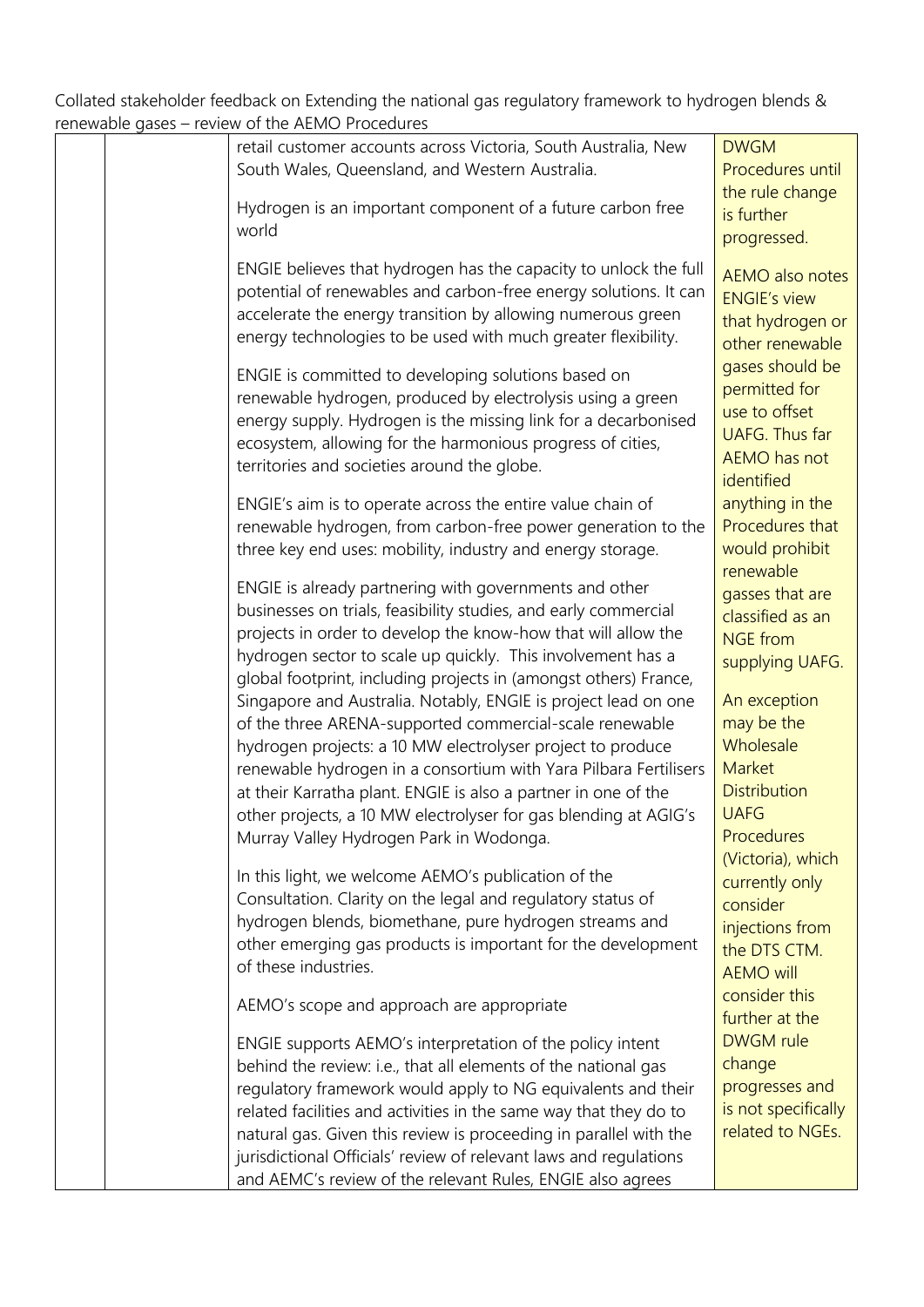|   |                        | Terrewable gases – review of the AEMO Procedures                                                                                                                                                                                                                                                                                                                                                        |                                                                                                                   |
|---|------------------------|---------------------------------------------------------------------------------------------------------------------------------------------------------------------------------------------------------------------------------------------------------------------------------------------------------------------------------------------------------------------------------------------------------|-------------------------------------------------------------------------------------------------------------------|
|   |                        | with AEMO's assumption that the changes in the NGL will flow<br>through to the NGR and that the existing provisions in the NGR<br>will in large part apply to both natural gas and NGEs unless<br>bespoke requirements are required (e.g., to accommodate<br>different facilities or differences in physical characteristics).                                                                          |                                                                                                                   |
|   |                        | ENGIE has additional views on the appropriate regulatory<br>framework for other gases and constituent gases, but because<br>the scope of this Consultation paper is appropriately targeted at<br>issues relating to NG equivalents, we find no disagreement with<br>AEMO's proposed approach.                                                                                                           |                                                                                                                   |
|   |                        | AEMO has done a reasonable job identifying areas in STTM and<br>retail procedures that will need updating for NG equivalents,<br>and ENGIE agrees with AEMO's decision to postpone<br>consideration of detailed changes to DWGM procedures until<br>the DWGM Distribution-connected Facilities rule change has<br>been progressed.                                                                      |                                                                                                                   |
|   |                        | On UAFG, ENGIE agrees with the view that use of hydrogen or<br>other renewable gases should be permitted for use. Noting this<br>may require further rule changes.                                                                                                                                                                                                                                      |                                                                                                                   |
|   |                        | As ENGIE has no further detailed comments to make at this<br>time, we have not completed the response template.                                                                                                                                                                                                                                                                                         |                                                                                                                   |
| 6 | Jemena Gas<br>Networks | Jemena Gas Networks (NSW) Ltd (JGN) welcomes the<br>opportunity to provide a submission on the AEMO consultation<br>paper on Extending the national gas regulatory framework to<br>hydrogen blends & renewable gases JGN distributes gas to<br>over 1.4 million residential, business and industrial sites in<br>Sydney, Newcastle, the Central Coast, Wollongong and more<br>than 20 regional centres. | <b>AEMO</b> notes<br>Jemena's<br>support for the<br>review and that<br>Jemena largely<br>supports the<br>approach |
|   |                        | JGN largely supports the approach proposed by AEMO towards<br>the required changes to the procedures in NSW and the ACT.<br>Within NSW and the ACT, the existing gas network can work<br>from an operational and technical viewpoint for Natural Gas<br>Equivalents.                                                                                                                                    | proposed by<br>AEMO for the<br>NSW and ACT<br><b>Retail Market</b><br>Procedures.                                 |
|   |                        | We agree that the Procedures as currently written work for a<br>Natural Gas Equivalent (NGE) but think they could be improved<br>to assist the emerging NGE market. Some of the improvements<br>JGN considers necessary are:                                                                                                                                                                            | AEMO notes that<br>Jemena<br>considers that a<br>materiality<br>threshold and an                                  |
|   |                        | Subject to a materiality threshold, small NGE facilitates<br>can be exempt from participating in the STTM with the<br>materiality threshold to be determined by AEMO on a<br>regular basis having regard to the market.                                                                                                                                                                                 | aggregation<br>framework in the<br>STTM would be<br>necessary to                                                  |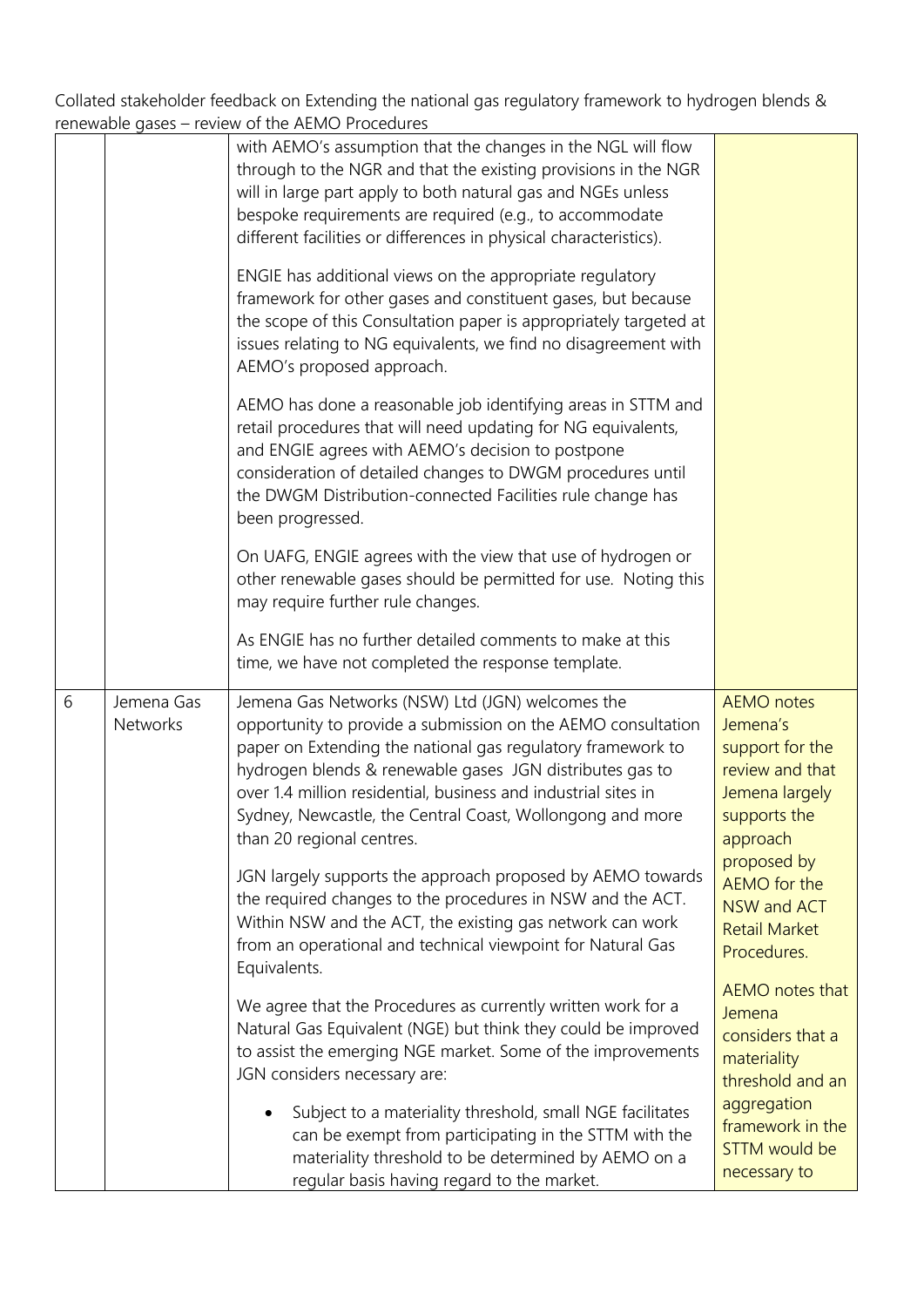|   | i chicwapic gascs                     | <b>ICVICW OF LITE / LIVIO I TOCCULIC:</b>                                                                                                                                                                                                                                                                                                                                                                                                                                                                                                                                                                                                                                                                                                                                                                                                                                                                            |                                                                                                                                                                                                                                                                                                                                                                                                                                                                                                                                                                                                            |
|---|---------------------------------------|----------------------------------------------------------------------------------------------------------------------------------------------------------------------------------------------------------------------------------------------------------------------------------------------------------------------------------------------------------------------------------------------------------------------------------------------------------------------------------------------------------------------------------------------------------------------------------------------------------------------------------------------------------------------------------------------------------------------------------------------------------------------------------------------------------------------------------------------------------------------------------------------------------------------|------------------------------------------------------------------------------------------------------------------------------------------------------------------------------------------------------------------------------------------------------------------------------------------------------------------------------------------------------------------------------------------------------------------------------------------------------------------------------------------------------------------------------------------------------------------------------------------------------------|
|   |                                       | NGE facility operators should be able to aggregate<br>$\bullet$<br>facilities and participate in the STTM as though it was a<br>single facility.<br>The definition of gas in both the STTM Procedures and the<br>Retail Market Procedures for NSW-ACT will need to be<br>amended in line with Energy Law And Rules.<br>We note in the consultation paper AEMO acknowledges that<br>"they may need to make further amendments to definitions and<br>terms if there are changes to defined terms (or new defined<br>terms) in the NGR following the AEMC's review". JGN agrees with<br>this statement.<br>JGN is pleased to see progress in the moving the regulatory<br>framework towards a renewable gas future. We believe more<br>work needs to be done to make it easier for small producers to<br>participate in existing markets to enable a new market to<br>evolve. We are keen to continue engaging in this. | facilitate NGEs in<br>the market.<br><b>AEMO</b> believes<br>these concepts<br>could use further<br>investigation.<br>However, we<br>note that to be<br>implemented,<br>they would<br>require changes<br>to the Rules and<br>so consideration<br>of an<br>aggregation or<br>exemption<br>framework is<br>better placed in<br>the AEMC's<br>review of the<br>NGR. AEMO and<br>the AEMC are<br>working<br>collaboratively<br>on each of our<br>respective<br>reviews.<br>Please see<br>response to Ref<br>$#40$ for further<br>information on<br>materiality<br>thresholds and<br>exemptions in<br>the STTM. |
| 7 | Public Interest<br>Advocacy<br>Centre | The Public Interest Advocacy Centre (PIAC) is a leading social<br>justice law and policy centre. Established in 1982, we are an<br>independent, non-profit organisation that works with people<br>and communities who are marginalised and facing<br>disadvantage. PIAC builds a fairer, stronger society by helping<br>to change laws, policies and practices that cause injustice and<br>inequality. The Energy and Water Consumers' Advocacy<br>Program (EWCAP) develops policy and represents the interests                                                                                                                                                                                                                                                                                                                                                                                                      | <b>AEMO</b> notes<br>PIAC's<br>submission and<br>that PIAC does<br>not support the<br>use of NGEs in<br>gas networks.<br><b>PIAC</b> considers<br>that if NGE's are<br>introduced then                                                                                                                                                                                                                                                                                                                                                                                                                     |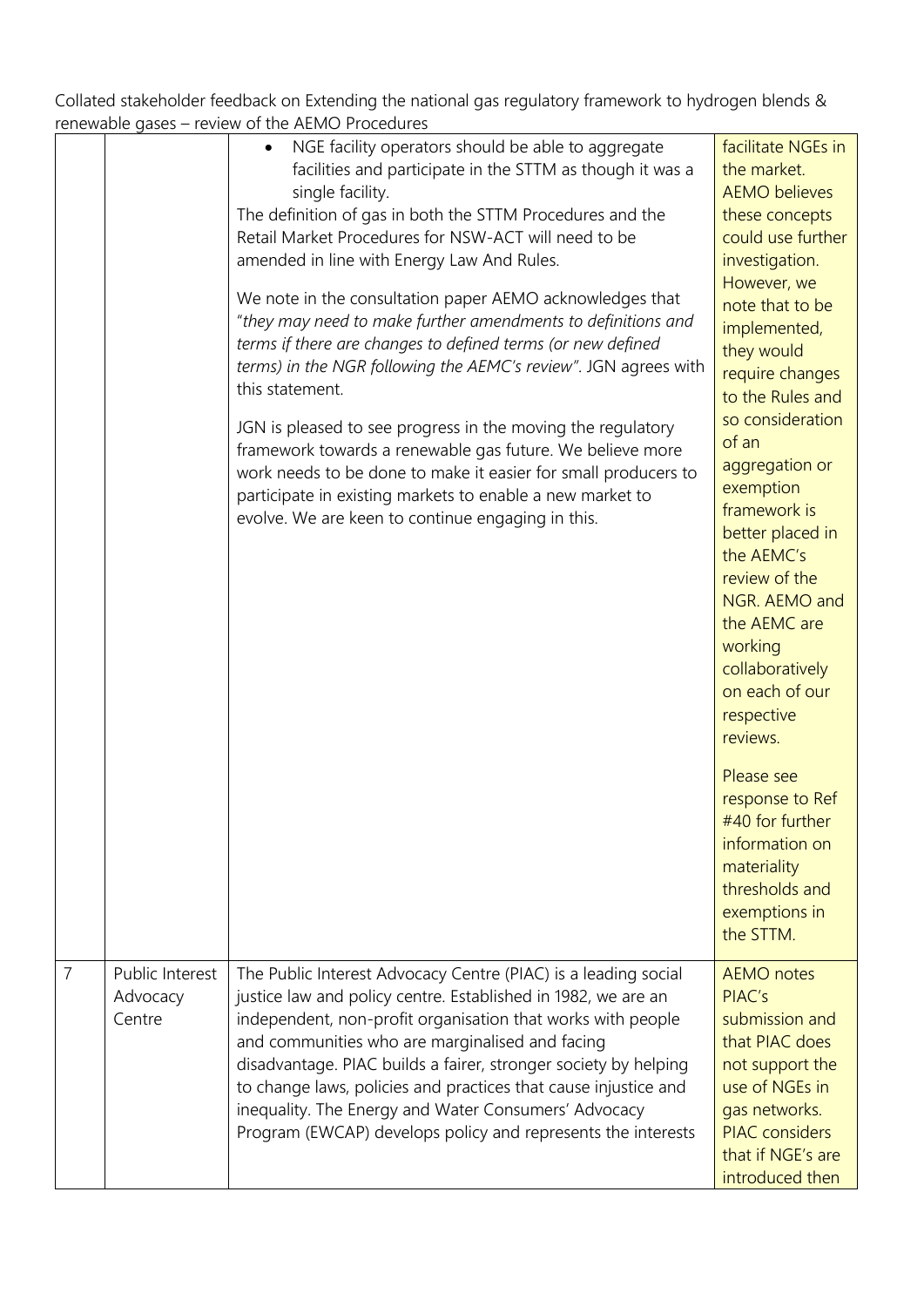| Tellewable gases - Teview Of the ALIVIO FTOCE001ES                   |                             |
|----------------------------------------------------------------------|-----------------------------|
| of low-income and other residential consumers of electricity,        | AEMO's                      |
| gas and water in NSW.                                                | Procedures                  |
|                                                                      | should be                   |
| PIAC welcomes the opportunity to respond to the Australian           | expanded to                 |
| Energy Market Operator's (AEMO) Hydrogen blends and                  | protect the                 |
| renewable gases procedures review.                                   | interests of                |
| We note Energy Ministers have directed AEMO to review the            | consumers.                  |
| National Gas Procedures (the Procedures) to identify potential       |                             |
| changes that may be required to the Short-Term Trading               | <b>AEMO</b> notes that      |
| Markets (STTM), Declared Wholesale Gas Market (DWGM) and             | any expansion to            |
| Retail Markets Procedures (RMP) in Victoria, NSW and ACT,            | the scope of the            |
| Queensland and South Australia to facilitate hydrogen blends         | Procedures                  |
| and renewable gases.                                                 | would require an            |
|                                                                      | NGR change and              |
| PIAC does not support the use of Natural Gas Equivalents (NGE)       | is out of scope             |
| in gas networks. If NGE are introduced to gas networks AEMO's        | for this review.            |
| procedures should be expanded to protect the interests of            | <b>AEMO</b> also notes      |
| consumers.                                                           | that AEMC are               |
|                                                                      | considering                 |
| The review and expansion of the Procedures to accommodate            | consumer                    |
| any use of NGEs must focus on suitability of consumption on          | protections as              |
| equivalent terms with Natural Gas (NG). Equivalence must be          | part of their               |
| assessed holistically and ensure there is no impact on the:          | review and that<br>PIAC has |
| safety of the network,                                               |                             |
| life of network assets,<br>$\bullet$                                 | provided the<br>AEMC with a |
| cost of providing gas through networks,                              | submission on               |
| safety of consumers,<br>$\bullet$                                    | these matters.              |
| utility, efficiency, or life of consumer appliances, and             |                             |
| the accuracy of metering and billing of consumer usage.              |                             |
|                                                                      |                             |
| Where the introduction of NGEs does result in impacts on any         |                             |
| of these aspects the Procedures should focus on ensuring             |                             |
| transparency, consistency and robust oversight of standards          |                             |
| and specifications. Safety, quality, efficiency and affordability of |                             |
| supply to consumers must be protected and promoted.                  |                             |
|                                                                      |                             |
| PIAC will provide a detailed submission to the Australian Energy     |                             |
| Market Commission in response to its review of the Regulatory        |                             |
| Frameworks and will supply this to AEMO as a supplementary           |                             |
| submission by 9 December 2021.                                       |                             |
|                                                                      |                             |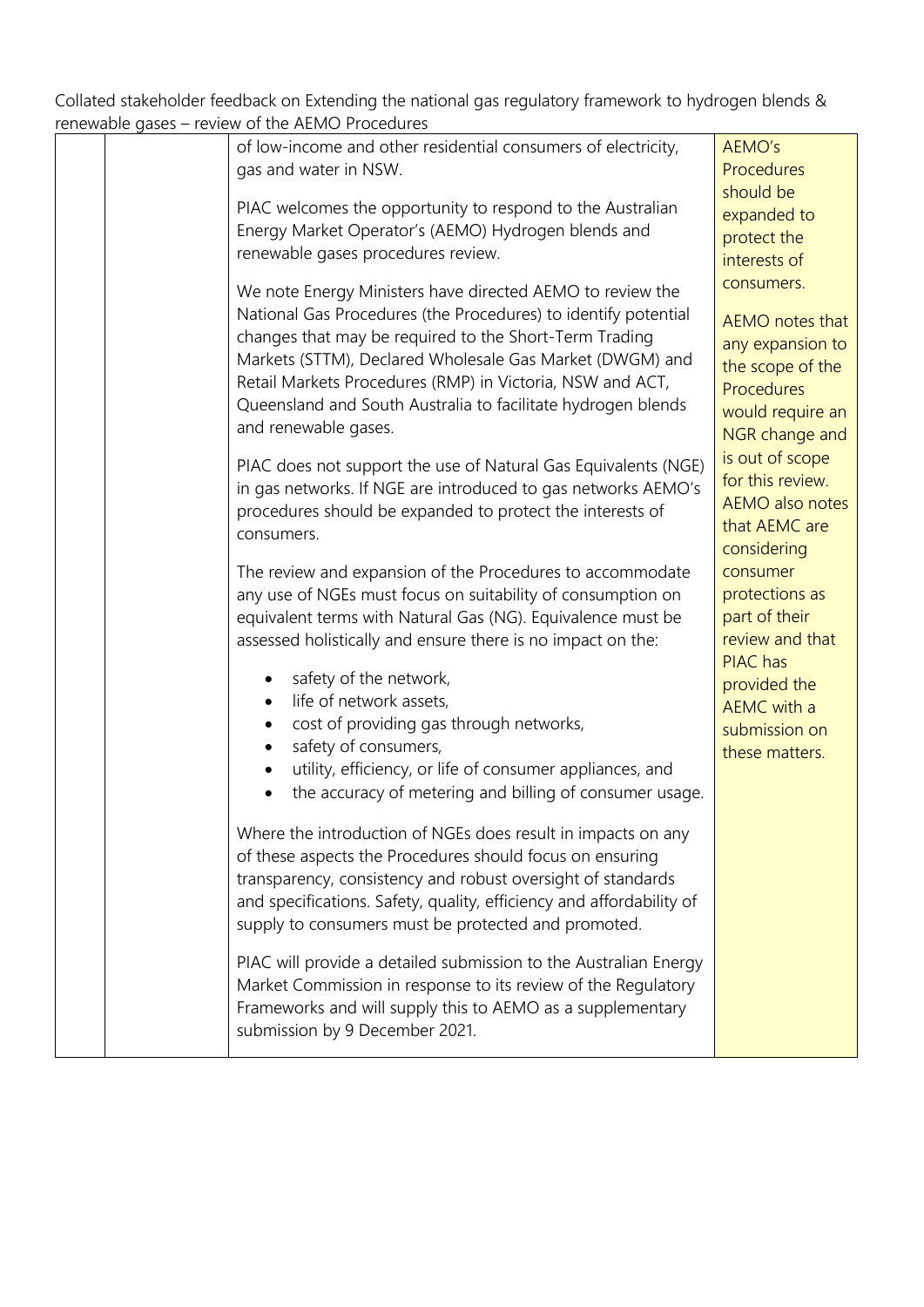Responses to questions in paper

| Qn<br>$\#$     | Section # in<br>paper                | Question                                                                                                 | Ref<br># | Participant | Comment                                                                                                                                                                                                                                                                                                                                                                                                                                                                                                                                                                                                                                                                                                                   | <b>AEMO Response</b>                                                                                                                                                                                                                                                                                                                                                                                                                                                                                                                                                                                                                                                                                                                                                                                             |
|----------------|--------------------------------------|----------------------------------------------------------------------------------------------------------|----------|-------------|---------------------------------------------------------------------------------------------------------------------------------------------------------------------------------------------------------------------------------------------------------------------------------------------------------------------------------------------------------------------------------------------------------------------------------------------------------------------------------------------------------------------------------------------------------------------------------------------------------------------------------------------------------------------------------------------------------------------------|------------------------------------------------------------------------------------------------------------------------------------------------------------------------------------------------------------------------------------------------------------------------------------------------------------------------------------------------------------------------------------------------------------------------------------------------------------------------------------------------------------------------------------------------------------------------------------------------------------------------------------------------------------------------------------------------------------------------------------------------------------------------------------------------------------------|
| $\overline{1}$ | $2.1 -$ Scope<br>of AEMO's<br>review | Are there any<br>other relevant<br>matters that<br>should be<br>considered in<br>AEMO's review<br>of the | 8        | AGIG        | AEMO has identified the<br>relevant matters that<br>should be considered<br>within this review that fall<br>within the scope of the<br>terms of reference.                                                                                                                                                                                                                                                                                                                                                                                                                                                                                                                                                                | AEMO notes that AGIG<br>believes AEMO to have<br>identified the relevant<br>matters for its review<br>of the procedures.                                                                                                                                                                                                                                                                                                                                                                                                                                                                                                                                                                                                                                                                                         |
|                |                                      | Procedures that<br>fall within the<br>scope of the<br>terms of<br>reference?                             | 9        | APA         | The inclusion of injection<br>from the transmission<br>system should be<br>considered along with<br>injections in distribution to<br>assess the full impact on<br>the functioning of<br>facilitated markets. In<br>addition, consideration<br>may need to be given to<br>scheduling and<br>curtailment mechanisms<br>and how these specifically<br>relate to scheduling of<br>injections to create<br>blended products and<br>maintain blends within the<br>tolerance range. For<br>instance, it may now be<br>that in facilitated markets,<br>the market is not only<br>solving for quantity of<br>supply and price, but also<br>ensuring that a suitable<br>blending tolerance range<br>is scheduled and<br>maintained. | Action 3.15 of the<br>National Hydrogen<br>Strategy states that<br>Ministers "Agree to not<br>support the blending of<br>hydrogen in existing gas<br>transmission networks<br>until such time as<br>further evidence<br>emerges that hydrogen<br>embrittlement issues<br>can be safely addressed.<br><b>Options for setting and</b><br>allowing for ongoing<br>updates of safe limits<br>for hydrogen blending in<br>transmission networks<br>will form part of the<br>review in 2020."<br>As such, at this stage<br>transmission -level<br>injections are not<br>expressly included in<br>scope for AEMO's<br>review of the<br>Procedures.<br>Nevertheless, AEMO<br>will endeavour to<br>ensure that where<br>practical proposed<br>Procedure changes<br>contemplate future<br>injections from<br>transmission. |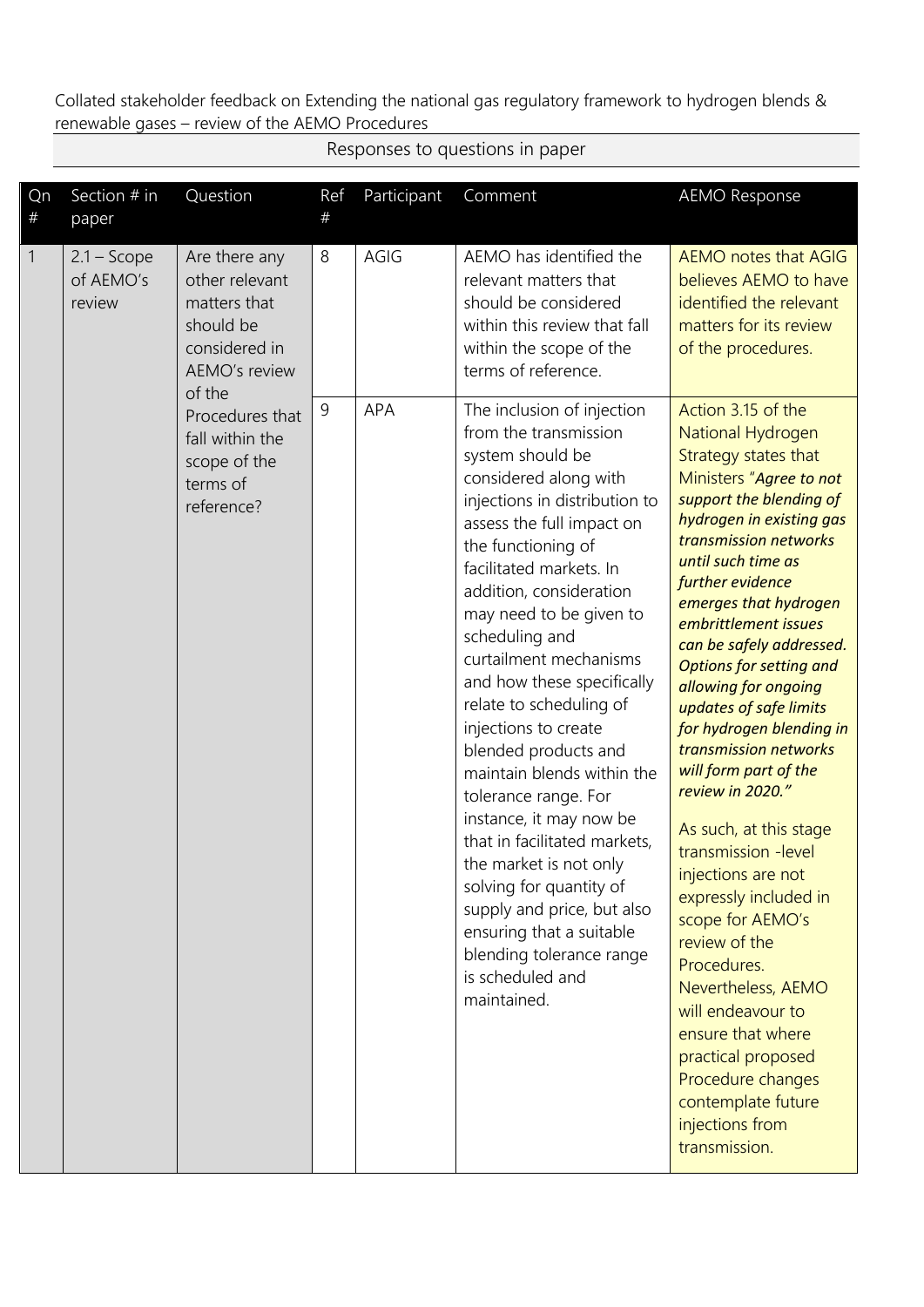| Qn<br>$^{\#}$  | Section # in<br>paper                                     | Question                                                                                               | Ref<br># | Participant                            | Comment                                                                                                                                                                                                                                          | <b>AEMO Response</b>                                                                                                                              |
|----------------|-----------------------------------------------------------|--------------------------------------------------------------------------------------------------------|----------|----------------------------------------|--------------------------------------------------------------------------------------------------------------------------------------------------------------------------------------------------------------------------------------------------|---------------------------------------------------------------------------------------------------------------------------------------------------|
|                |                                                           |                                                                                                        | 10       | AusNet<br>Services                     | We consider the scope of<br>AEMO's review of the<br>Procedures is adequate at<br>this point of the reform,<br>noting changes to the<br>National Gas Rules (NGR)<br>and National Gas Law<br>(NGL) may require<br>subsequent procedure<br>changes. | AEMO notes that<br><b>AusNet Services</b><br>believes AEMO to have<br>identified the relevant<br>matters for its review<br>of the procedures.     |
|                |                                                           |                                                                                                        | 11       | Bioenergy<br>Australia                 | We cannot identify any<br>other relevant matters that<br>should be considered<br>within the scope.                                                                                                                                               | AEMO notes that<br><b>Bioenergy Australia</b><br>believes AEMO to have<br>identified the relevant<br>matters for its review<br>of the procedures. |
|                |                                                           |                                                                                                        | 12       | Energy<br><b>Networks</b><br>Australia | No. The scope of review is<br>appropriate at this point.                                                                                                                                                                                         | AEMO notes that ENA<br>believes AEMO to have<br>identified the relevant<br>matters for its review<br>of the procedures.                           |
|                |                                                           |                                                                                                        | 13       | Jemena<br>Gas<br>Networks              | Not applicable                                                                                                                                                                                                                                   | AEMO notes that JGN<br>did not provide a<br>response to this<br>question.                                                                         |
|                |                                                           |                                                                                                        | 14       | Red and<br>Lumo<br>Energy              | Red Energy and Lumo<br>Energy (Red and Lumo)<br>have no further<br>suggestions at this time<br>within the scope as it is<br>described.                                                                                                           | <b>AEMO</b> notes that Red<br>and Lumo have no<br>further suggestions.                                                                            |
|                |                                                           |                                                                                                        |          | <b>DWGM Procedures</b>                 |                                                                                                                                                                                                                                                  |                                                                                                                                                   |
| $\overline{c}$ | $3.8 - DWGM$<br>Distribution<br><b>UAFG</b><br>Procedures | Do you think<br>the approach to<br>determining<br>and allocating<br>distribution<br><b>UAFG</b> should | 15       | AGIG                                   | We note that the AEMC's<br>consultation is currently<br>considering whether there<br>should be changes to the<br>UAFG arrangements in the<br>DWGM to allow gas                                                                                   | AEMO notes the<br>feedback from AGIG<br>that they would<br>support a change to<br><b>UAFG</b> framework in<br>Victoria.                           |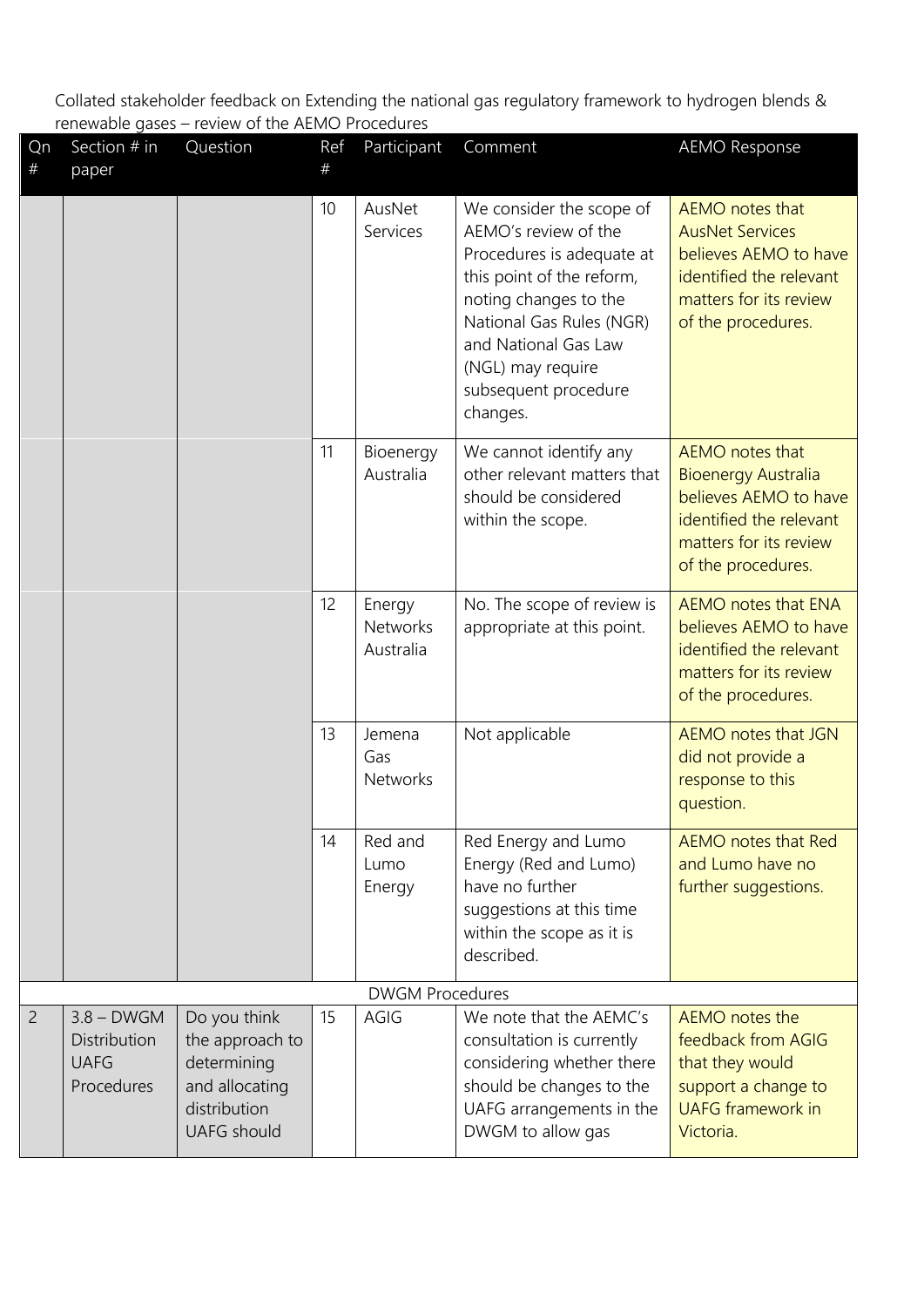| Qn   | Section # in | Question                                                                                                             | Ref | Participant | Comment                                                                                                                                                                                                                                                                                                                                                                                                                                                                                                                                                                                                                                                                                                                                                                                                                                                                                                                                                                                                                                                                                                                                                   | <b>AEMO Response</b>                                                                                                                                                                                                                                                                                                                                                                                                                                                                                                                                                                                                                                                                                                                                   |
|------|--------------|----------------------------------------------------------------------------------------------------------------------|-----|-------------|-----------------------------------------------------------------------------------------------------------------------------------------------------------------------------------------------------------------------------------------------------------------------------------------------------------------------------------------------------------------------------------------------------------------------------------------------------------------------------------------------------------------------------------------------------------------------------------------------------------------------------------------------------------------------------------------------------------------------------------------------------------------------------------------------------------------------------------------------------------------------------------------------------------------------------------------------------------------------------------------------------------------------------------------------------------------------------------------------------------------------------------------------------------|--------------------------------------------------------------------------------------------------------------------------------------------------------------------------------------------------------------------------------------------------------------------------------------------------------------------------------------------------------------------------------------------------------------------------------------------------------------------------------------------------------------------------------------------------------------------------------------------------------------------------------------------------------------------------------------------------------------------------------------------------------|
| $\#$ | paper        |                                                                                                                      | #   |             |                                                                                                                                                                                                                                                                                                                                                                                                                                                                                                                                                                                                                                                                                                                                                                                                                                                                                                                                                                                                                                                                                                                                                           |                                                                                                                                                                                                                                                                                                                                                                                                                                                                                                                                                                                                                                                                                                                                                        |
|      |              | be changed in<br>the Procedures?<br>If so, what<br>changes to the<br>processes do<br>you think<br>should be<br>made? |     |             | distributors to offset their<br>UAFG with renewable gas.<br>We strongly support<br>jurisdictional arrangements<br>for UAFG to allow gas<br>distributors to offset UAFG<br>with hydrogen and other<br>renewable gas. Allowing<br>gas distributors to offset<br>UAFG with gas blends is a<br>relatively simple<br>mechanism to allow gas<br>distributors to act to<br>reduce their scope 1<br>emissions (which broadly<br>correlate with UAFG) by<br>injecting renewable gases<br>to displace natural gas. For<br>the UAFG arrangements in<br>the DWGM, it reforms<br>could allow the<br>distributors to be<br>responsible for supplying<br>UAFG (rather than the<br>retailers) either through its<br>own operations or<br>contract through a third<br>party, thus encouraging<br>further activity to reduce<br>emissions. The UAFG<br>benchmark framework set<br>by the Essential Services<br>Commission Victoria could<br>also be replaced by a<br>settlement/sourcing<br>process similar to the SA<br>and QLD models involving<br>a UAFG supplier.<br>We recognise this would<br>require a wholesale<br>change to the existing<br>UAFG mechanism for the | We note that a change<br>to the UAFG approach<br>would require broader<br>changes to the<br>economic and<br>regulatory framework.<br>As such a<br>comprehensive change<br>to the approach, as<br>suggested by AGIG, is<br>outside of the AEMO's<br>review's scope given<br>the review's terms of<br>reference but could be<br>considered by a<br>relevant policy body.<br><b>AEMO</b> will review its<br><b>UAFG Procedures to</b><br>ensure that they are<br>consistent with the any<br>changes made in the<br><b>DWGM DCF rule</b><br>change or the AEMC's<br>review. This is<br>expected to be limited<br>to incorporating NGE<br>injections at<br>distribution under the<br>current framework.<br>Also see AEMO<br>response in ref #67<br>and #92. |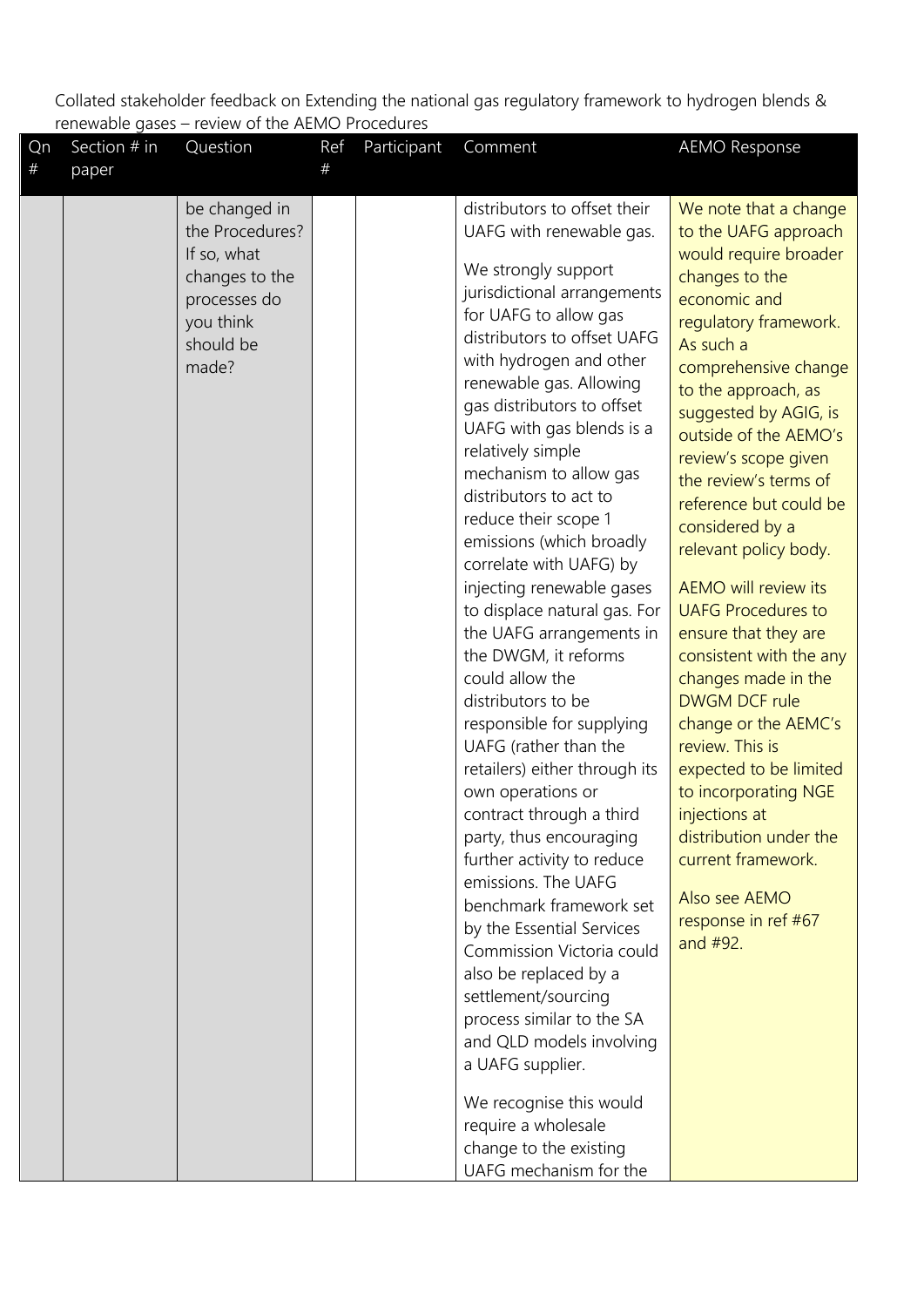| Qn<br>$\#$ | Section # in<br>paper | Question | Ref<br># | Participant        | Comment                                                                                                                                                                                                                                                                                                                                                                                                                                                                                                                                                       | <b>AEMO Response</b>                                                                                                                                                                                                                                                                                                                                                                                  |
|------------|-----------------------|----------|----------|--------------------|---------------------------------------------------------------------------------------------------------------------------------------------------------------------------------------------------------------------------------------------------------------------------------------------------------------------------------------------------------------------------------------------------------------------------------------------------------------------------------------------------------------------------------------------------------------|-------------------------------------------------------------------------------------------------------------------------------------------------------------------------------------------------------------------------------------------------------------------------------------------------------------------------------------------------------------------------------------------------------|
|            |                       |          |          |                    | DWGM and would support<br>further consideration by<br>the AEMC in conjunction<br>with AEMO and the<br><b>Essential Services</b><br>Commission Victoria<br>outside of the current<br>review.                                                                                                                                                                                                                                                                                                                                                                   |                                                                                                                                                                                                                                                                                                                                                                                                       |
|            |                       |          | 16       | <b>APA</b>         | Victorian UAFG is currently<br>provided by retailers in<br>accordance with UAFG<br>benchmarks set by the<br>ESCV every 5 years for the<br>distributor Access<br>Arrangements.<br>Consideration should be<br>given to change the<br>provisions allowing the<br>distributor to arrange its<br>own UAFG, either by itself<br>or via a UAFG provider<br>such as occurs in<br>Queensland. This would<br>provide flexibility should a<br>distributor want to provide<br>for some or all UAFG via<br>NGE injection facilities<br>within the distribution<br>network. | AEMO notes that a<br>change to the UAFG<br>approach would<br>require broader<br>changes to the<br>economic and<br>regulatory framework.<br>As such, a<br>comprehensive change<br>to the approach, as<br>suggested by APA, is<br>outside of the AEMO's<br>review's scope given<br>the review's terms of<br>reference. Any<br>changes would need<br>to be considered by<br>the relevant policy<br>body. |
|            |                       |          | 17       | AusNet<br>Services | The current procedures<br>assume the only supply<br>source of Natural Gas (NG)<br>or NG equivalents is the<br>DTS network. The DWGM<br>rule change proposes to<br>amend this by adding a<br>framework for distribution<br>connected facilities. There<br>is a potential arrangement                                                                                                                                                                                                                                                                           | AEMO agrees that if<br>the DWGM rule<br>change expands the<br>market framework to<br>include distribution<br>connected facilities<br>then these Procedures<br>may need to be<br>revised to incorporate                                                                                                                                                                                                |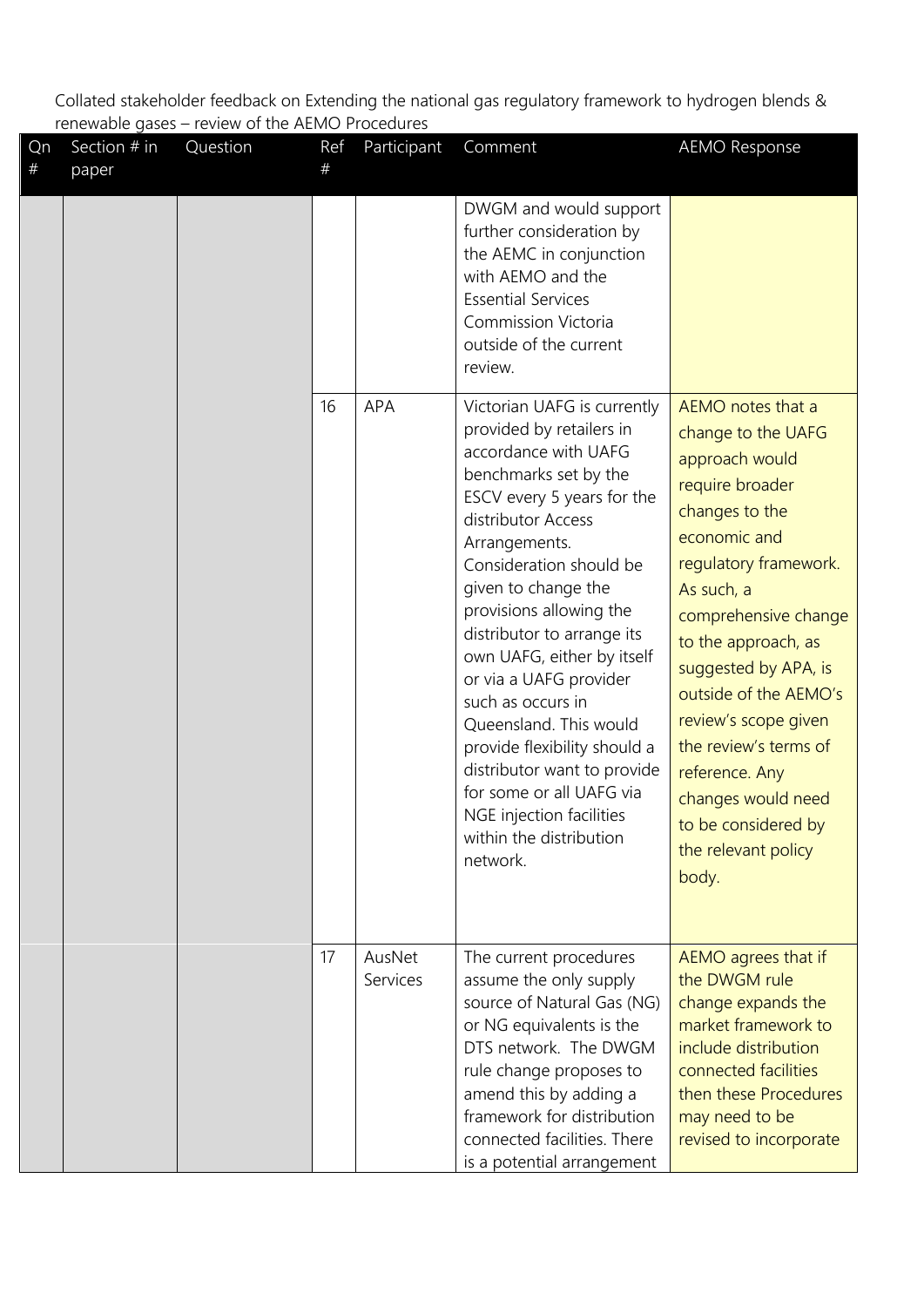| #<br>#<br>paper<br>of gas distributors<br>distribution supply into<br>producing renewable gas<br>the UAFG equations.<br>as NG equivalents and use<br>AEMO notes that<br>it to offset UAFG losses<br>AusNet would like to<br>(less than 3%).<br>see consideration of<br>This arrangement should<br>broader changes to<br>the framework<br>be explored alongside<br>broader regulatory<br>including flexible ring-<br>framework changes to<br>fencing exemptions.<br>AEMO notes that the<br>facilitate market scale<br>production of NG<br><b>Officials and AEMC</b><br>equivalents, that include<br>reviews are<br>broad and flexible ring-<br>considering ring-<br>fencing exemptions that<br>fencing arrangements<br>allow gas distributors to<br>and that these<br>facilitate the transition to<br>arrangements are not<br>renewable gas networks.<br>covered by AEMO's<br>Procedures.<br>AusNet would prefer the<br>establishment of broader<br>AEMO notes that<br>regulatory framework<br>AusNet would also<br>changes that include<br>support an assessment<br>broad ring-fencing<br>of the changes<br>exemptions, to an<br>required for gas<br>distributors to be able<br>arrangement involving<br>offsetting UAFG. However,<br>to supply gas up to the<br>in absence of this, we<br>point of UAFG losses.<br>As AusNet identifies,<br>would support an<br>assessment of the<br>such a change would<br>require broader<br>necessary changes to<br>make it viable for gas<br>regulatory changes | <b>AEMO Response</b> |
|------------------------------------------------------------------------------------------------------------------------------------------------------------------------------------------------------------------------------------------------------------------------------------------------------------------------------------------------------------------------------------------------------------------------------------------------------------------------------------------------------------------------------------------------------------------------------------------------------------------------------------------------------------------------------------------------------------------------------------------------------------------------------------------------------------------------------------------------------------------------------------------------------------------------------------------------------------------------------------------------------------------------------------------------------------------------------------------------------------------------------------------------------------------------------------------------------------------------------------------------------------------------------------------------------------------------------------------------------------------------------------------------------------------------------------------------------------------------------------------------------|----------------------|
|                                                                                                                                                                                                                                                                                                                                                                                                                                                                                                                                                                                                                                                                                                                                                                                                                                                                                                                                                                                                                                                                                                                                                                                                                                                                                                                                                                                                                                                                                                      |                      |
| distributors up to the point<br>including changes to                                                                                                                                                                                                                                                                                                                                                                                                                                                                                                                                                                                                                                                                                                                                                                                                                                                                                                                                                                                                                                                                                                                                                                                                                                                                                                                                                                                                                                                 |                      |
|                                                                                                                                                                                                                                                                                                                                                                                                                                                                                                                                                                                                                                                                                                                                                                                                                                                                                                                                                                                                                                                                                                                                                                                                                                                                                                                                                                                                                                                                                                      |                      |
| of UAFG losses.<br>jurisdictional<br>instruments and is not<br>Using the UAFG offset to<br>in scope for AEMO's<br>allow gas distributors to<br>review of the<br>procure renewable gas<br>Procedures as policy<br>would require jurisdictional<br>changes would need<br>changes to the UAFG<br>to be made first.<br>arrangements themselves.<br>The Victorian<br>benchmarking                                                                                                                                                                                                                                                                                                                                                                                                                                                                                                                                                                                                                                                                                                                                                                                                                                                                                                                                                                                                                                                                                                                         |                      |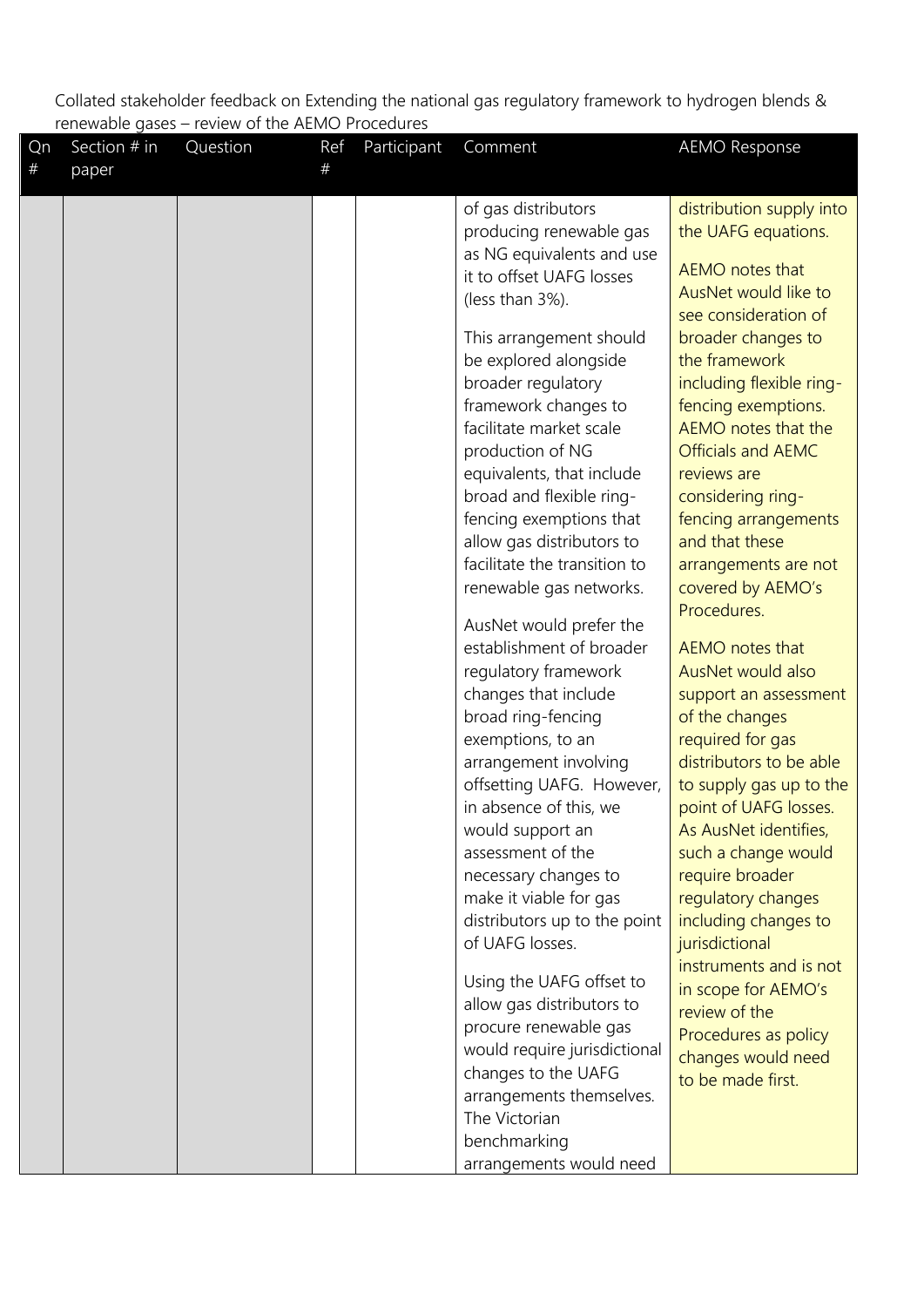| Qn<br>$\#$ | Section # in<br>paper | Question | Ref<br># | Participant                            | Comment                                                                                                                                                                                                                                                                                                                          | <b>AEMO Response</b>                                                                                                                                                                             |
|------------|-----------------------|----------|----------|----------------------------------------|----------------------------------------------------------------------------------------------------------------------------------------------------------------------------------------------------------------------------------------------------------------------------------------------------------------------------------|--------------------------------------------------------------------------------------------------------------------------------------------------------------------------------------------------|
|            |                       |          |          |                                        | to recognise the<br>renewable gas injection<br>offsetting losses. The long<br>settlement timeframes of<br>about 2 years and<br>settlement by differences<br>mean gas distributors<br>would not be confident<br>that they will be<br>adequately compensated<br>for their supplied gas and<br>certainly not in a timely<br>manner. |                                                                                                                                                                                                  |
|            |                       |          | 18       | Bioenergy<br>Australia                 | Bioenergy Australia are in<br>support of jurisdictional<br>arrangements for UAFG to<br>allow gas distributors to<br>offset UAFG with NG<br>equivalents.                                                                                                                                                                          | <b>AEMO</b> notes<br><b>Bioenergy Australia's</b><br>feedback.                                                                                                                                   |
|            |                       |          | 19       | Energy<br><b>Networks</b><br>Australia | The current procedure<br>assumes that UAFG<br>amounts are met at<br>custody transfer meter<br>injections on the network.<br>Until a commercial<br>renewable gas market is<br>established, DNSP are the<br>most likely facilities to<br>produce the renewable<br>gas to produce the natural<br>gas equivalent gas.                | AEMO notes that the<br>definition of pipeline<br>service is in the NGL<br>and so would require a<br>law change. As such,<br>this feedback may be<br>better provided to the<br>Officials' review. |
|            |                       |          |          |                                        | Where appropriate, it<br>would be beneficial if<br>amendments to the<br>pipeline service definition<br>also ensured that DNSPs<br>could capture production<br>of renewable gases for the<br>purpose of supporting a<br>DNSP to deliver ancillary<br>services. For example, this                                                  |                                                                                                                                                                                                  |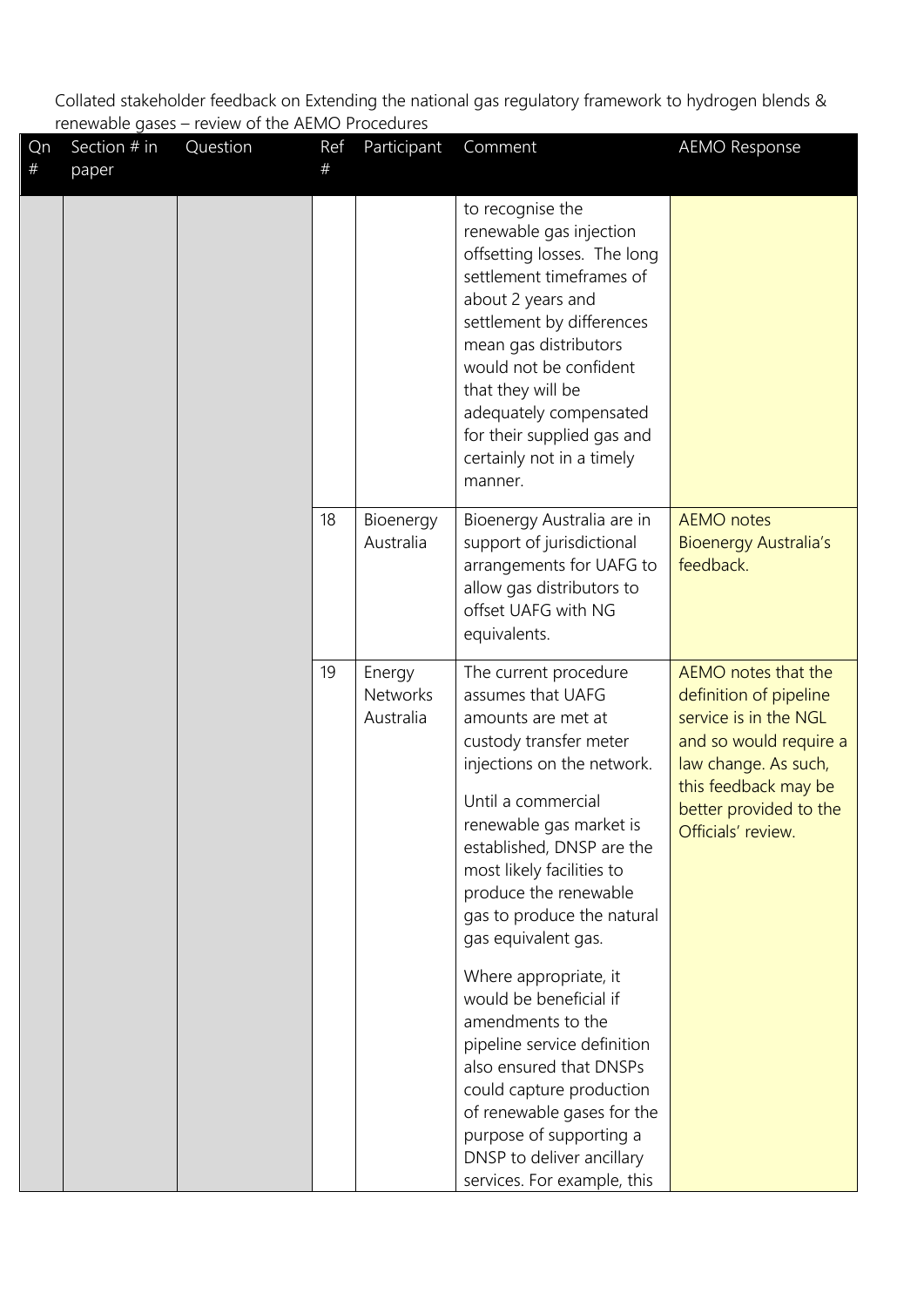| Qn<br># | Section # in<br>paper   | Question                                                                                          | Ref<br># | Participant               | Comment                                                                                                                                                                                                                                                                                                                                                                                                  | <b>AEMO Response</b>                                                                                                                                                                         |
|---------|-------------------------|---------------------------------------------------------------------------------------------------|----------|---------------------------|----------------------------------------------------------------------------------------------------------------------------------------------------------------------------------------------------------------------------------------------------------------------------------------------------------------------------------------------------------------------------------------------------------|----------------------------------------------------------------------------------------------------------------------------------------------------------------------------------------------|
|         |                         |                                                                                                   |          |                           | would allow DNSPs to<br>meet their unaccounted<br>for gas obligations with<br>renewable gas.<br>AEMO could identify what<br>changes to the Procedures<br>would be required.                                                                                                                                                                                                                              |                                                                                                                                                                                              |
|         |                         |                                                                                                   | 20       | Jemena<br>Gas<br>Networks | Not applicable                                                                                                                                                                                                                                                                                                                                                                                           | AEMO notes that JGN<br>did not provide a<br>response to this<br>question.                                                                                                                    |
|         |                         |                                                                                                   | 21       | Red /<br>Lumo             | On the assumptions that;<br>the term natural<br>$\bullet$<br>gas incorporates<br>NGE,<br>NGE facilities are<br>$\bullet$<br>participating and<br>being scheduled<br>through the<br>DWGM,<br>NGE injections are<br>$\bullet$<br>settled in the same<br>manner as they are<br>currently for<br>natural gas,<br>Red and Lumo do not see<br>any need to change the<br>approach to UAFG in the<br>Procedures. | <b>AEMO</b> notes Red and<br>Lumo's feedback that<br>they do not believe the<br><b>UAFG Procedures</b><br>need modifying if NGE<br>and NGE facilities and<br>injections are<br>incorporated. |
| 3       | $3.9 - DWGM$<br>General | Considering<br>this section, the<br>scope of the<br><b>DDCF</b> rule<br>change and,               | 22       | AGIG                      | No comment.                                                                                                                                                                                                                                                                                                                                                                                              | AEMO notes that AGIG<br>did not provide a<br>response to this<br>question.                                                                                                                   |
|         |                         | Attachment A,<br>are there any<br>other matters<br>you think<br><b>AEMO</b> should<br>consider to | 23       | APA                       | Many elements of this<br>developing industry are<br>yet to be determined such<br>as:<br>the most cost effective<br>injection locations                                                                                                                                                                                                                                                                   | <b>AEMO notes APA's</b><br>feedback which mostly<br>relates to the broader<br>national gas<br>framework and how it<br>applies to transmission                                                |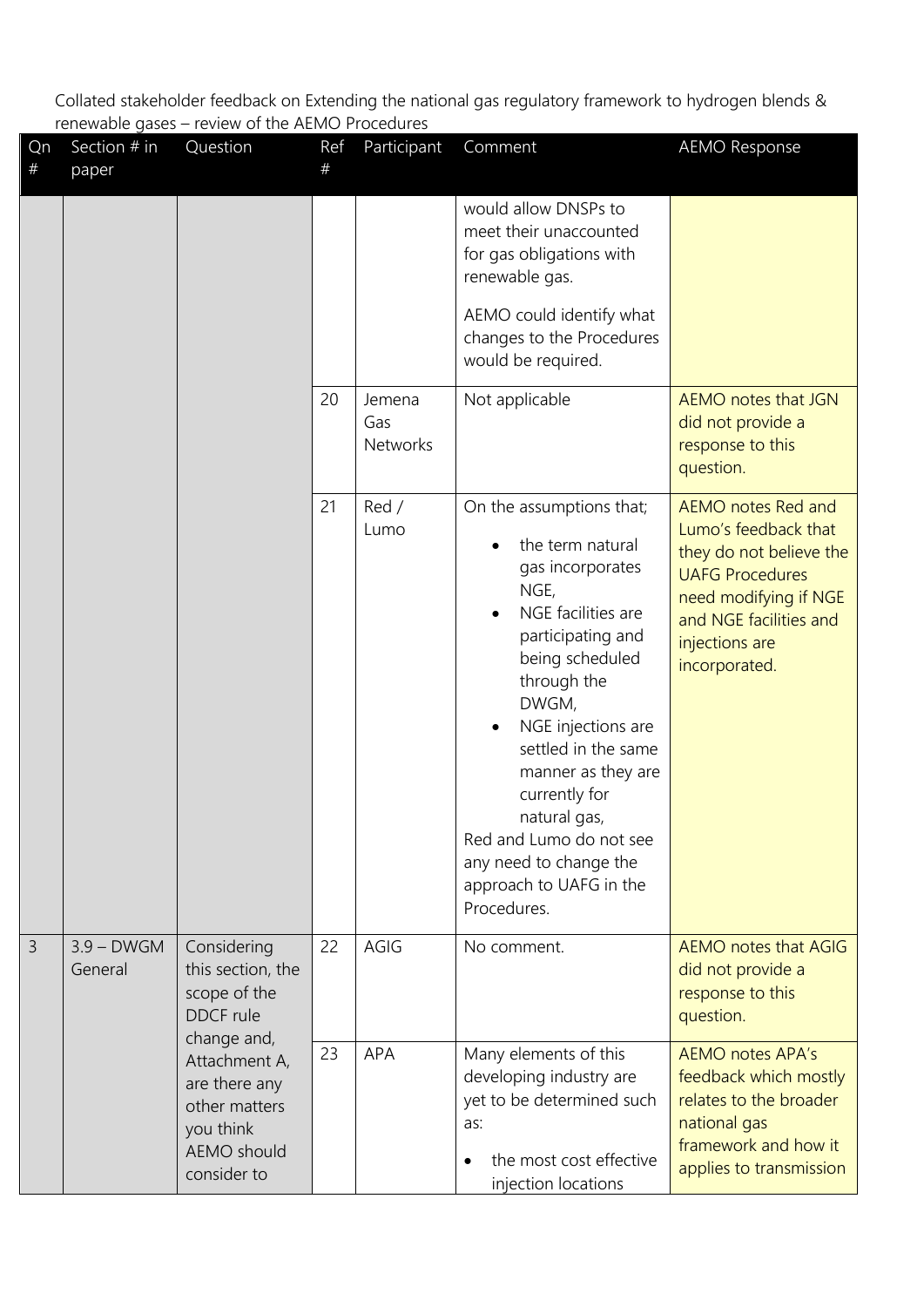| Qn      | Section # in | Question                                                                                                                                                           | Ref | Participant | Comment                                                                                                                                                                                                                                                                                                                                                                                                                                                                                                                                                                                                | <b>AEMO Response</b>                                                                                                                                                                                                                                                                                                                                                                                                                                                                                                                                                  |
|---------|--------------|--------------------------------------------------------------------------------------------------------------------------------------------------------------------|-----|-------------|--------------------------------------------------------------------------------------------------------------------------------------------------------------------------------------------------------------------------------------------------------------------------------------------------------------------------------------------------------------------------------------------------------------------------------------------------------------------------------------------------------------------------------------------------------------------------------------------------------|-----------------------------------------------------------------------------------------------------------------------------------------------------------------------------------------------------------------------------------------------------------------------------------------------------------------------------------------------------------------------------------------------------------------------------------------------------------------------------------------------------------------------------------------------------------------------|
| $^{\#}$ | paper        |                                                                                                                                                                    | #   |             |                                                                                                                                                                                                                                                                                                                                                                                                                                                                                                                                                                                                        |                                                                                                                                                                                                                                                                                                                                                                                                                                                                                                                                                                       |
|         |              | facilitate NGEs<br>in the DWGM?<br>If so, please<br>identify the<br>relevant<br>Procedure and<br>explain why a<br>change is<br>required to<br>accommodate<br>NGEs. |     |             | whether in distribution<br>systems or further<br>upstream in<br>transmission<br>whether sections of<br>$\bullet$<br>the transmission<br>system (particularly for<br>DTS) could be<br>compartmentalized for<br>NGE injections due to<br>the predominate flow<br>dynamics in these<br>sections<br>the most efficient<br>metering<br>arrangements.<br>All of these aspects need<br>to be worked through and<br>the national gas<br>framework, rules and<br>procedures need to be<br>flexible enough to keep<br>these options open rather<br>than inadvertently direct<br>development a particular<br>way. | assets. As noted in our<br>response to Ref# 9,<br>transmission assets are<br>out of scope of this<br>review.<br>However, AEMO does<br>agree with APA's<br>feedback that the<br>Procedures need to be<br>flexible to<br>accommodate<br>potential future NGE<br>supply from<br>transmission. At this<br>stage AEMO has not<br>identified any<br>proposed changes to<br>its Procedures that<br>would prevent<br>development at the<br>transmission level.<br><b>AEMO</b> welcomes<br>further feedback on<br>this matter once draft<br>Procedures have been<br>published. |
|         |              |                                                                                                                                                                    |     |             |                                                                                                                                                                                                                                                                                                                                                                                                                                                                                                                                                                                                        | AEMO also notes that<br>this review is an initial<br>examination of the<br>regulatory<br>arrangements to<br>identify and address<br>any gaps in the short-<br>term. AEMO expects<br>that further revision of<br>the Procedures<br>following this review is<br>likely given the rapidly<br>evolving nature of this<br>industry and this could<br>potentially include<br>accommodating                                                                                                                                                                                  |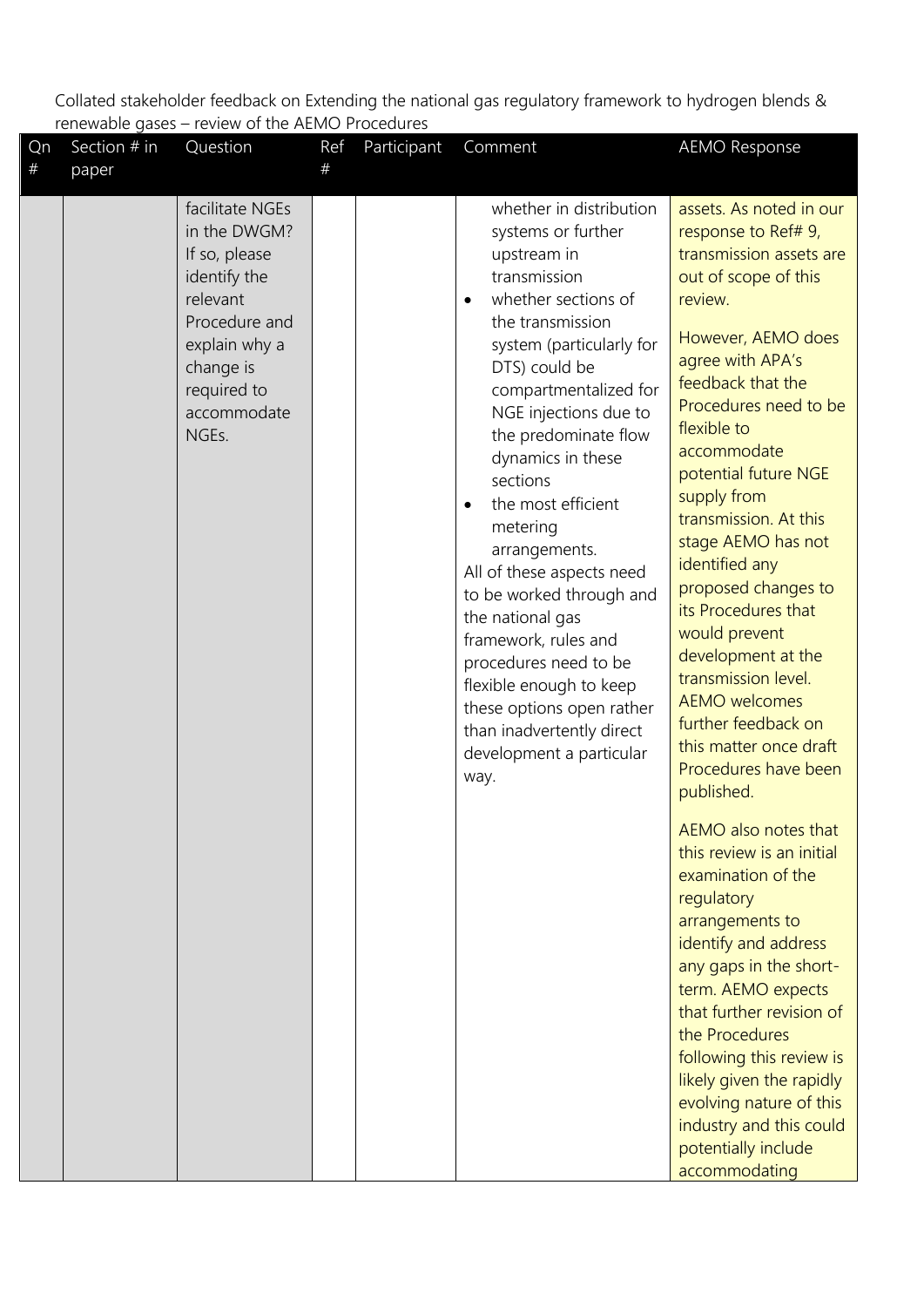| Qn<br>$\#$ | Section # in<br>paper | Question | Ref<br>#                               | Participant                                                                                                                                                                                                                                                                                                                                                                                                                                                                                                                                        | Comment                                                                                                                                                                                                            | <b>AEMO Response</b>                                                                             |
|------------|-----------------------|----------|----------------------------------------|----------------------------------------------------------------------------------------------------------------------------------------------------------------------------------------------------------------------------------------------------------------------------------------------------------------------------------------------------------------------------------------------------------------------------------------------------------------------------------------------------------------------------------------------------|--------------------------------------------------------------------------------------------------------------------------------------------------------------------------------------------------------------------|--------------------------------------------------------------------------------------------------|
|            |                       |          |                                        |                                                                                                                                                                                                                                                                                                                                                                                                                                                                                                                                                    |                                                                                                                                                                                                                    | changes related to<br>transmission level<br>assets.                                              |
|            |                       | 24       | AusNet<br>Services                     | Our non-DTS distribution<br>networks may be prime<br>locations in Western<br>Victoria for renewable gas<br>blending at or near the<br>city gate sites. The gas<br>custody and title in these<br>networks belong to the<br>non-DTS pipeline owner<br>and their contracted<br>retailer. Therefore, this<br>may be an opportune time<br>to move our non-DTS<br>distribution areas to global<br>settlements to enable<br>greater retail competition<br>and the ability for injected<br>NG equivalents to<br>compete in these<br>distribution networks. | In relation to "non-<br>declared" distribution<br>systems, Distributors<br>already provide<br>metering data for all<br>distribution supply<br>points within these<br>areas, therefore global<br>data exists today. |                                                                                                  |
|            |                       |          | 25                                     | Bioenergy<br>Australia                                                                                                                                                                                                                                                                                                                                                                                                                                                                                                                             | No comment.                                                                                                                                                                                                        | <b>AEMO</b> notes that<br>Bioenergy Australia did<br>not provide a response<br>to this question. |
|            |                       | 26       | Energy<br><b>Networks</b><br>Australia | No further areas to be<br>addressed.                                                                                                                                                                                                                                                                                                                                                                                                                                                                                                               | AEMO notes that ENA<br>did not believe there<br>were further areas to<br>be addressed.                                                                                                                             |                                                                                                  |
|            |                       |          | 27                                     | Jemena<br>Gas<br><b>Networks</b>                                                                                                                                                                                                                                                                                                                                                                                                                                                                                                                   | Not applicable                                                                                                                                                                                                     | AEMO notes that JGN<br>did not provide a<br>response to this<br>question.                        |
|            |                       |          | 28                                     | Red/<br>Lumo                                                                                                                                                                                                                                                                                                                                                                                                                                                                                                                                       | Please refer to Red and<br>Lumo's submission to the<br>AEMC.                                                                                                                                                       | AEMO notes Red and<br>Lumo's submission to<br>the AEMC.                                          |
|            |                       |          |                                        | <b>STTM Procedures</b>                                                                                                                                                                                                                                                                                                                                                                                                                                                                                                                             |                                                                                                                                                                                                                    |                                                                                                  |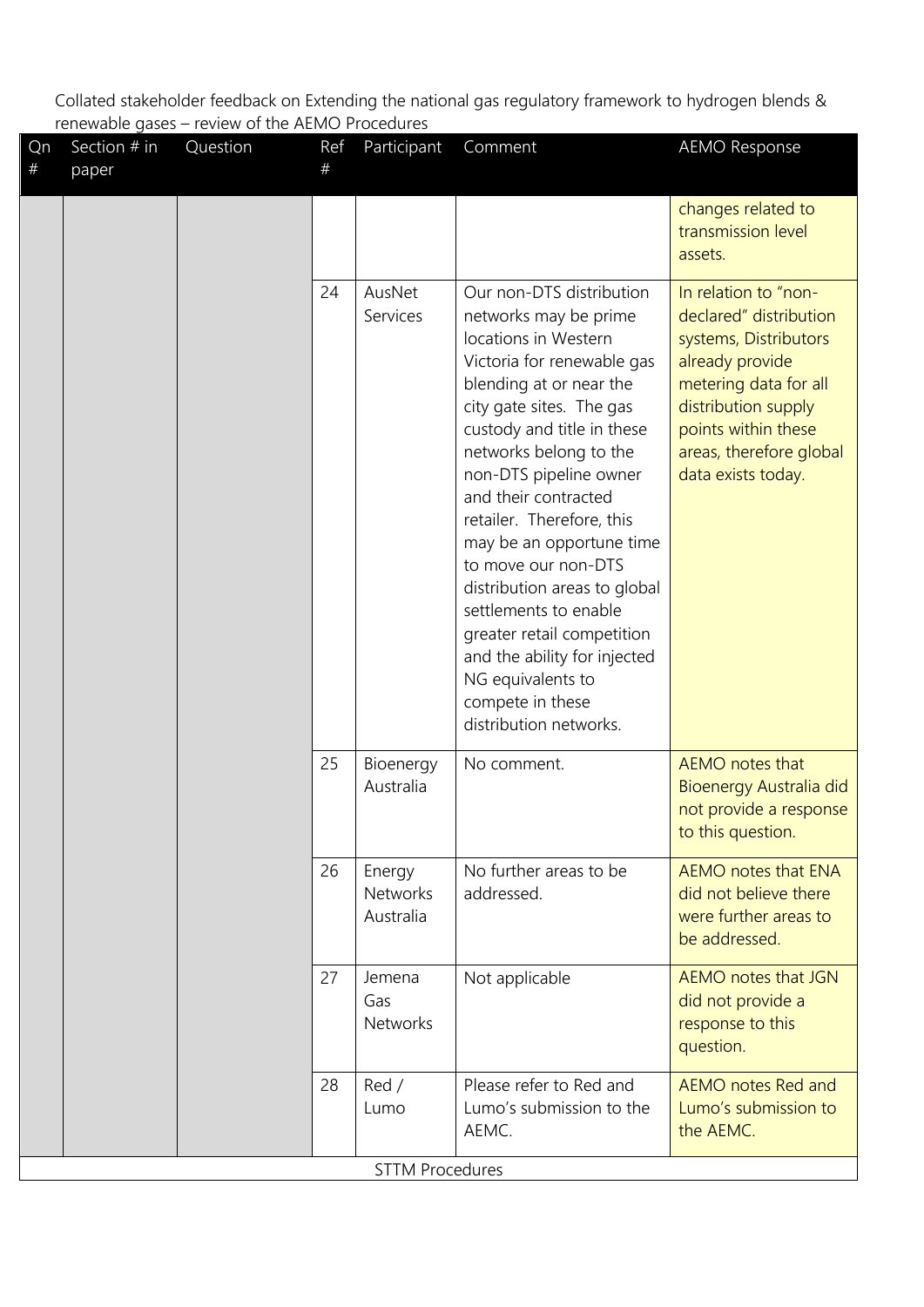| Qn<br>$^{\#}$  | Section # in<br>paper                                    | Question                                                                                                                                                                                                                                                      | Ref<br>#           | Participant                                                                                                 | Comment                                                                                                                                                                                                                                                                                                                                 | <b>AEMO Response</b>                                                                                                                                                                                                                                                                                                                                                                                                                                                                                                                  |
|----------------|----------------------------------------------------------|---------------------------------------------------------------------------------------------------------------------------------------------------------------------------------------------------------------------------------------------------------------|--------------------|-------------------------------------------------------------------------------------------------------------|-----------------------------------------------------------------------------------------------------------------------------------------------------------------------------------------------------------------------------------------------------------------------------------------------------------------------------------------|---------------------------------------------------------------------------------------------------------------------------------------------------------------------------------------------------------------------------------------------------------------------------------------------------------------------------------------------------------------------------------------------------------------------------------------------------------------------------------------------------------------------------------------|
| $\overline{4}$ | $4.3 - STTM$<br>hub<br>definition<br>change<br>framework | Do you think a<br>more<br>streamlined<br>consultation<br>process should<br>be considered<br>for<br>amendments to<br>STTM hub<br>definitions? If<br>yes, what steps<br>do you think<br>should be<br>involved in such<br>a consultation<br>process?<br>30<br>31 | 29                 | AGIG                                                                                                        | We would support a more<br>streamlined consultation<br>process for amendments<br>to STTM hub definitions.<br>For example AEMO's<br>suggestion to have CTPs<br>that comprise a hub sit in<br>a subordinate instrument<br>to the STTM Procedures<br>and this instrument would<br>be updated rather than<br>the entire STTM<br>Procedures. | <b>AEMO notes AGIG's</b><br>preference for a<br>streamlined process.<br>AEMO agrees that the<br>benefits of a full public<br>consultation are likely<br>outweighed by the<br>costs and time<br>associated with the<br>process for making<br>changes to the STTM<br>Procedures. This<br>feedback should also<br>be provided to the<br><b>AEMC</b> in its review as<br>rule changes are<br>potentially required.<br>AEMO will consult with<br>the AEMC as to the<br>best way forward given<br>a change would be<br>required in the NGR. |
|                |                                                          |                                                                                                                                                                                                                                                               |                    | <b>APA</b>                                                                                                  | No comment.                                                                                                                                                                                                                                                                                                                             | AEMO notes that APA<br>did not provide a<br>response to this<br>question.                                                                                                                                                                                                                                                                                                                                                                                                                                                             |
|                |                                                          |                                                                                                                                                                                                                                                               | AusNet<br>Services | AusNet's gas networks are<br>located in Victoria and we<br>do present views in<br>relation to the STTM hub. | AEMO notes that<br>changes to the STTM<br>are not relevant to<br><b>AusNet Services'</b><br>submission and<br>therefore that AusNet<br>has not provided a<br>response to this<br>question.                                                                                                                                              |                                                                                                                                                                                                                                                                                                                                                                                                                                                                                                                                       |
|                |                                                          |                                                                                                                                                                                                                                                               | 32                 | Bioenergy<br>Australia                                                                                      | Bioenergy Australia<br>support a more<br>streamlined consultation<br>process for amendments<br>to STTM hub definitions.<br>We can offer access to our<br>membership to workshop                                                                                                                                                         | See ref #29                                                                                                                                                                                                                                                                                                                                                                                                                                                                                                                           |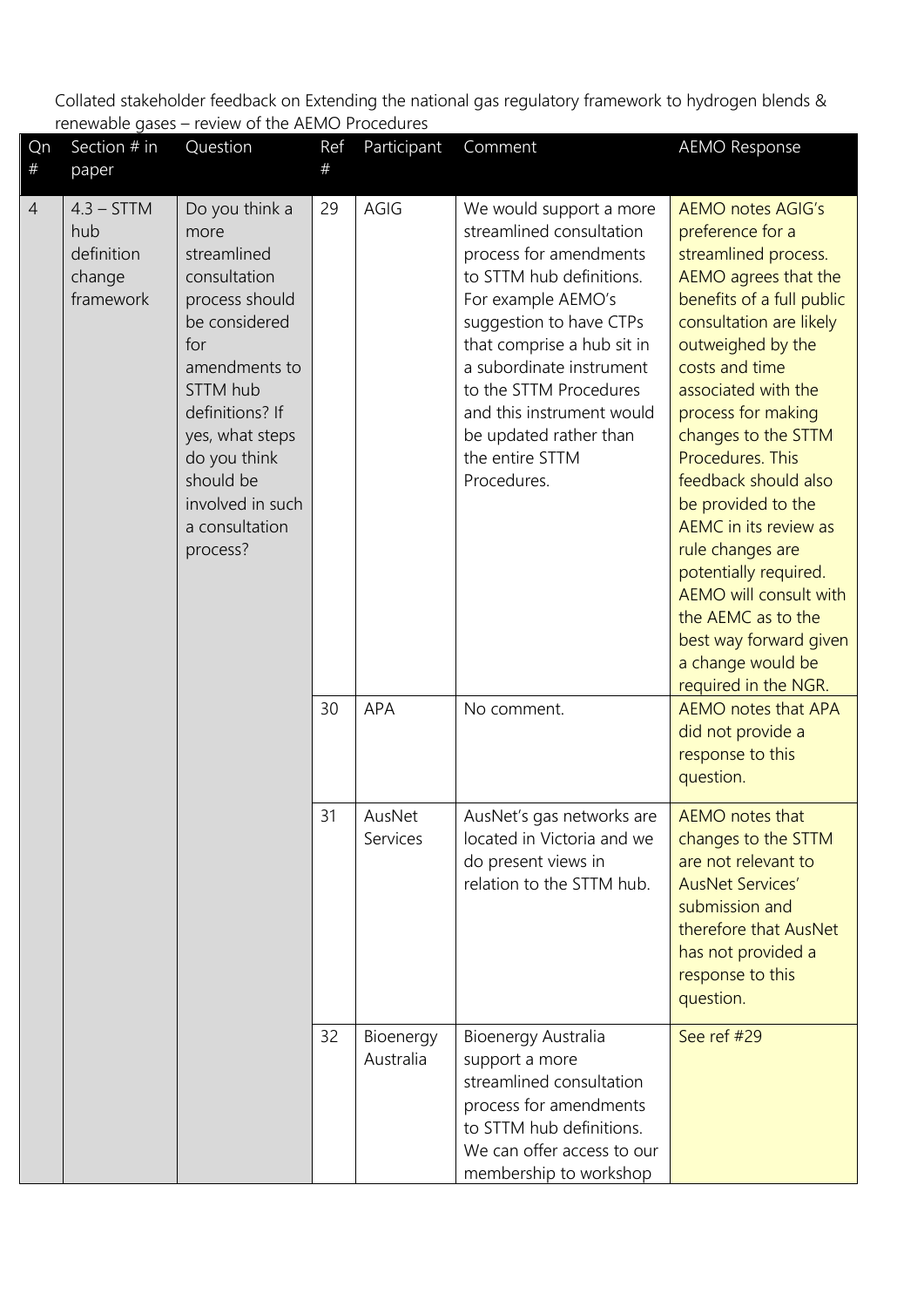| Qn<br>$\#$ | Section # in<br>paper                | Question                                                             | Ref<br># | Participant                            | Comment                                                                                                                                                                                                                                                                                                                                                                                                                                                              | <b>AEMO Response</b>                                          |
|------------|--------------------------------------|----------------------------------------------------------------------|----------|----------------------------------------|----------------------------------------------------------------------------------------------------------------------------------------------------------------------------------------------------------------------------------------------------------------------------------------------------------------------------------------------------------------------------------------------------------------------------------------------------------------------|---------------------------------------------------------------|
|            |                                      |                                                                      |          |                                        | the consultation process if<br>this is helpful.                                                                                                                                                                                                                                                                                                                                                                                                                      |                                                               |
|            |                                      |                                                                      | 33       | Energy<br><b>Networks</b><br>Australia | In the early stages, NGE<br>connections will be directly<br>into the distribution<br>network.<br>Connecting to the STTM<br>will require detailed<br>planning to monitor the<br>gas composition across<br>the market and to ensure<br>all customers can support<br>the NGE, which could be<br>set at different levels by<br>different jurisdictions. A<br>streamlined process<br>should be supported to<br>enabling blending into the<br>transmission system, if that | See ref #29                                                   |
|            |                                      |                                                                      |          |                                        | is the right policy<br>direction.                                                                                                                                                                                                                                                                                                                                                                                                                                    |                                                               |
|            |                                      |                                                                      | 34       | Jemena<br>Gas<br><b>Networks</b>       | The current hub definition<br>and change framework is<br>not fit for purpose for NGE<br>facilities. A more<br>streamlined process<br>whereby STTM hub<br>definitions sit in a separate<br>document which only<br>requires agreement from<br>the relevant network<br>operator and a 30<br>business day notice period<br>to be updated would be<br>more appropriate.                                                                                                   | See ref #29                                                   |
| 5          | $4.3 - STTM$<br>market<br>operations | Do you agree<br>with AEMO's<br>assessment that<br>the STTM<br>market | 35       | AGIG                                   | We agree with AEMO's<br>assessment that the STTM<br>market operations do not<br>need to change to<br>facilitate NGEs.                                                                                                                                                                                                                                                                                                                                                | <b>AEMO notes AGIG's</b><br>support for AEMO's<br>assessment. |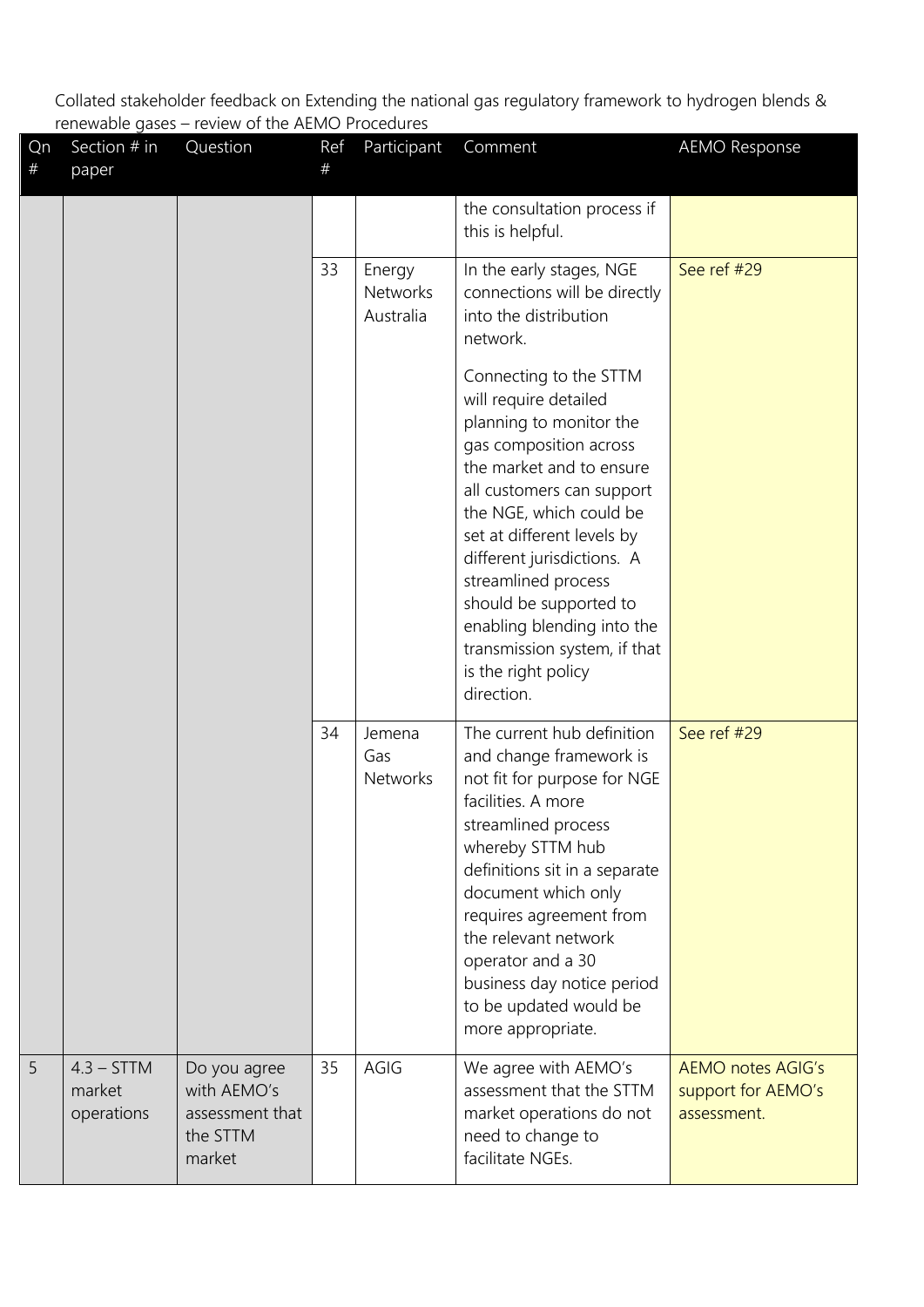| Qn<br>$\#$ | Section $#$ in<br>paper | Question                                                                                                                       | Ref<br># | Participant                            | Comment                                                                                                                                                                                             | <b>AEMO Response</b>                                                                                                                                                                       |
|------------|-------------------------|--------------------------------------------------------------------------------------------------------------------------------|----------|----------------------------------------|-----------------------------------------------------------------------------------------------------------------------------------------------------------------------------------------------------|--------------------------------------------------------------------------------------------------------------------------------------------------------------------------------------------|
|            |                         | operations do<br>not need to<br>change to<br>facilitate NGEs?<br>If not, what<br>changes do you<br>believe may be<br>required? | 36       | <b>APA</b>                             | If NGEs are measured and<br>transacted on an energy<br>unit basis such as joules,<br>APA doesn't envisage<br>significant changes would<br>be required to STTM<br>operations to<br>accommodate NGEs. | <b>AEMO notes APA's</b><br>support for AEMO's<br>assessment.                                                                                                                               |
|            |                         |                                                                                                                                | 37       | AusNet<br>Services                     | AusNet's gas networks are<br>located in Victoria and we<br>do not present views in<br>relation to the STTM hub.                                                                                     | AEMO notes that<br>changes to the STTM<br>are not relevant to<br><b>AusNet Services'</b><br>submission and<br>therefore that AusNet<br>has not provided a<br>response to this<br>question. |
|            |                         |                                                                                                                                | 38       | Bioenergy<br>Australia                 | We agree with AEMO's<br>assessment that the STTM<br>market operations do not<br>need to change to<br>facilitate NGEs.                                                                               | <b>AEMO</b> notes<br><b>Bioenergy Australia's</b><br>support for AEMO's<br>assessment.                                                                                                     |
|            |                         |                                                                                                                                | 39       | Energy<br><b>Networks</b><br>Australia | ENA supports this<br>assessment for the use of<br>NGE's.                                                                                                                                            | <b>AEMO notes ENA's</b><br>support for AEMO's<br>assessment.                                                                                                                               |
|            |                         |                                                                                                                                | 40       | Jemena<br>Gas<br><b>Networks</b>       | While the current STTM<br>market operations do not<br>have to change to<br>facilitate NGEs, there are<br>some changes which could<br>help facilitate NGEs. These<br>changes are:                    | AEMO notes that the<br>issue of materiality<br>thresholds and<br>aggregation of<br>facilities are linked. A<br>materiality threshold<br>raises issues such as:                             |
|            |                         |                                                                                                                                |          |                                        | Simplified<br>$\bullet$<br>amendments to<br>STTM hub<br>definitions<br>a materiality<br>$\bullet$<br>threshold for NGE<br>facilities below<br>which need                                            | 1. How would the<br>market<br>function as this<br>sector<br>becomes and<br>increasingly<br>large part of<br>the production<br>mix?                                                         |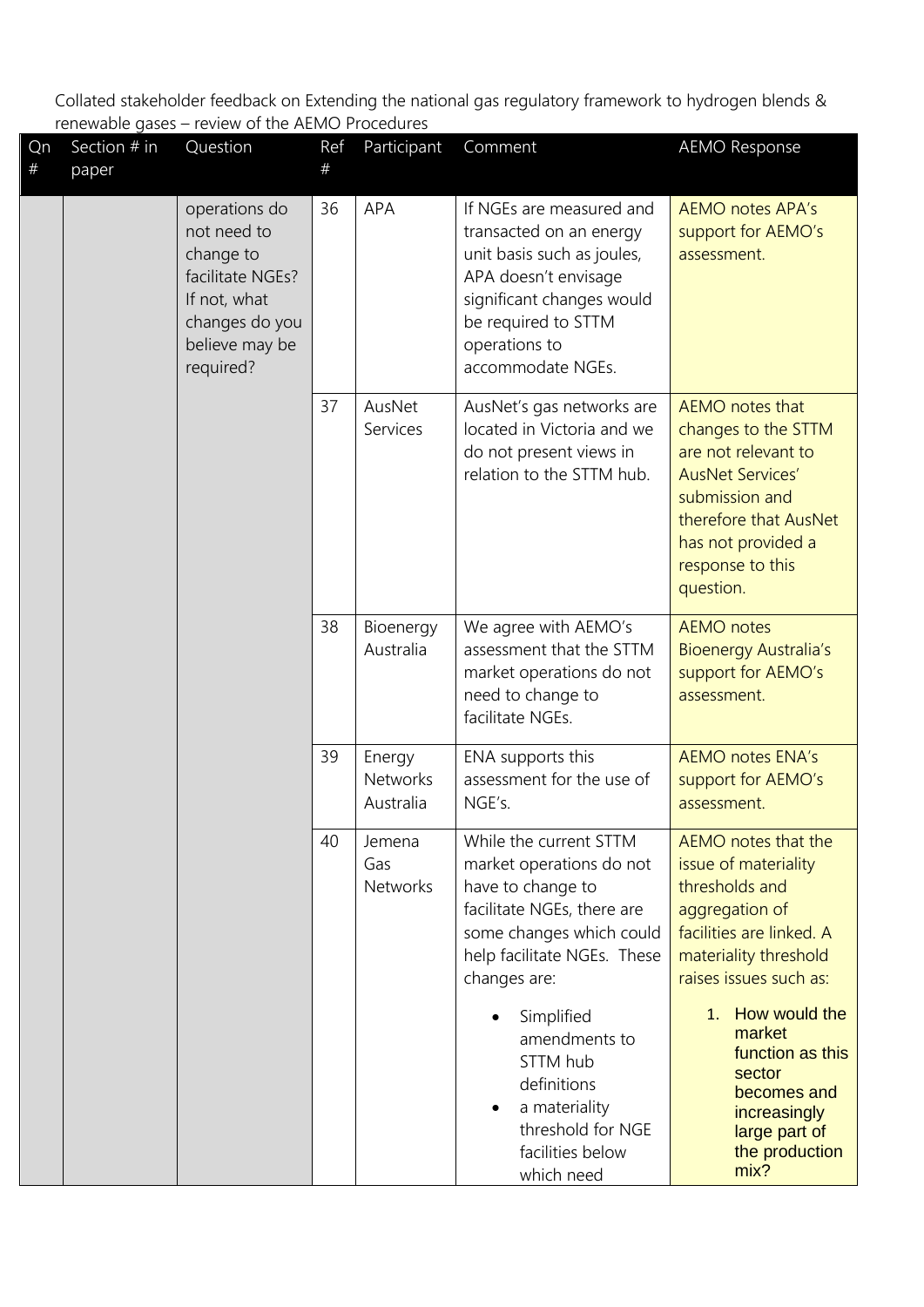| Qn<br>$\#$ | Section $#$ in<br>paper                       | Question                                                                                                                                                                                                                                      | Ref<br># | Participant | Comment                                                                                                                                                                                                                                                                                                                                                                                                                                                                       | <b>AEMO Response</b>                                                                                                                                                                                                                                                                                                                                                                                                                                       |
|------------|-----------------------------------------------|-----------------------------------------------------------------------------------------------------------------------------------------------------------------------------------------------------------------------------------------------|----------|-------------|-------------------------------------------------------------------------------------------------------------------------------------------------------------------------------------------------------------------------------------------------------------------------------------------------------------------------------------------------------------------------------------------------------------------------------------------------------------------------------|------------------------------------------------------------------------------------------------------------------------------------------------------------------------------------------------------------------------------------------------------------------------------------------------------------------------------------------------------------------------------------------------------------------------------------------------------------|
|            |                                               |                                                                                                                                                                                                                                               |          |             | registration is<br>optional, with the<br>materiality<br>threshold to be<br>determined by<br>AEMO having<br>regard to the<br>market. JGN sees<br>this threshold as<br>changing over time<br>as the NGE market<br>matures.<br>the ability to<br>$\bullet$<br>aggregate NGE<br>facilities under<br>common operation<br>or where<br>requested.<br>The rules from exemption<br>should look to align with<br>the rules in place for the<br>electricity market where<br>appropriate. | 2. How would<br>this impact<br>participant's<br>share of<br>market fees in<br>the long run?<br>3 <sub>1</sub><br>Does this<br>provide an<br>undue<br>commercial<br>advantage to<br>small<br>production<br>facilities?<br>It would need to be<br>established how an<br>exemption from<br>registration would<br>outweigh the market<br>benefits of including<br>these facilities (even<br>in an aggregated<br>form).                                         |
| 6          | $4.3 - STTM$<br>administered<br>market states | Do you<br>consider that<br>threshold for<br>significant<br>constraints for a<br>trading<br>participant to<br>trigger the<br>significant<br>constraints<br>process is<br>appropriate? If<br>not, what would<br>an appropriate<br>threshold be? | 41       | AGIG        | The threshold of 5TJ for<br>hydrogen and renewable<br>gas production facilities is<br>likely too large to capture<br>the operational constraints<br>of hydrogen and<br>renewable gas facilities. An<br>appropriate size threshold<br>for these facilities could be<br>reduced to around 5 GJ<br>for example.                                                                                                                                                                  | <b>AEMO notes AGIG's</b><br>feedback. The purpose<br>of this market setting<br>is to assist participants<br>in managing their<br>market risk when a<br>material operational<br>constraint affects a<br>hub without unduly<br>impacting market<br>outcomes.<br>AEMO will consider<br>this parameter further<br>but we note that if the<br>threshold is reduced<br>that this could<br>potentially lead to an<br>administered market<br>state being triggered |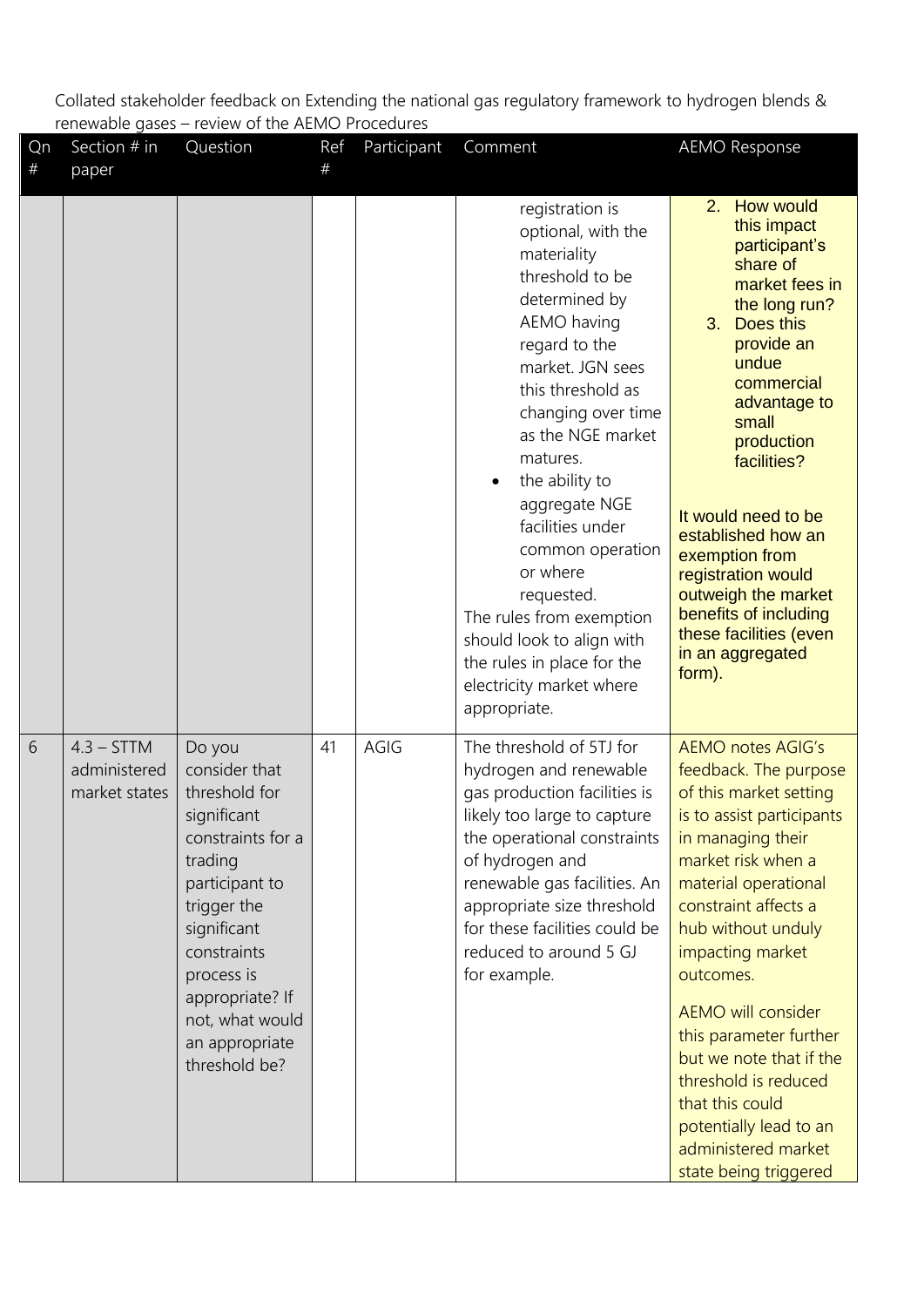| Qn<br># | Section # in<br>paper         | Question                        | Ref<br># | Participant                            | Comment                                                                                                                                                                                                                                                                                       | <b>AEMO Response</b>                                                                                                                                                                       |
|---------|-------------------------------|---------------------------------|----------|----------------------------------------|-----------------------------------------------------------------------------------------------------------------------------------------------------------------------------------------------------------------------------------------------------------------------------------------------|--------------------------------------------------------------------------------------------------------------------------------------------------------------------------------------------|
|         |                               |                                 |          |                                        |                                                                                                                                                                                                                                                                                               | more frequently for<br>events that are<br>arguably non-material.                                                                                                                           |
|         |                               |                                 | 42       | <b>APA</b>                             | To ensure a consistent<br>playing field, we support<br>the same rules being<br>applied to distribution<br>connected facilities as<br>transmission connected<br>facilities.                                                                                                                    | <b>AEMO notes APA's</b><br>feedback.                                                                                                                                                       |
|         |                               |                                 | 43       | AusNet<br>Services                     | AusNet's gas networks are<br>located in Victoria and we<br>do not present views in<br>relation to the STTM hub.                                                                                                                                                                               | AEMO notes that<br>changes to the STTM<br>are not relevant to<br><b>AusNet Services'</b><br>submission and<br>therefore that AusNet<br>has not provided a<br>response to this<br>question. |
|         |                               |                                 | 44       | Bioenergy<br>Australia                 | The threshold of 5TJ for<br>hydrogen and renewable<br>gas production facilities is<br>likely too large to capture<br>the operational constraints<br>of hydrogen and<br>renewable gas facilities. An<br>appropriate size threshold<br>for these facilities could be<br>reduced to around 5 GJ. | See ref #41.                                                                                                                                                                               |
|         |                               |                                 | 45       | Energy<br><b>Networks</b><br>Australia | No comment provided.                                                                                                                                                                                                                                                                          | AEMO notes that ENA<br>did not provide a<br>response to this<br>question.                                                                                                                  |
|         |                               |                                 | 46       | Jemena<br>Gas<br><b>Networks</b>       | The current threshold<br>5TJ/50% is appropriate.                                                                                                                                                                                                                                              | <b>AEMO notes JGN's</b><br>support for the current<br>threshold.                                                                                                                           |
| 7       | $4.3 - Other$<br>areas of the | Considering<br>this section and | 47       | AGIG                                   | No comment.                                                                                                                                                                                                                                                                                   | <b>AEMO notes that AGIG</b><br>did not provide a                                                                                                                                           |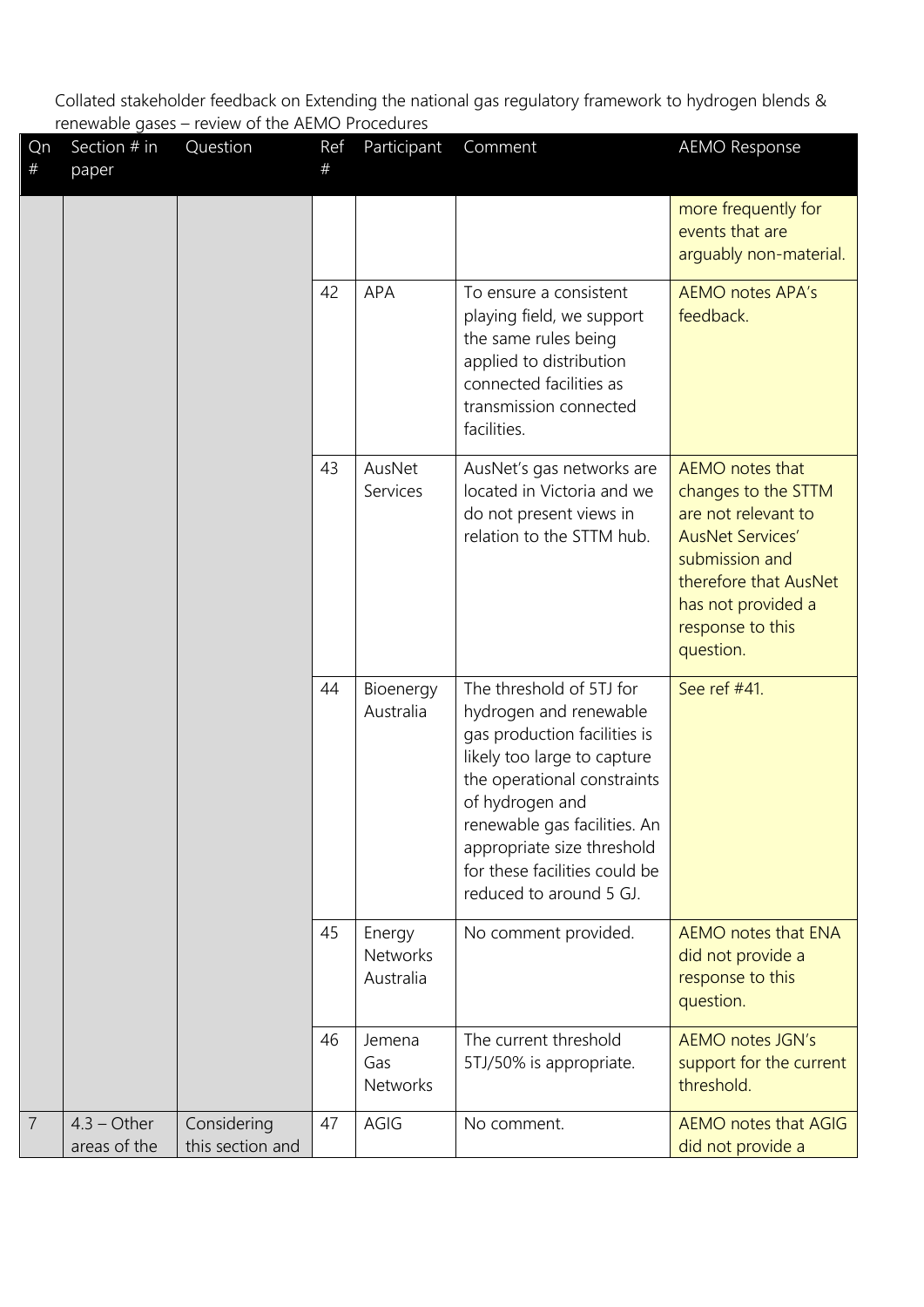| Qn<br>$^{\#}$ | Section # in<br>paper     | Question                                                                                                                                                                                                                             | Ref<br># | Participant            | Comment                                                                                                                                                                                                                                                                                                                                                                                                                                                                                   | <b>AEMO Response</b>                                                                                                                                                                                                                                                                                                                                                                                                                                                                                                                                                                              |
|---------------|---------------------------|--------------------------------------------------------------------------------------------------------------------------------------------------------------------------------------------------------------------------------------|----------|------------------------|-------------------------------------------------------------------------------------------------------------------------------------------------------------------------------------------------------------------------------------------------------------------------------------------------------------------------------------------------------------------------------------------------------------------------------------------------------------------------------------------|---------------------------------------------------------------------------------------------------------------------------------------------------------------------------------------------------------------------------------------------------------------------------------------------------------------------------------------------------------------------------------------------------------------------------------------------------------------------------------------------------------------------------------------------------------------------------------------------------|
|               | <b>STTM</b><br>Procedures | Attachment B,<br>are there any<br>other areas of                                                                                                                                                                                     |          |                        |                                                                                                                                                                                                                                                                                                                                                                                                                                                                                           | response to this<br>question.                                                                                                                                                                                                                                                                                                                                                                                                                                                                                                                                                                     |
|               | NGEs.                     | the Procedures<br>that you<br>consider need<br>to be changed<br>to facilitate<br>participation of<br>NGEs in the<br>STTM? If so,<br>please identify<br>the procedure<br>and explain<br>why changes<br>are required to<br>accommodate | 48       | APA                    | Consideration may need<br>to be given to scheduling<br>and curtailment<br>mechanisms and how<br>these specifically relate to<br>scheduling of injections to<br>create blended products<br>and maintain blends within<br>the tolerance range. For<br>instance, it may now be<br>that in facilitated markets,<br>the market is not only<br>solving for quantity of<br>supply and price, but also<br>ensuring that a suitable<br>blending tolerance range<br>is scheduled and<br>maintained. | A change to the<br>STTM's market design<br>to optimise blending<br>constraints in the<br><b>STTM schedule would</b><br>represent a<br>fundamental change<br>to the market design.<br><b>AEMO</b> does not<br>consider a change of<br>this nature is required<br>to facilitate initial<br>limited NGE supply<br>into the market and<br>that this would be a<br>matter better<br>considered at a later<br>time. As the industry<br>develops, and if<br>blended products<br>become a more<br>significant share of<br>supply, it may be<br>appropriate to review<br>the fundamental<br>market design. |
|               |                           | 49                                                                                                                                                                                                                                   |          | AusNet<br>Services     | AusNet's gas networks are<br>located in Victoria and we<br>do not present views in<br>relation to the STTM hub.                                                                                                                                                                                                                                                                                                                                                                           | AEMO notes that<br>changes to the STTM<br>are not relevant to<br><b>AusNet Services'</b><br>submission and<br>therefore that AusNet<br>has not provided a<br>response to this<br>question.                                                                                                                                                                                                                                                                                                                                                                                                        |
|               |                           |                                                                                                                                                                                                                                      | 50       | Bioenergy<br>Australia | No comment.                                                                                                                                                                                                                                                                                                                                                                                                                                                                               | AEMO notes that<br>Bioenergy Australia did                                                                                                                                                                                                                                                                                                                                                                                                                                                                                                                                                        |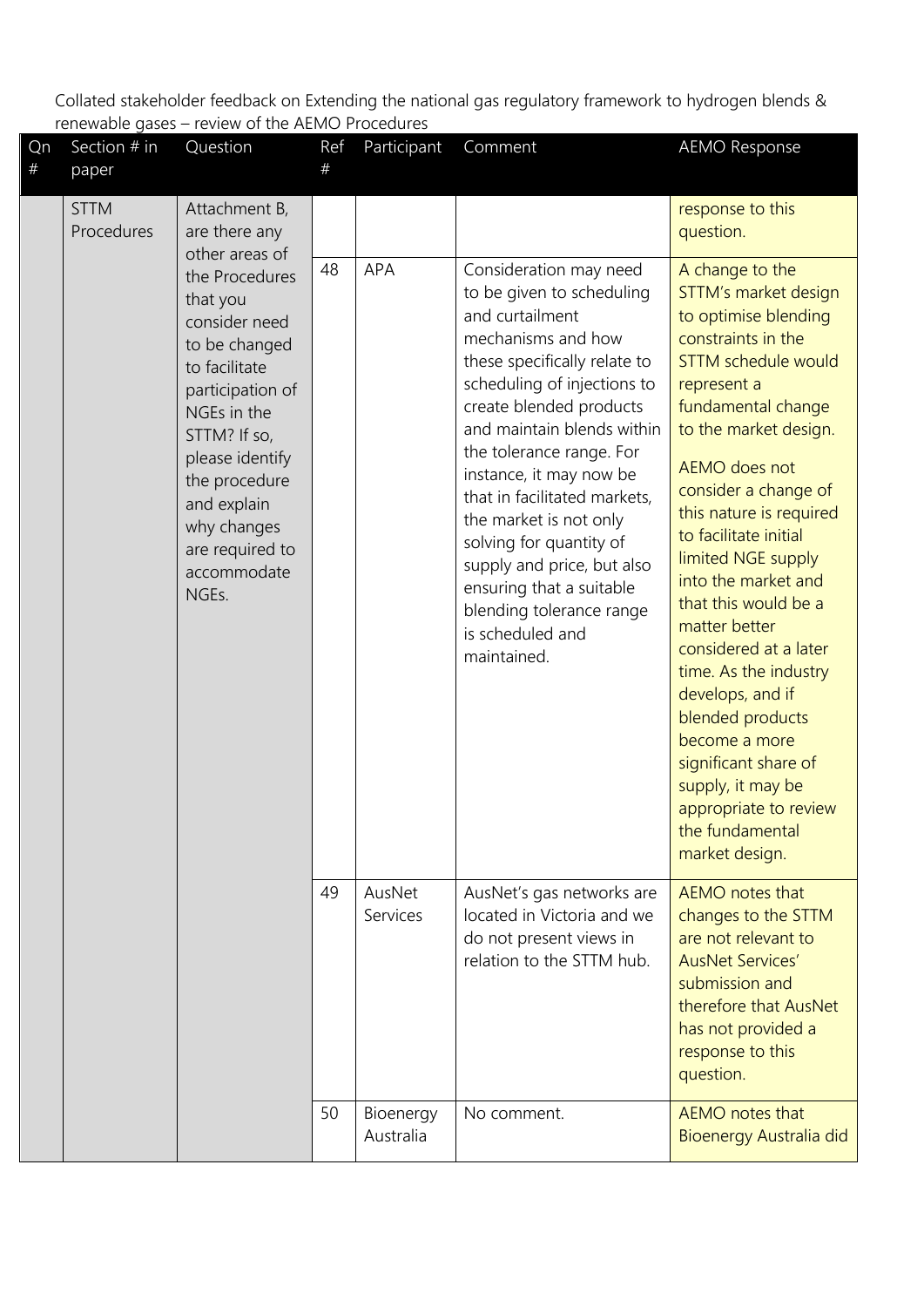| Qn<br>$\#$ | Section $#$ in<br>paper                                                            | Question                                                                                                                                                                                      | Ref<br>#   | Participant                                                                                                                                                                                                                                   | Comment                                                                                                                                                                                                                                                 | <b>AEMO Response</b>                                                                                                                                                              |
|------------|------------------------------------------------------------------------------------|-----------------------------------------------------------------------------------------------------------------------------------------------------------------------------------------------|------------|-----------------------------------------------------------------------------------------------------------------------------------------------------------------------------------------------------------------------------------------------|---------------------------------------------------------------------------------------------------------------------------------------------------------------------------------------------------------------------------------------------------------|-----------------------------------------------------------------------------------------------------------------------------------------------------------------------------------|
|            |                                                                                    |                                                                                                                                                                                               |            |                                                                                                                                                                                                                                               |                                                                                                                                                                                                                                                         | not provide a response<br>to this question.                                                                                                                                       |
|            |                                                                                    |                                                                                                                                                                                               | 51         | Energy<br>Networks<br>Australia                                                                                                                                                                                                               | No further areas identified.                                                                                                                                                                                                                            | AEMO notes that ENA<br>did not believe there<br>were further areas of<br>the Procedures that<br>needed changes in<br>order to facilitate<br>participation of NGEs<br>in the STTM. |
|            |                                                                                    |                                                                                                                                                                                               | 52         | Jemena<br>Gas                                                                                                                                                                                                                                 | Not applicable                                                                                                                                                                                                                                          | AEMO notes that JGN                                                                                                                                                               |
|            |                                                                                    |                                                                                                                                                                                               |            | Networks                                                                                                                                                                                                                                      |                                                                                                                                                                                                                                                         | did not provide a<br>response to this<br>question.                                                                                                                                |
|            |                                                                                    |                                                                                                                                                                                               |            | Retail Market Procedures                                                                                                                                                                                                                      |                                                                                                                                                                                                                                                         |                                                                                                                                                                                   |
| 8          | $5.3 -$<br>Definitions<br>and<br>concepts in<br>the retail<br>market<br>procedures | Do you agree<br>with proposed<br>potential<br>changes to the<br>terms in table<br>3? If not, please<br>provide details<br>on which RMP<br>jurisdiction and<br>details about<br>the reason why | 53         | AGIG                                                                                                                                                                                                                                          | We agree that many of the<br>required changes to the<br>Procedures are largely<br>definitional, eg. where<br>injections currently relate<br>only to those from<br>transmission pipelines.<br>These changes will<br>cascade down to specific<br>clauses. | <b>AEMO notes AGIG's</b><br>support for AEMO's<br>assessment.                                                                                                                     |
|            | you don't agree<br>with the<br>proposed<br>changes?                                | 54                                                                                                                                                                                            | <b>APA</b> | APA agrees that many of<br>the required changes to<br>the RMP are largely<br>definitional - such as<br>injections only coming<br>from transmission<br>pipelines - and the<br>changes will need to<br>cascade down to the<br>specific clauses. | <b>AEMO notes APA's</b><br>support for AEMO's<br>assessment.                                                                                                                                                                                            |                                                                                                                                                                                   |
|            |                                                                                    |                                                                                                                                                                                               | 55         | AusNet<br>Services                                                                                                                                                                                                                            | AusNet agrees with<br>AEMO's assessment of<br>definitions and concepts in                                                                                                                                                                               | <b>AEMO notes AusNet</b><br>Services' support for<br>AEMO's assessment of<br>the Victorian Retail                                                                                 |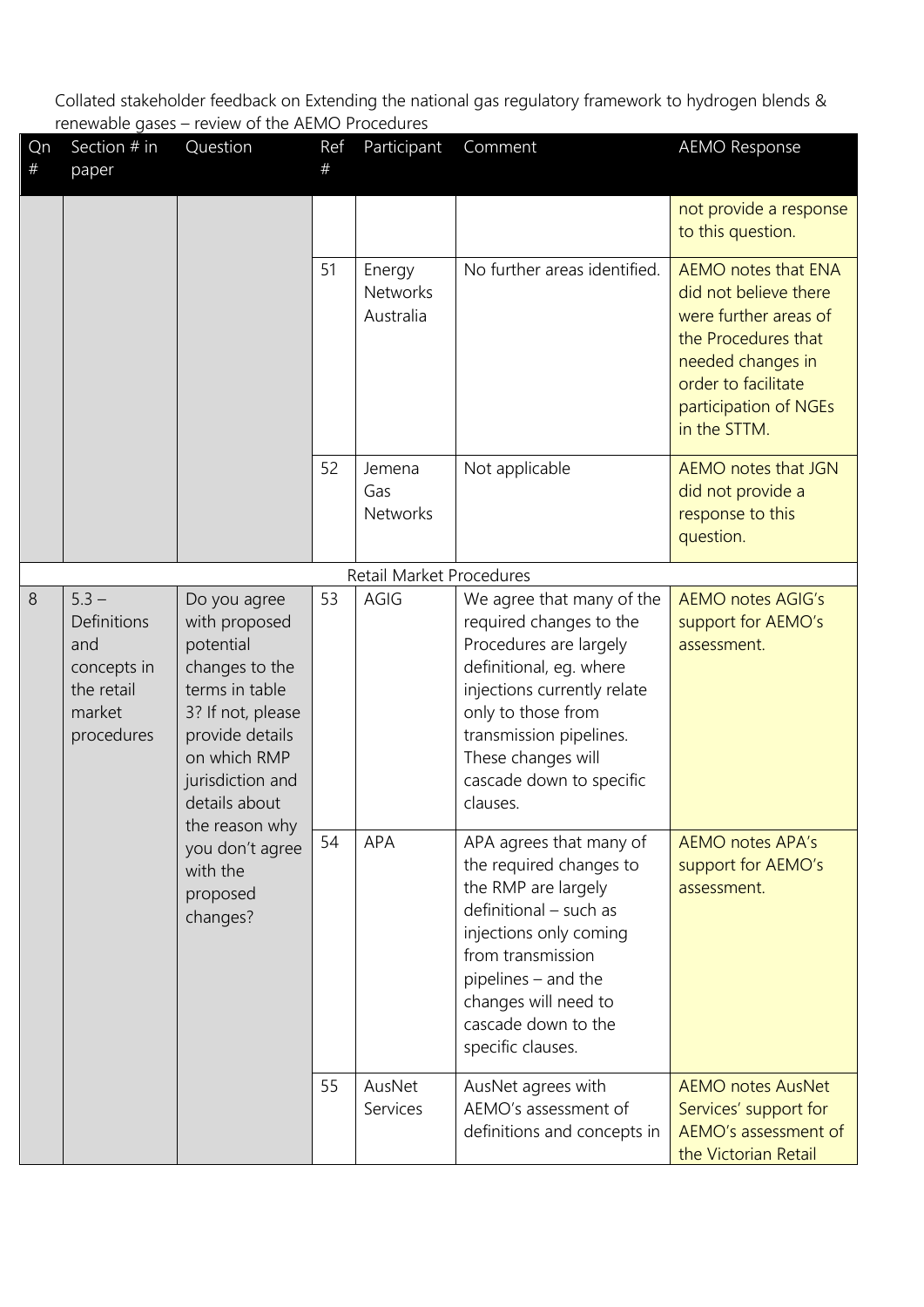| Qn<br># | Section # in<br>paper                                                              | Question                                                                                                                                                                                                                                              | Ref<br>$\#$ | Participant                            | Comment                                                                                                                                                                                                                                                       | <b>AEMO Response</b>                                                                                                                                                                                                                                                                                                                                      |
|---------|------------------------------------------------------------------------------------|-------------------------------------------------------------------------------------------------------------------------------------------------------------------------------------------------------------------------------------------------------|-------------|----------------------------------------|---------------------------------------------------------------------------------------------------------------------------------------------------------------------------------------------------------------------------------------------------------------|-----------------------------------------------------------------------------------------------------------------------------------------------------------------------------------------------------------------------------------------------------------------------------------------------------------------------------------------------------------|
|         |                                                                                    |                                                                                                                                                                                                                                                       |             |                                        | the Victorian Retail Market<br>Procedures.                                                                                                                                                                                                                    | <b>Market Procedures</b><br>(RMPs).                                                                                                                                                                                                                                                                                                                       |
|         |                                                                                    |                                                                                                                                                                                                                                                       | 56          | Bioenergy<br>Australia                 | We have no concerns<br>about the proposed<br>potential changes.                                                                                                                                                                                               | <b>AEMO</b> notes<br><b>Bioenergy Australia</b><br>feedback that they<br>have no concerns<br>regarding the<br>proposed potential<br>changes that AEMO<br>has put forward.                                                                                                                                                                                 |
|         |                                                                                    |                                                                                                                                                                                                                                                       | 57          | Energy<br><b>Networks</b><br>Australia | No comment provided.                                                                                                                                                                                                                                          | AEMO notes that ENA<br>did not provide a<br>response to this<br>question.                                                                                                                                                                                                                                                                                 |
|         |                                                                                    |                                                                                                                                                                                                                                                       | 58          | Jemena<br>Gas<br><b>Networks</b>       | NSW-ACT.<br>Yes agree.                                                                                                                                                                                                                                        | <b>AEMO notes JGN's</b><br>support for AEMO's<br>assessment in light of<br>the NSW/ACT RMP.                                                                                                                                                                                                                                                               |
|         |                                                                                    |                                                                                                                                                                                                                                                       | 59          | Red /<br>Lumo                          | Red and Lumo agree that<br>the identified terms need<br>to be reviewed and<br>amended to incorporate<br>distribution-connected,<br>NGE (Natural Gas<br>Equivalents) facilities.                                                                               | <b>AEMO</b> notes Red and<br>Lumo support for<br>AEMO's assessment.                                                                                                                                                                                                                                                                                       |
| 9       | $5.3 -$<br>Definitions<br>and<br>concepts in<br>the retail<br>market<br>procedures | Do you think<br>there could be<br>any unintended<br>consequences<br>from amending<br>these terms? If<br>so, please<br>provide details<br>on which RMP<br>jurisdiction,<br>clause<br>reference # and<br>details about<br>the reason why<br>you believe | 60          | AGIG                                   | SA gate point coding<br>(SAWA Gas Retail Market<br>Systems-Interface Control<br>Document - Appendix D<br>$14.2$ ) – the final character E<br>indicates the transmission<br>pipeline the gate is<br>connected to a generic<br>code for downstream<br>supplies. | <b>AEMO notes AGIGs</b><br>feedback about an<br>unintended<br>consequence to do<br>with the gate point<br>coding in South<br>Australian. AEMO's<br>initial understanding of<br>the issue that AGIG has<br>identified is that under<br>the current RMP AGIG<br>only provides AEMO<br>with the aggregate<br>gate point metering<br>data (e.g. total for the |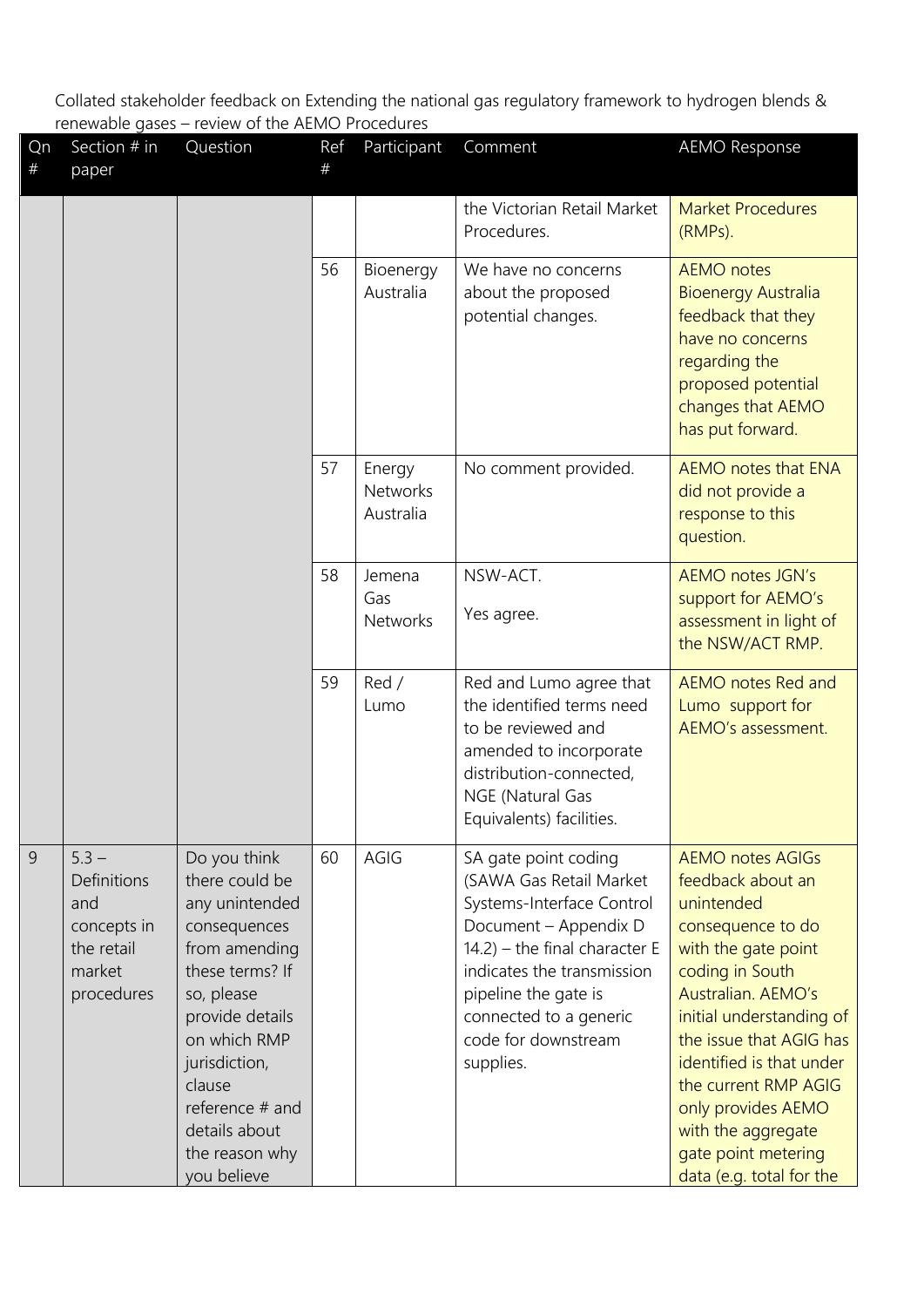| Qn<br># | Section $#$ in<br>paper | Question                                    | Ref<br># | Participant        | Comment                                                                                                                                                                                                    | <b>AEMO Response</b>                                                                                                                                                                                                                                                                                                            |
|---------|-------------------------|---------------------------------------------|----------|--------------------|------------------------------------------------------------------------------------------------------------------------------------------------------------------------------------------------------------|---------------------------------------------------------------------------------------------------------------------------------------------------------------------------------------------------------------------------------------------------------------------------------------------------------------------------------|
|         |                         | unintended<br>consequences<br>could occur). |          |                    |                                                                                                                                                                                                            | pipeline). AEMO's<br>preliminary assessment<br>is of the NSW/ACT<br>process is that AEMO<br>receives aggregated<br>value from Network<br>Operator.                                                                                                                                                                              |
|         |                         |                                             |          |                    |                                                                                                                                                                                                            | As per AEMO's<br>consultation paper,<br>(Section A3) AEMOs<br>view is there are no<br>changes currently<br>contemplated for<br>chapter 3 (Metering) of<br>the SA RMPs.<br>Participants are<br>encouraged to provide<br>further feedback on<br>this matter to AEMO's<br>draft report that will be<br>published in March<br>2022. |
|         |                         |                                             | 61       | APA                | The changes would need<br>to include the SA gate<br>point coding. The SAWA<br>Gas Retail Market Systems<br>Interface Control<br>Document will need to be<br>amended to incorporate<br>downstream supplies. | See AEMO response in<br>ref #60                                                                                                                                                                                                                                                                                                 |
|         |                         |                                             | 62       | AusNet<br>Services | At this stage, we have not<br>identified unintended<br>consequences, but we will<br>reassess when the<br>proposed procedure<br>drafting is provided.                                                       | AEMO notes that<br><b>AusNet Services has</b><br>not yet identified any<br>unintended<br>consequences.                                                                                                                                                                                                                          |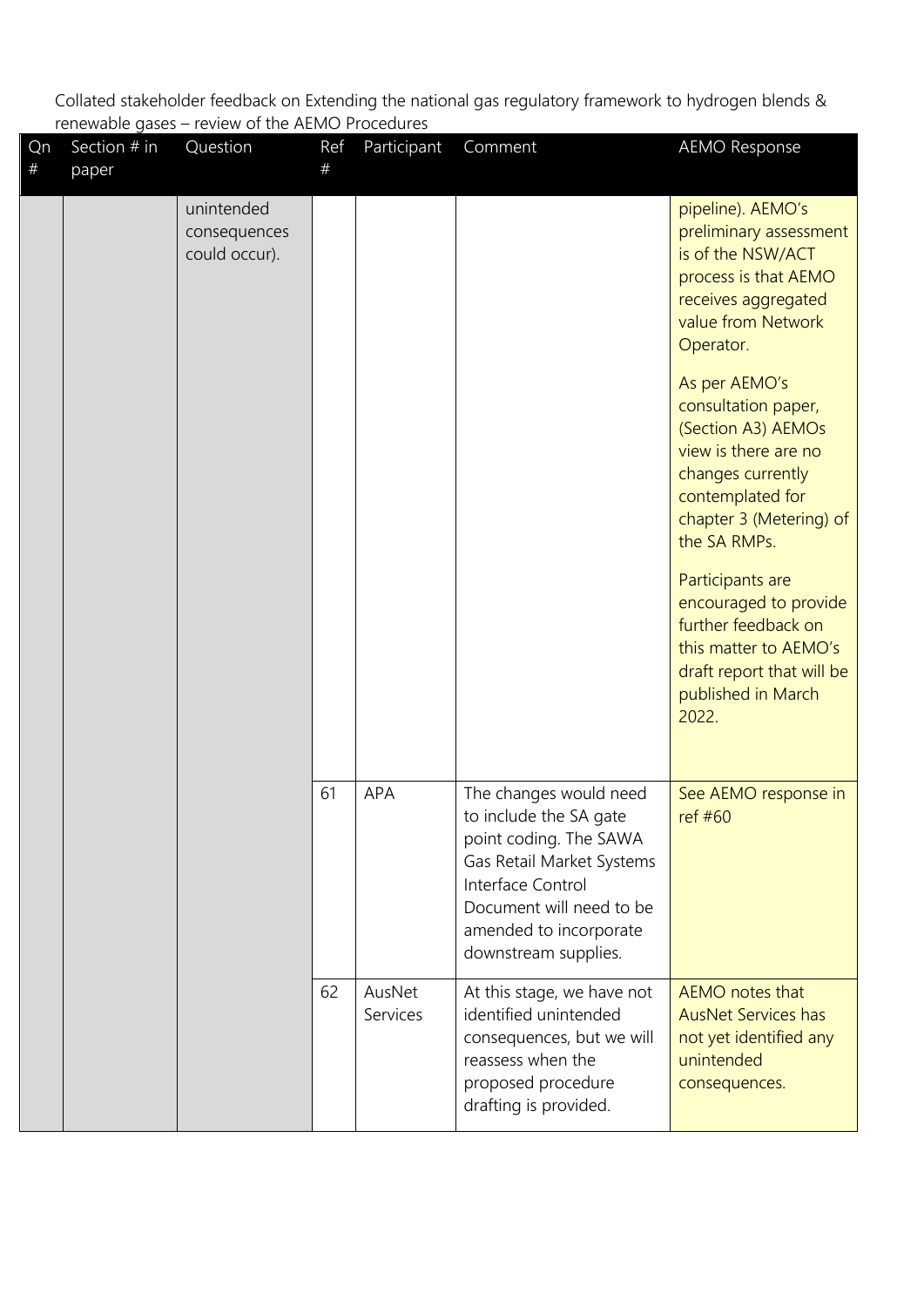| Qn<br>$\#$ | Section # in<br>paper                                                              | Question                                                                                                                                                                                                                                                               | Ref<br># | Participant                            | Comment                                                                                                                                                                                                                                                                                                                                                                                                                                                                                          | <b>AEMO Response</b>                                                                                                                                                                                                                                                                                                                                                        |
|------------|------------------------------------------------------------------------------------|------------------------------------------------------------------------------------------------------------------------------------------------------------------------------------------------------------------------------------------------------------------------|----------|----------------------------------------|--------------------------------------------------------------------------------------------------------------------------------------------------------------------------------------------------------------------------------------------------------------------------------------------------------------------------------------------------------------------------------------------------------------------------------------------------------------------------------------------------|-----------------------------------------------------------------------------------------------------------------------------------------------------------------------------------------------------------------------------------------------------------------------------------------------------------------------------------------------------------------------------|
|            |                                                                                    |                                                                                                                                                                                                                                                                        | 63       | Bioenergy<br>Australia                 | We have no concerns<br>about the proposed<br>potential changes.                                                                                                                                                                                                                                                                                                                                                                                                                                  | AEMO notes that<br><b>Bioenergy Australia</b><br>has not identified any<br>unidentified<br>consequences from<br>amending these terms.                                                                                                                                                                                                                                       |
|            |                                                                                    |                                                                                                                                                                                                                                                                        | 64       | Energy<br><b>Networks</b><br>Australia | No comment provided.                                                                                                                                                                                                                                                                                                                                                                                                                                                                             | AEMO notes that ENA<br>has not provided a<br>comment.                                                                                                                                                                                                                                                                                                                       |
|            |                                                                                    |                                                                                                                                                                                                                                                                        | 65       | Jemena<br>Gas<br><b>Networks</b>       | NSW-ACT.<br>No unintended<br>consequences from<br>proposed changes.                                                                                                                                                                                                                                                                                                                                                                                                                              | AEMO notes that JGN<br>has not identified any<br>unidentified<br>consequences from<br>amending these terms<br>in light of the<br>NSW/ACT RMP.                                                                                                                                                                                                                               |
|            |                                                                                    |                                                                                                                                                                                                                                                                        | 66       | Red /<br>Lumo                          | Red and Lumo have not<br>identified any concerns<br>with the proposed<br>amendments at this time.                                                                                                                                                                                                                                                                                                                                                                                                | <b>AEMO</b> notes that Red<br>and Lumo has not<br>identified any<br>unidentified<br>consequences from<br>amending these terms                                                                                                                                                                                                                                               |
| 10         | $5.3 -$<br>Definitions<br>and<br>concepts in<br>the retail<br>market<br>procedures | Noting the<br>review scope<br>described in<br>sections 2.1 and<br>5.2, are there<br>any other terms<br>in the RMP<br><b>AEMO</b> should<br>consider<br>amending to<br>facilitate the<br>participation of<br>NGEs (Natural<br>Gas<br>Equivalents) or<br>NGE facilities? | 67       | AGIG                                   | Queensland Retail Market<br>Procedure<br>Currently the definition of<br>UAFG Provider 'Means the<br>retailer who provides<br>UAFG in a distribution area<br>for a UAFG year.' Retailer<br>is defined as 'An entity<br>that participates in the<br>retail gas market of<br>Queensland in a<br>registrable capacity of a<br>retailer under the Rules,<br>and has registered with<br>AEMO under the Rules in<br>that registrable capacity.'<br>In other states (e.g. NSW<br>and SA) a UAFG provider | <b>AEMO notes AGIGs</b><br>proposal that the<br>Queensland RMPs<br>should be amended so<br>that UAFG provider is<br>not limit to just a<br>retailer.<br>AGIG proposal is<br>outside of the current<br>review given the<br>review's scope and the<br>broader economic and<br>regulatory framework<br>that relates to UAFG<br>provision and would<br>likely require a broader |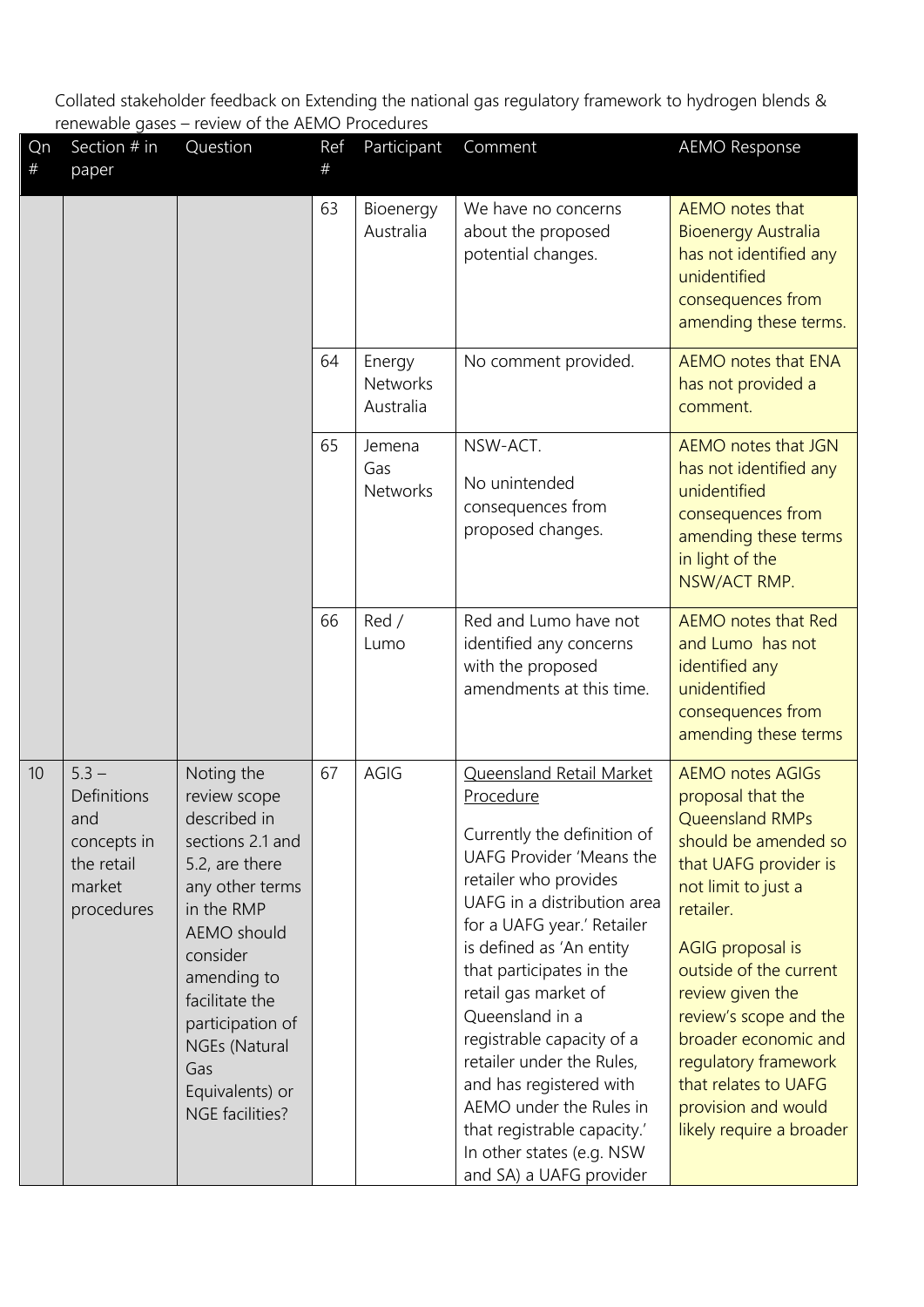| Qn<br># | Section # in<br>paper | Question | Ref<br># | Participant            | Comment                                                                                                                                                                                                                                                                                                                                                                           | <b>AEMO Response</b>                                                                                                                                                              |
|---------|-----------------------|----------|----------|------------------------|-----------------------------------------------------------------------------------------------------------------------------------------------------------------------------------------------------------------------------------------------------------------------------------------------------------------------------------------------------------------------------------|-----------------------------------------------------------------------------------------------------------------------------------------------------------------------------------|
|         |                       |          |          |                        | is not limited to a retailer,<br>allowing distributors to<br>engage with other parties<br>where this is appropriate.<br>We believe the<br>Queensland procedure<br>should be amended to<br>align with the approach in<br>other states, providing<br>greater flexibility and more<br>options particular as<br>renewable gas as UAFG<br>may be procured directly<br>from a producer. | policy review initiated<br>by a relevant body.<br>Also see AEMO<br>response ref #15 and<br>#92                                                                                    |
|         |                       |          | 68       | <b>APA</b>             | The Queensland RMPs<br>currently define a UAFG<br>provider as ' the retailer<br>who provides UAFG in a<br>distribution area for a<br>UAFG year'. The RMPs will<br>need to be amended to<br>accommodate the<br>likelihood distributors may<br>have a preference to use<br>NGE injections to provide<br>for UAFG.                                                                   | See AEMO response in<br>ref #67.                                                                                                                                                  |
|         |                       |          | 69       | AusNet<br>Services     | None that are identified                                                                                                                                                                                                                                                                                                                                                          | AEMO notes that<br><b>AusNet Services has</b><br>not identified any<br>additional terms that<br>need amending to<br>facilitate the<br>participation of NGEs<br>or NGE facilities. |
|         |                       |          | 70       | Bioenergy<br>Australia | No comment                                                                                                                                                                                                                                                                                                                                                                        | AEMO notes that<br><b>Bioenergy Australia</b><br>has not identified any<br>additional terms that<br>need amending to<br>facilitate the                                            |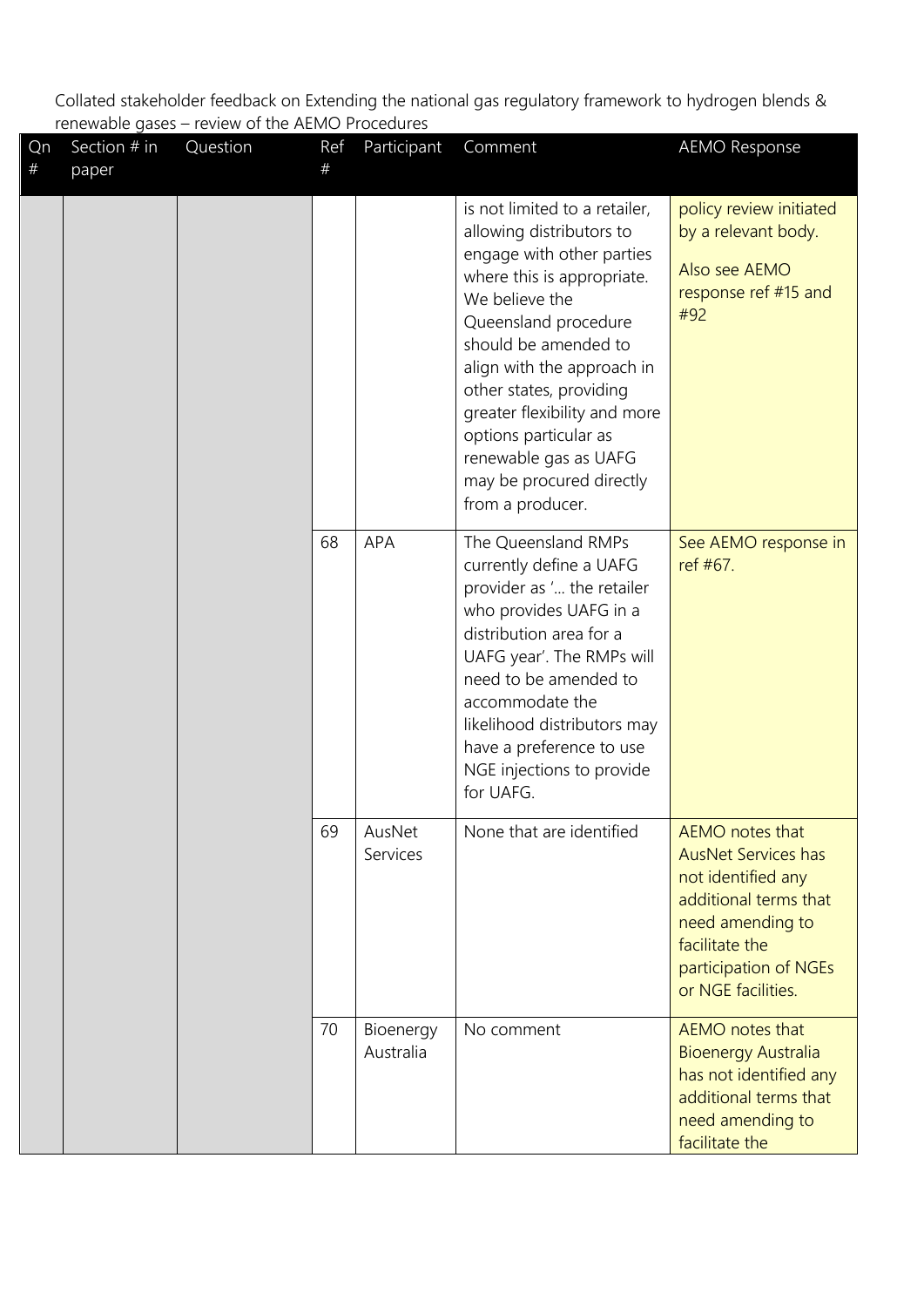| Qn<br>$^{\#}$ | Section # in<br>paper                | Question                                     | Ref<br># | Participant                            | Comment                                                                                                                                                                                                                                                                                                                                                                                                                                   | <b>AEMO Response</b>                                                                                                                                                                                                                                                                                                                                                                                                                                                                                                                                                                                                                                           |
|---------------|--------------------------------------|----------------------------------------------|----------|----------------------------------------|-------------------------------------------------------------------------------------------------------------------------------------------------------------------------------------------------------------------------------------------------------------------------------------------------------------------------------------------------------------------------------------------------------------------------------------------|----------------------------------------------------------------------------------------------------------------------------------------------------------------------------------------------------------------------------------------------------------------------------------------------------------------------------------------------------------------------------------------------------------------------------------------------------------------------------------------------------------------------------------------------------------------------------------------------------------------------------------------------------------------|
|               |                                      |                                              |          |                                        |                                                                                                                                                                                                                                                                                                                                                                                                                                           | participation of NGEs<br>or NGE facilities.                                                                                                                                                                                                                                                                                                                                                                                                                                                                                                                                                                                                                    |
|               |                                      |                                              | 71       | Energy<br><b>Networks</b><br>Australia | No comment provided.                                                                                                                                                                                                                                                                                                                                                                                                                      | AEMO notes that ENA<br>has not provided a<br>response to this<br>question.                                                                                                                                                                                                                                                                                                                                                                                                                                                                                                                                                                                     |
|               |                                      |                                              | 72       | Jemena<br>Gas<br><b>Networks</b>       | NSW-ACT<br>No change is needed to<br>the term "Network receipt<br>point" as it can cover all<br>gas entering a network,<br>noting that it may not be<br>always a user who is<br>injecting or arranging to<br>inject the gas into the<br>network section. The<br>definition of heating value<br>could be amended to<br>incorporate "vary in<br>accordance with the<br>mixture of gas in the<br>network section" which<br>would cover NGEs. | <b>AEMO notes JGN</b><br>assessment that the<br>term Network receipt<br>point doesn't need<br>changing.<br>As stated in AEMO's<br>paper <sup>1</sup> AEMO is<br>reviewing the term<br>"Network receipt<br>point" to determine<br>whether it needs to be<br>changed. AEMO will<br>provide further<br>information about this<br>mater in AEMO's draft<br>recommendations for<br>Procedure changes<br>which is targeted to be<br>issued in late March<br>2022. Also see AEMO<br>response in ref #81<br><b>AEMO notes JGN</b><br>suggestion that the<br>definition of heating<br>value could be<br>amended. AEMO will<br>consider JGN's<br>proposed<br>amendments. |
| 11            | $5.3 -$<br>Balancing,<br>allocation, | Do you agree<br>with AEMO's<br>view that the | 73       | AGIG                                   | We agree with AEMO's<br>view that the existing<br>obligations and processes                                                                                                                                                                                                                                                                                                                                                               | AEMO notes that AGIG<br>agrees with AEMO's<br>assessment that the                                                                                                                                                                                                                                                                                                                                                                                                                                                                                                                                                                                              |

<sup>&</sup>lt;sup>1</sup> Extending the national gas regulatory framework to hydrogen blends & renewable gases – review of the AEMO Procedures. Click [here](https://aemo.com.au/consultations/current-and-closed-consultations/hydrogen-blends-and-renewable-gases-procedures-review) to view.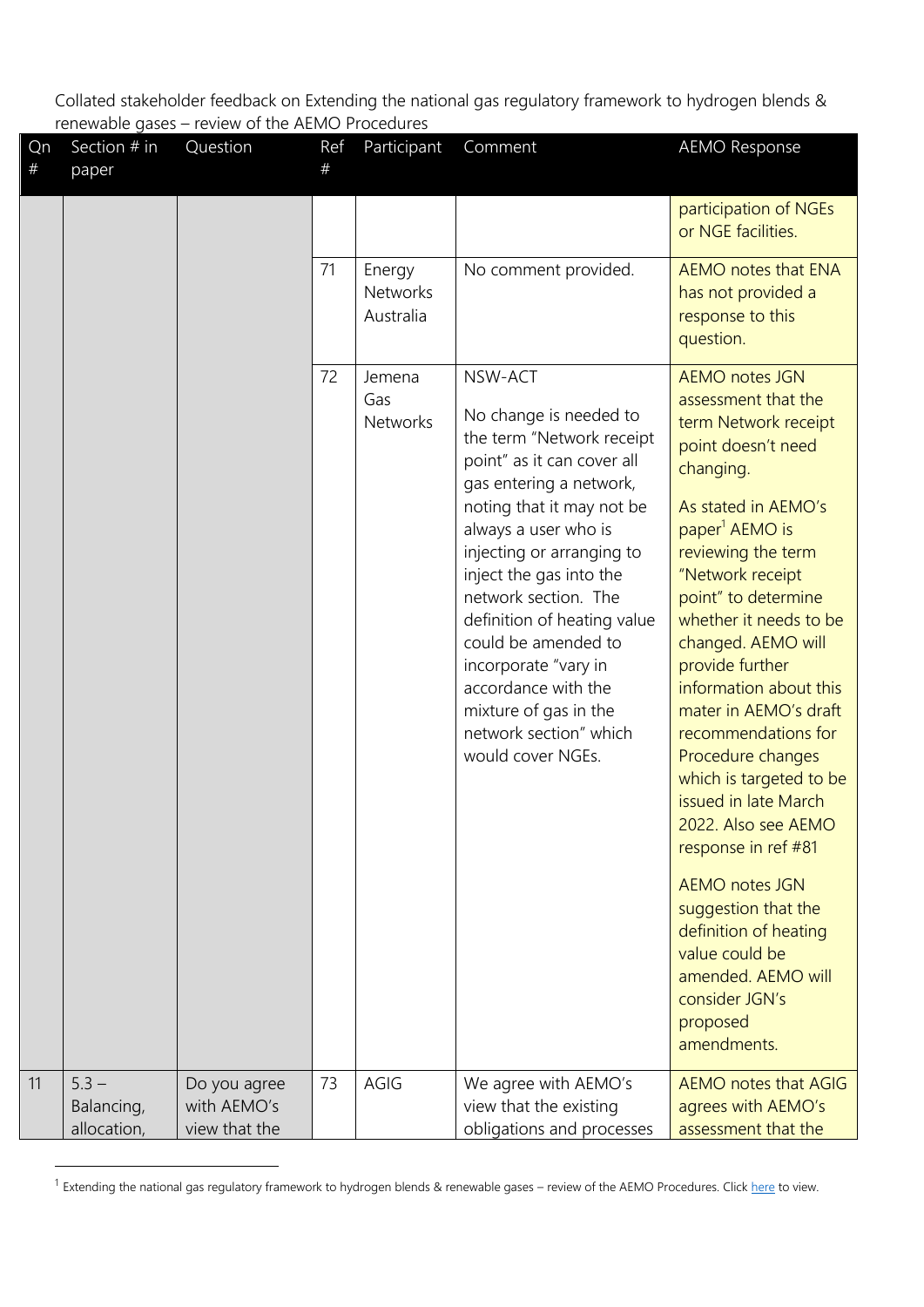| Qn<br># | Section $#$ in<br>paper                                             | Question                                                                                                                            | Ref<br># | Participant                            | Comment                                                                                                                                                                                                                                 | <b>AEMO Response</b>                                                                                                                                                                                                                                                                   |
|---------|---------------------------------------------------------------------|-------------------------------------------------------------------------------------------------------------------------------------|----------|----------------------------------------|-----------------------------------------------------------------------------------------------------------------------------------------------------------------------------------------------------------------------------------------|----------------------------------------------------------------------------------------------------------------------------------------------------------------------------------------------------------------------------------------------------------------------------------------|
|         | and<br>reconciliation                                               | existing<br>obligations and<br>processes in the<br>procedures for<br>determining<br>balancing,<br>allocations and<br>reconciliation |          |                                        | in the procedures for<br>determining balancing,<br>allocations and<br>reconciliation will be fit for<br>purpose for NGEs and<br>NGE facilities.                                                                                         | existing obligations<br>and processes in the<br>procedures for<br>determining balancing,<br>allocations and<br>reconciliation will be fit<br>for purpose for NGEs<br>and NGE facilities.                                                                                               |
|         |                                                                     | will be fit for<br>purpose for<br>NGEs and NGE<br>facilities? If not,<br>please provide                                             | 74       | APA                                    | No comment.                                                                                                                                                                                                                             | <b>AEMO notes that APA</b><br>has not provided a<br>response to this<br>question.                                                                                                                                                                                                      |
|         | details on which<br><b>RMP</b><br>jurisdiction,<br>clause<br>do you | reference # and<br>what changes<br>consider may<br>be required?                                                                     | 75       | AusNet<br>Services                     | AusNet's gas networks are<br>located in Victoria and we<br>do not on procedures<br>outside of Victoria. Our<br>views regarding relevant<br>NGR provisions that apply<br>in Victoria have been<br>provided to the AEMC.                  | AEMO notes that<br><b>AusNet Services only</b><br>operates in Victoria<br>and their views<br>regarding relevant<br>NGR provisions that<br>apply in Victoria have<br>been provided to the<br>AEMC.                                                                                      |
|         |                                                                     |                                                                                                                                     | 76       | Bioenergy<br>Australia                 | Yes, BA agrees with<br>AEMO's view that the<br>existing obligations and<br>processes in the<br>procedures for<br>determining balancing,<br>allocations and<br>reconciliation will be fit for<br>purpose for NGEs and<br>NGE facilities. | AEMO notes that<br><b>Bioenergy Australia</b><br>agrees with AEMO's<br>assessment that the<br>existing obligations<br>and processes in the<br>procedures for<br>determining balancing,<br>allocations and<br>reconciliation will be fit<br>for purpose for NGEs<br>and NGE facilities. |
|         |                                                                     |                                                                                                                                     | 77       | Energy<br><b>Networks</b><br>Australia | ENA support this.                                                                                                                                                                                                                       | AEMO notes that ENA<br>agrees with AEMO's<br>assessment that the<br>existing obligations<br>and processes in the<br>procedures for<br>determining balancing,<br>allocations and                                                                                                        |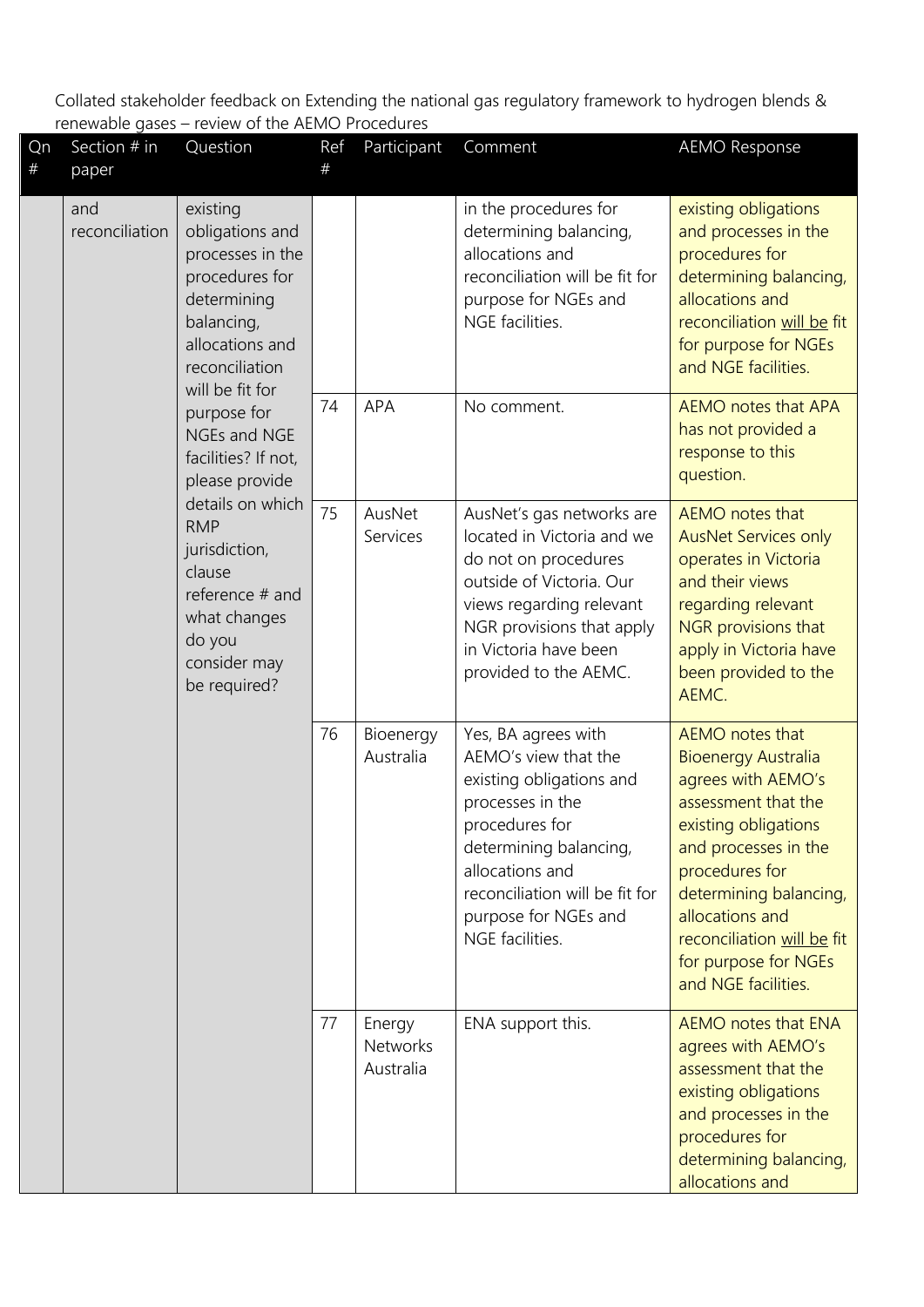| Qn<br>$^{\#}$ | Section # in<br>paper                                                                                                                                                                                                                                                                                                                | Question                                                                                                                               | Ref<br># | Participant                                                                                                                                                                                                           | Comment                                                                                                                                                                                                                                                              | <b>AEMO Response</b>                                                                                                                                                                                                                                         |
|---------------|--------------------------------------------------------------------------------------------------------------------------------------------------------------------------------------------------------------------------------------------------------------------------------------------------------------------------------------|----------------------------------------------------------------------------------------------------------------------------------------|----------|-----------------------------------------------------------------------------------------------------------------------------------------------------------------------------------------------------------------------|----------------------------------------------------------------------------------------------------------------------------------------------------------------------------------------------------------------------------------------------------------------------|--------------------------------------------------------------------------------------------------------------------------------------------------------------------------------------------------------------------------------------------------------------|
|               |                                                                                                                                                                                                                                                                                                                                      |                                                                                                                                        |          |                                                                                                                                                                                                                       |                                                                                                                                                                                                                                                                      | reconciliation will be fit<br>for purpose for NGEs<br>and NGE facilities.                                                                                                                                                                                    |
|               |                                                                                                                                                                                                                                                                                                                                      |                                                                                                                                        | 78       | Jemena<br>Gas<br><b>Networks</b>                                                                                                                                                                                      | NSW-ACT.<br>Yes, agree with AEMO's<br>view.                                                                                                                                                                                                                          | AEMO notes that JGN<br>agrees with AEMO's<br>assessment that the<br>existing obligations<br>and processes in the<br>procedures for<br>determining balancing,<br>allocations and<br>reconciliation will be fit<br>for purpose for NGEs<br>and NGE facilities. |
| 12            | $5.3 -$<br>Will users and<br>Balancing,<br>distributors be<br>allocation,<br>able to meet<br>their<br>and<br>reconciliation<br>obligations<br>under the<br>procedures to<br>provide AEMO<br>with<br>information on<br>injections (and<br>withdrawals), if<br><b>NGE</b> facilities<br>connect to<br>distribution<br>networks? If not | 79                                                                                                                                     | AGIG     | Distributors should be able<br>to meet their obligations<br>under the procedures to<br>provide AEMO with<br>information on injections<br>(and withdrawals), if NGE<br>facilities connect to<br>distribution networks. | <b>AEMO notes that AGIG</b><br>agrees with AEMO's<br>assessment that the<br>existing obligations<br>and processes in the<br>procedures for<br>determining balancing,<br>allocations and<br>reconciliation will be fit<br>for purpose for NGEs<br>and NGE facilities. |                                                                                                                                                                                                                                                              |
|               |                                                                                                                                                                                                                                                                                                                                      | please provide<br>details on which<br><b>RMP</b><br>jurisdiction,<br>clause<br>reference #<br>and, what<br>issues do you<br>think AEMO | 80       | <b>APA</b>                                                                                                                                                                                                            | No comment                                                                                                                                                                                                                                                           | AEMO notes that APA<br>has not provided a<br>response to this<br>question.                                                                                                                                                                                   |
|               |                                                                                                                                                                                                                                                                                                                                      |                                                                                                                                        | 81       | AusNet<br>Services                                                                                                                                                                                                    | AusNet's gas networks are<br>located in Victoria and we<br>do not on procedures<br>outside of Victoria. Our<br>views regarding relevant<br>NGR provisions that apply<br>in Victoria have been<br>provided to the AEMC.                                               | See AEMO response<br>ref #75                                                                                                                                                                                                                                 |
|               |                                                                                                                                                                                                                                                                                                                                      | needs to<br>consider?                                                                                                                  | 82       | Bioenergy<br>Australia                                                                                                                                                                                                | Yes, we believe distributors<br>should be able to meet<br>their obligations under the                                                                                                                                                                                | <b>AEMO</b> notes that<br><b>Bioenergy Australia</b><br>agrees with AEMO's                                                                                                                                                                                   |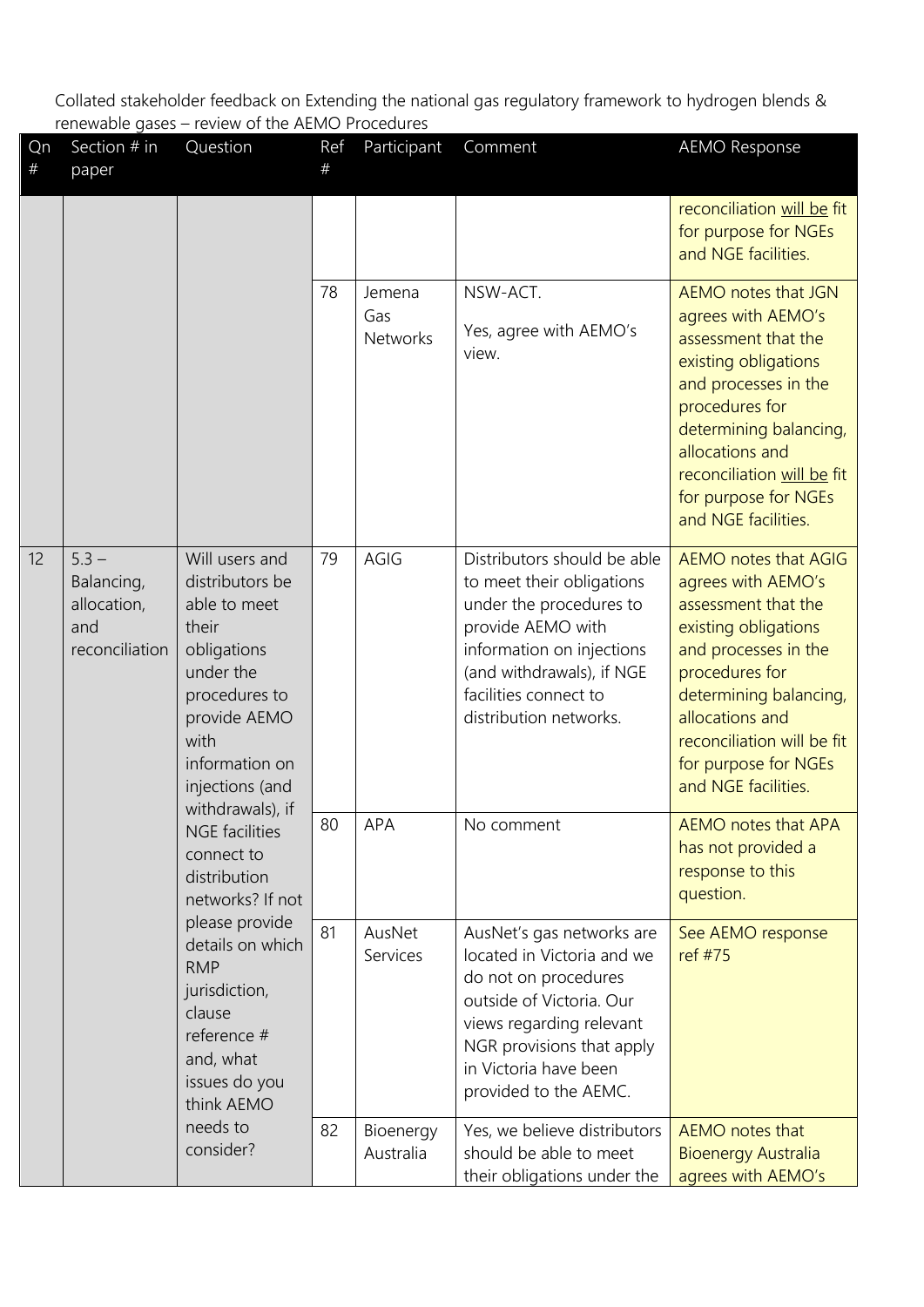| Qn<br>$\#$ | Section # in<br>paper | Question | Ref<br># | Participant                            | Comment                                                                                                                                              | <b>AEMO Response</b>                                                                                                                                                                                                                                                                                                                                                                                                                                                 |
|------------|-----------------------|----------|----------|----------------------------------------|------------------------------------------------------------------------------------------------------------------------------------------------------|----------------------------------------------------------------------------------------------------------------------------------------------------------------------------------------------------------------------------------------------------------------------------------------------------------------------------------------------------------------------------------------------------------------------------------------------------------------------|
|            |                       |          |          |                                        | procedures to provide<br>AEMO with information on<br>injections (and<br>withdrawals), if NGE<br>facilities connect to<br>distribution networks.      | assessment that the<br>existing obligations<br>and processes in the<br>procedures for<br>determining balancing,<br>allocations and<br>reconciliation will be fit<br>for purpose for NGEs<br>and NGE facilities.                                                                                                                                                                                                                                                      |
|            |                       |          | 83       | Energy<br><b>Networks</b><br>Australia | ENA supports this.                                                                                                                                   | AEMO notes that ENA<br>agrees with AEMO's<br>assessment that the<br>existing obligations<br>and processes in the<br>procedures for<br>determining balancing,<br>allocations and<br>reconciliation will be fit<br>for purpose for NGEs<br>and NGE facilities.                                                                                                                                                                                                         |
|            |                       |          | 84       | Jemena<br>Gas<br><b>Networks</b>       | NSW-ACT.<br>Yes. An NGE facility can be<br>considered as an STTM<br>Custody Transfer Point or<br>a Network Receipt Point<br>(where outside of STTM). | AEMO notes that JGN<br>with agrees with<br><b>AEMO's assessment</b><br>that the existing<br>obligations and<br>processes in the<br>procedures for<br>determining balancing,<br>allocations and<br>reconciliation will be fit<br>for purpose for NGEs<br>and NGE facilities.<br><b>AEMO</b> also notes<br>feedback that NGE<br>facility can be<br>considered as an STTM<br><b>Custody Transfer Point</b><br>or a Network Receipt<br>Point (where outside<br>of STTM). |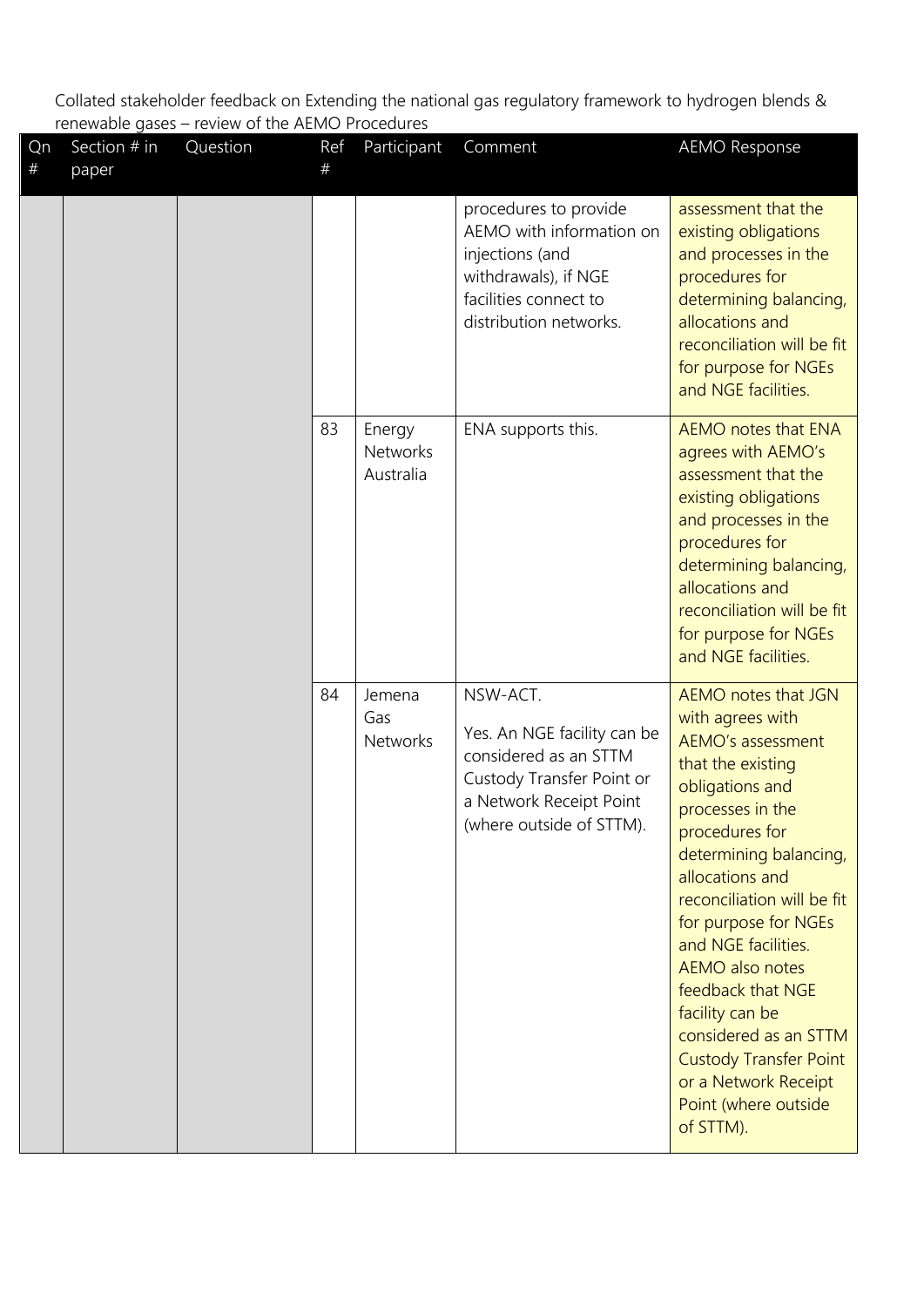| Qn<br># | Section # in<br>paper                                                                                                                                                                                                                                                                                        | Question | Ref<br>#           | Participant                                                                                                                                                                                                                                                                                                                              | Comment                                                                                                                                                                                                                                             | <b>AEMO Response</b>                 |
|---------|--------------------------------------------------------------------------------------------------------------------------------------------------------------------------------------------------------------------------------------------------------------------------------------------------------------|----------|--------------------|------------------------------------------------------------------------------------------------------------------------------------------------------------------------------------------------------------------------------------------------------------------------------------------------------------------------------------------|-----------------------------------------------------------------------------------------------------------------------------------------------------------------------------------------------------------------------------------------------------|--------------------------------------|
|         |                                                                                                                                                                                                                                                                                                              |          |                    |                                                                                                                                                                                                                                                                                                                                          |                                                                                                                                                                                                                                                     | Also see AEMO<br>response in ref #72 |
| 13      | Do you agree<br>with AEMO's<br>Metering<br>assessment that<br>the RMP with<br>respect to<br>metering are<br>able to<br>accommodate<br>NGEs? If not,<br>please provide<br>details on which<br><b>RMP</b><br>jurisdiction,<br>clause<br>reference # and<br>what changes<br>do you think<br>may be<br>required? | 85       | AGIG               | It is not clear who is<br>currently responsible for<br>NGE meter facility<br>metering and the<br>provision of data to STTM<br>and Retail Market systems.<br><b>Currently Custody Transfer</b><br>Meters are owned and<br>operated by the<br><b>Transmission Pipeline</b><br>Operator in SA and VIC,<br>but by the Distributor in<br>QLD. | <b>AEMO notes AGIG</b><br>comment about the<br>lack of clarity as to<br>who is currently<br>responsible for NGE<br>meter facility metering<br>and the provision of<br>data. AEMO will<br>investigate this matter<br>further.                        |                                      |
|         |                                                                                                                                                                                                                                                                                                              | 86       | <b>APA</b>         | The responsibility for NGE<br>facility metering and the<br>provision of data to STTM<br>and Retail Market systems<br>needs to be clear.<br>Currently, Customer<br>Transfer Meters and<br>owned and operated by<br>the Transmission Pipeline<br>Operator in South<br>Australia and Victoria, but<br>by the Distributor in<br>Queensland.  | See AEMO response<br>85                                                                                                                                                                                                                             |                                      |
|         |                                                                                                                                                                                                                                                                                                              | 87       | AusNet<br>Services | AusNet generally agrees<br>with AEMO's assessment<br>of the impact of renewable<br>gas changes to metering<br>procedures. From our<br>perspective, distributor-<br>connected supplies will be<br>metered at the gas<br>blending facilities with<br>metering of the NG<br>equivalents.                                                    | AEMO notes that<br><b>AusNet Services</b><br>feedback that they<br>generally agrees with<br>AEMO's assessment<br>and AusNet Services<br>comment that<br>distributor-connected<br>supplies will be<br>metered at the gas<br>blending facilities with |                                      |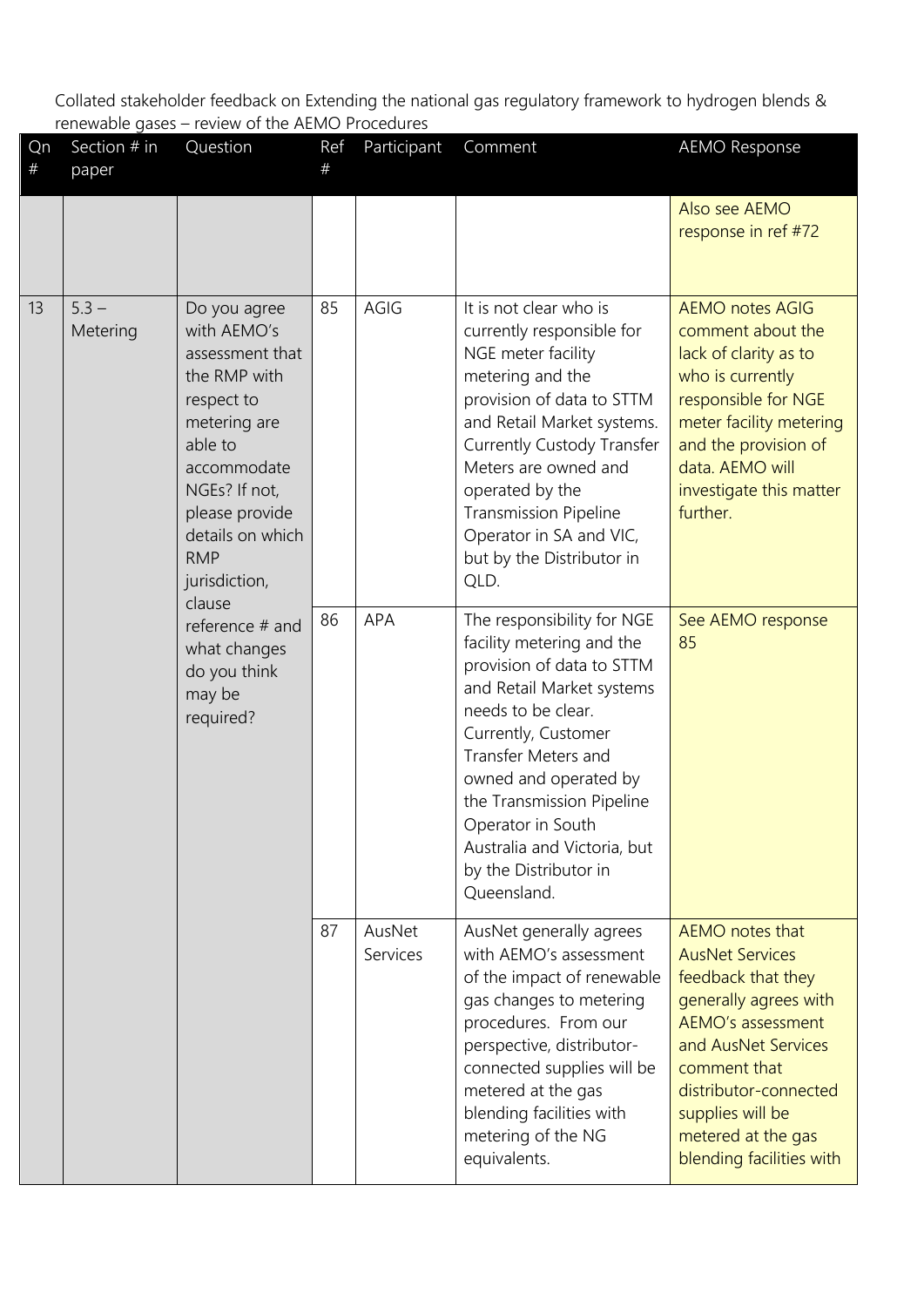| Qn<br>$^{\#}$ | Section $#$ in<br>paper                | Question                                                                                                                                                      | Ref<br>$\#$            | Participant                      | Comment                                                                                                                                                                                                                                                               | <b>AEMO Response</b>                                                                                                                                                                                  |
|---------------|----------------------------------------|---------------------------------------------------------------------------------------------------------------------------------------------------------------|------------------------|----------------------------------|-----------------------------------------------------------------------------------------------------------------------------------------------------------------------------------------------------------------------------------------------------------------------|-------------------------------------------------------------------------------------------------------------------------------------------------------------------------------------------------------|
|               |                                        |                                                                                                                                                               |                        |                                  |                                                                                                                                                                                                                                                                       | metering of the NG<br>equivalents.                                                                                                                                                                    |
|               |                                        | 88                                                                                                                                                            | Bioenergy<br>Australia | No comment                       | AEMO notes that<br><b>Bioenergy Australia</b><br>has not provided a<br>response to this<br>question.                                                                                                                                                                  |                                                                                                                                                                                                       |
|               |                                        |                                                                                                                                                               | 89                     | Energy<br>Networks<br>Australia  | Yes                                                                                                                                                                                                                                                                   | AEMO's notes that<br><b>ENA</b> agrees with<br>AEMO assessment that<br>the RMP with respect<br>to metering are able to<br>accommodate NGEs                                                            |
|               |                                        |                                                                                                                                                               | 90                     | Jemena<br>Gas<br><b>Networks</b> | NSW-ACT.<br>Agree with AEMO's<br>assessment that existing<br>metering assets are able to<br>accommodate NGEs and<br>low-level hydrogen blends.                                                                                                                        | AEMO's notes that<br>JGN agrees with<br><b>AEMOs assessment</b><br>that the RMP with<br>respect to metering<br>are able to<br>accommodate NGEs                                                        |
|               |                                        |                                                                                                                                                               | 91                     | Red /<br>Lumo                    | Red and Lumo agree that<br>jurisdictional changes are<br>required to support the<br>metering of NGE and<br>these changes may have<br>impacts upon the<br>Procedures which will<br>need review once<br>jurisdictional changes are<br>proposed.                         | <b>AEMO</b> notes that Red<br>and Lumo agrees with<br><b>AEMOs assessment</b><br>that the RMP with<br>respect to metering<br>are able to<br>accommodate NGEs                                          |
| 14            | $5.3 -$<br>Distribution<br><b>UAFG</b> | Do you agree<br>with AEMO's<br>view that the<br>distribution<br><b>UAFG</b> process<br>in the retail<br>market<br>procedures in<br>NSW and ACT,<br>Queensland | 92                     | AGIG                             | We agree with AEMO's<br>view that the distribution<br>UAFG process in the retail<br>market procedures in NSW<br>and ACT, Queensland and<br>South Australia do not<br>require change to facilitate<br>NGEs. However we note<br>that the QLD RMP<br>definition of 'UAFG | <b>AEMO notes AGIG</b><br>support for AEMO's<br>assessment that the<br>distribution UAFG<br>process in the retail<br>market procedures in<br>NSW and ACT,<br>Queensland and South<br>Australia do not |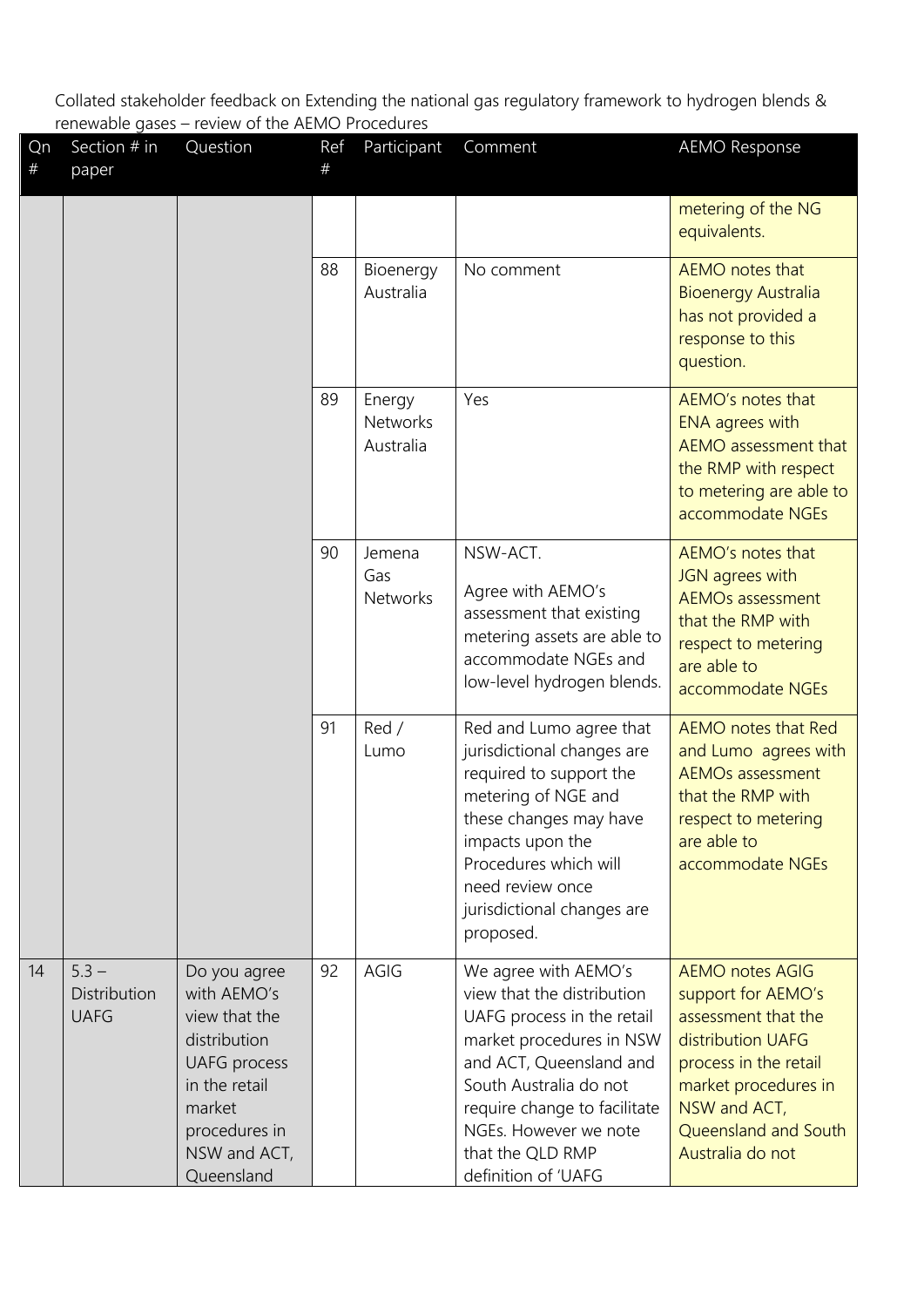| Qn<br>$\#$ | Section $#$ in<br>paper | Question                                                                                                                                   | Ref<br># | Participant            | Comment                                                                                                                                                                                                         | <b>AEMO Response</b>                                                                                                                                                                                                                                                                                                                                                                                                                                               |
|------------|-------------------------|--------------------------------------------------------------------------------------------------------------------------------------------|----------|------------------------|-----------------------------------------------------------------------------------------------------------------------------------------------------------------------------------------------------------------|--------------------------------------------------------------------------------------------------------------------------------------------------------------------------------------------------------------------------------------------------------------------------------------------------------------------------------------------------------------------------------------------------------------------------------------------------------------------|
|            |                         | and South<br>Australia do not<br>require change<br>to facilitate<br>NGEs? If not,<br>what changes<br>do you believe<br>may be<br>required? |          |                        | Provider' should be<br>amended as discussed in<br>Q.10 above.                                                                                                                                                   | require change to<br>facilitate NGEs.<br><b>AEMO also notes AGIG</b><br>comment about<br>amending the QLD<br><b>RMP</b> definition of<br>'UAFG Provider. AGIG<br>proposal is outside of<br>the current review<br>given the review's<br>scope and the broader<br>economic and<br>regulatory framework<br>that relates to UAFG<br>provision and would<br>likely require a broader<br>policy review initiated<br>by a relevant body.<br>Also see AEMO<br>response 67. |
|            |                         |                                                                                                                                            | 93       | <b>APA</b>             | The Queensland definition<br>of UAFG Provider needs to<br>be amended to facilitate<br>the capacity for<br>distributors to be<br>providers of UAFG.                                                              | See AEMO response<br>67.                                                                                                                                                                                                                                                                                                                                                                                                                                           |
|            |                         |                                                                                                                                            | 94       | AusNet<br>Services     | AusNet's gas networks are<br>located in Victoria and we<br>do not on procedures<br>outside of Victoria. Our<br>views in relevant NGR<br>provisions that apply in<br>Victoria have been<br>provided to the AEMC. | AEMO notes that<br><b>AusNet Services only</b><br>operates in Victoria<br>and their views<br>regarding relevant<br>NGR provisions that<br>apply in Victoria have<br>been provided to the<br>AEMC.                                                                                                                                                                                                                                                                  |
|            |                         |                                                                                                                                            | 95       | Bioenergy<br>Australia | Yes, BA agrees with<br>AEMO's view that the<br>distribution UAFG process<br>in the retail market<br>procedures in NSW and                                                                                       | <b>AEMO</b> notes<br><b>Bioenergy Australia</b><br>support for AEMO's<br>assessment that the<br>distribution UAFG                                                                                                                                                                                                                                                                                                                                                  |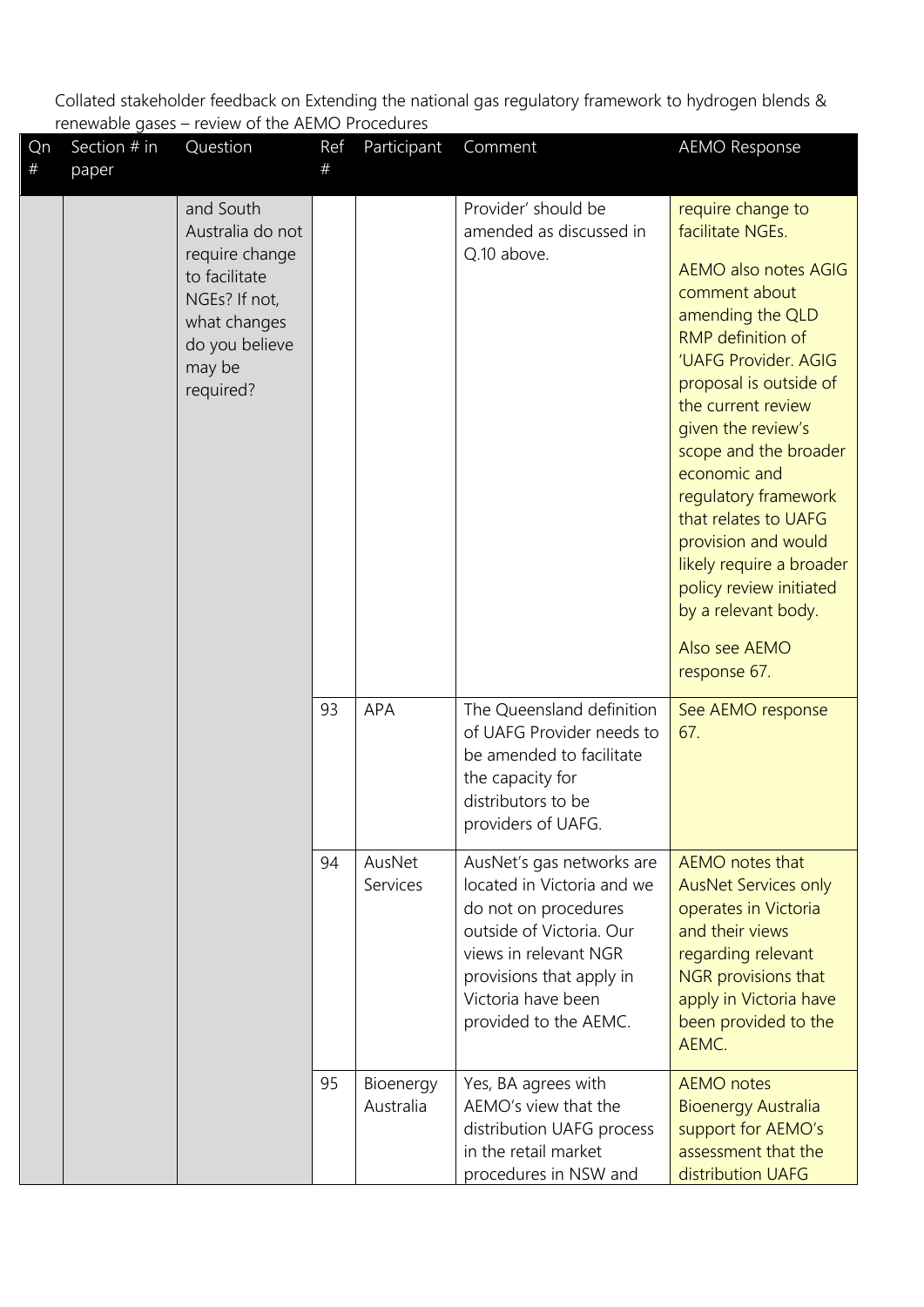| Qn<br># | Section # in<br>paper | Question | Ref<br># | Participant                     | Comment                                                                                                                                                                                                                                                                                                                                                                                                                                                                                                                                                                                                                                                                                                                                                                                                       | <b>AEMO Response</b>                                                                                                                                                                                                                                                                                                                                                                                                                                                                                                                                                                                                                                                                                                                                                                      |
|---------|-----------------------|----------|----------|---------------------------------|---------------------------------------------------------------------------------------------------------------------------------------------------------------------------------------------------------------------------------------------------------------------------------------------------------------------------------------------------------------------------------------------------------------------------------------------------------------------------------------------------------------------------------------------------------------------------------------------------------------------------------------------------------------------------------------------------------------------------------------------------------------------------------------------------------------|-------------------------------------------------------------------------------------------------------------------------------------------------------------------------------------------------------------------------------------------------------------------------------------------------------------------------------------------------------------------------------------------------------------------------------------------------------------------------------------------------------------------------------------------------------------------------------------------------------------------------------------------------------------------------------------------------------------------------------------------------------------------------------------------|
|         |                       |          |          |                                 | ACT, Queensland and<br>South Australia do not<br>require change to facilitate<br>NGEs.                                                                                                                                                                                                                                                                                                                                                                                                                                                                                                                                                                                                                                                                                                                        | process in the retail<br>market procedures in<br>NSW and ACT,<br>Queensland and South<br>Australia do not<br>require change to<br>facilitate NGEs.                                                                                                                                                                                                                                                                                                                                                                                                                                                                                                                                                                                                                                        |
|         |                       |          | 96       | Energy<br>Networks<br>Australia | ENA supports that no<br>changes to the retail<br>market procedures for<br>UAFG are justified for NGE.<br>The current procedure<br>assumes that UAFG<br>amounts are met at<br>custody transfer meter<br>injections on the network.<br>Until a commercial<br>renewable gas market is<br>established, DNSP are the<br>most likely facilities to<br>produce the renewable<br>gas to produce the natural<br>gas equivalent gas.<br>Where appropriate, it<br>would be beneficial if<br>amendments to the<br>pipeline service definition<br>also ensured that DNSPs<br>could capture production<br>of renewable gases for the<br>purpose of supporting a<br>DNSP to deliver ancillary<br>services. For example, this<br>would allow DNSPs to<br>meet their unaccounted<br>for gas obligations with<br>renewable gas. | <b>AEMO notes ENAs</b><br>support for AEMO's<br>assessment that that<br>no changes to the<br>retail market<br>procedures for UAFG<br>are justified for NGE.<br>In relation to<br>amendments to the<br>pipeline service<br>definition to also<br>ensured that<br><b>Distribution Network</b><br><b>Service Providers</b><br>(DNSPs) could capture<br>production of<br>renewable gases for<br>the purpose of<br>supporting a DNSP to<br>deliver ancillary<br>services,<br>AEMO view is, as<br>noted in responses ref<br>#15, #67 and #92,<br>changing the current<br>provider of UAFG is<br>outside of the current<br>review given the<br>review's scope and the<br>broader economic and<br>regulatory framework<br>that relates to UAFG<br>provision and would<br>likely require a broader |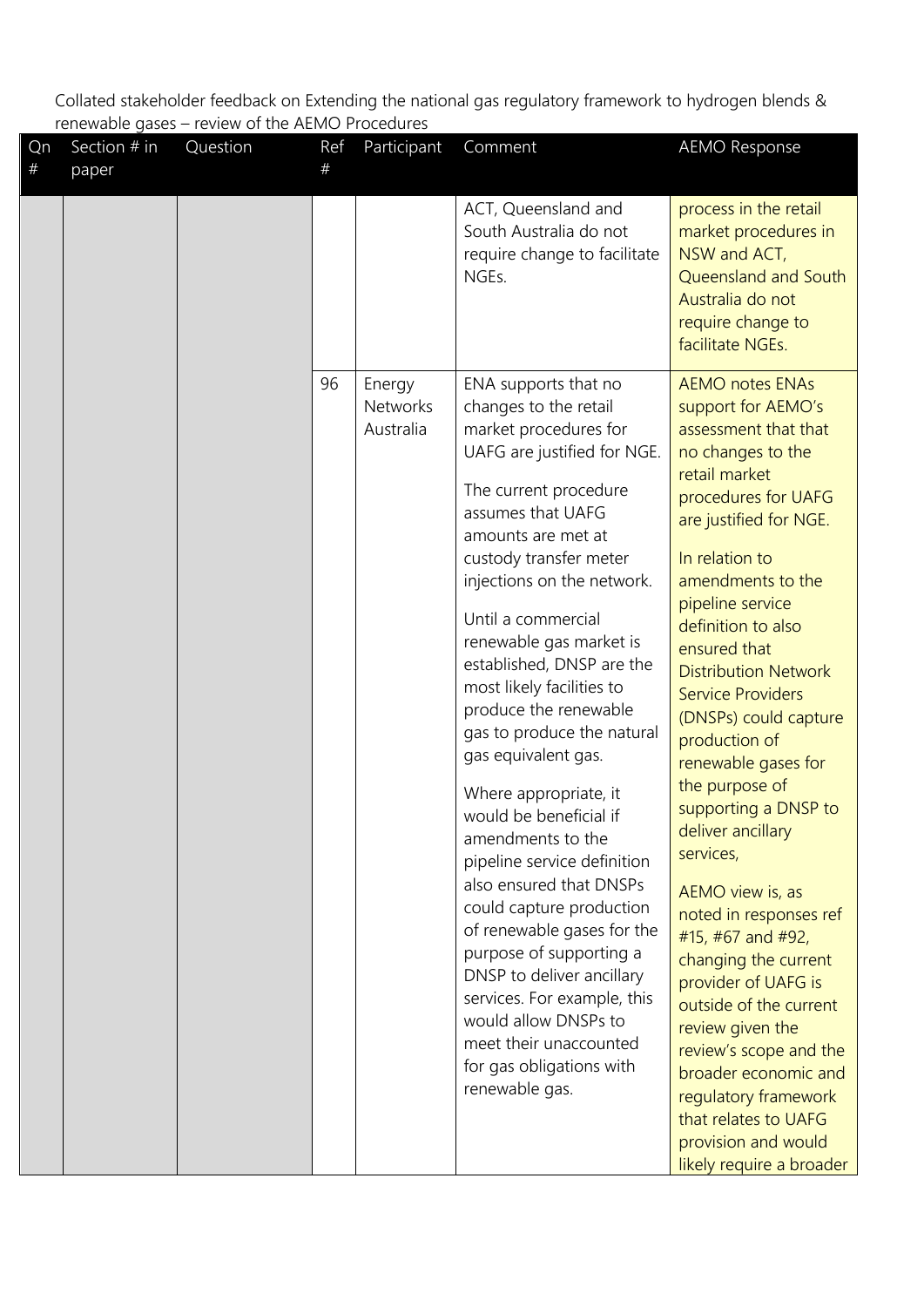| Qn<br>$\#$ | Section # in<br>paper                          | Question                                                                                                                                                                                                                                                                                                                       | Ref<br># | Participant               | Comment                                                                                                                                                                                                                                                                                                                                                                                                                                                                                                                                                                                                          | <b>AEMO Response</b>                                                                                                                                                                                                                                                                                                                                                                                                                        |
|------------|------------------------------------------------|--------------------------------------------------------------------------------------------------------------------------------------------------------------------------------------------------------------------------------------------------------------------------------------------------------------------------------|----------|---------------------------|------------------------------------------------------------------------------------------------------------------------------------------------------------------------------------------------------------------------------------------------------------------------------------------------------------------------------------------------------------------------------------------------------------------------------------------------------------------------------------------------------------------------------------------------------------------------------------------------------------------|---------------------------------------------------------------------------------------------------------------------------------------------------------------------------------------------------------------------------------------------------------------------------------------------------------------------------------------------------------------------------------------------------------------------------------------------|
|            |                                                |                                                                                                                                                                                                                                                                                                                                |          |                           | AEMO could identify what<br>changes to the Procedures<br>would be required.                                                                                                                                                                                                                                                                                                                                                                                                                                                                                                                                      | policy review initiated<br>by a relevant body                                                                                                                                                                                                                                                                                                                                                                                               |
|            |                                                |                                                                                                                                                                                                                                                                                                                                | 97       | Jemena<br>Gas<br>Networks | NSW-ACT.<br>Yes, no changes required<br>for the NSW-ACT<br>distribution UAFG process<br>in the RMP to facilitate<br>NGEs.                                                                                                                                                                                                                                                                                                                                                                                                                                                                                        | <b>AEMO notes JGNs</b><br>support for AEMO's<br>assessment that that<br>no changes to the<br>retail market<br>procedures for UAFG<br>are justified for NGE.                                                                                                                                                                                                                                                                                 |
| 15         | $5.3 - General$<br>Retail Market<br>Procedures | Considering<br>section 5.3 and<br>Attachment C,<br>do you believe<br>there are any                                                                                                                                                                                                                                             | 98       | AGIG                      | No comment.                                                                                                                                                                                                                                                                                                                                                                                                                                                                                                                                                                                                      | <b>AEMO notes that AGIG</b><br>has not provided a<br>response to this<br>question.                                                                                                                                                                                                                                                                                                                                                          |
|            |                                                | other matters<br>AEMO should<br>consider in<br>reviewing the<br>RMPs? If you<br>believe there<br>are other<br>matters AEMO<br>should consider<br>please provide<br>details on which<br><b>RMP</b><br>jurisdiction,<br>clause<br>reference # and<br>why you believe<br>it may need to<br>be reviewed to<br>accommodate<br>NGEs. | 99       | APA                       | The billing of most gas<br>customers across the<br>distribution networks<br>operated and managed by<br>APA occurs on the basis of<br>energy consumed.<br>Pressure and temperature<br>components of the<br>algorithm are fixed, with<br>volume of gas and heating<br>value the variable<br>components. APA<br>considers zonal<br>measurement of heating<br>values to be a more<br>appropriate billing<br>methodology for gas<br>customers than the current<br>statewide heating value<br>approach.<br>Accurate measurement of<br>the heating value via flow<br>weighted volume analysis<br>will result in greater | <b>AEMO notes APA</b><br>comment that about<br>zonal measurement of<br>heating values to be a<br>more appropriate<br>billing methodology<br>for gas customers than<br>the current statewide<br>heating value (HV)<br>approach.<br>AEMO is liaising with<br>the Victorian<br>government and the<br>AEMC on this matter.<br><b>AEMO</b> will provide<br>further information in<br>the draft report due to<br>be issued in late March<br>2022. |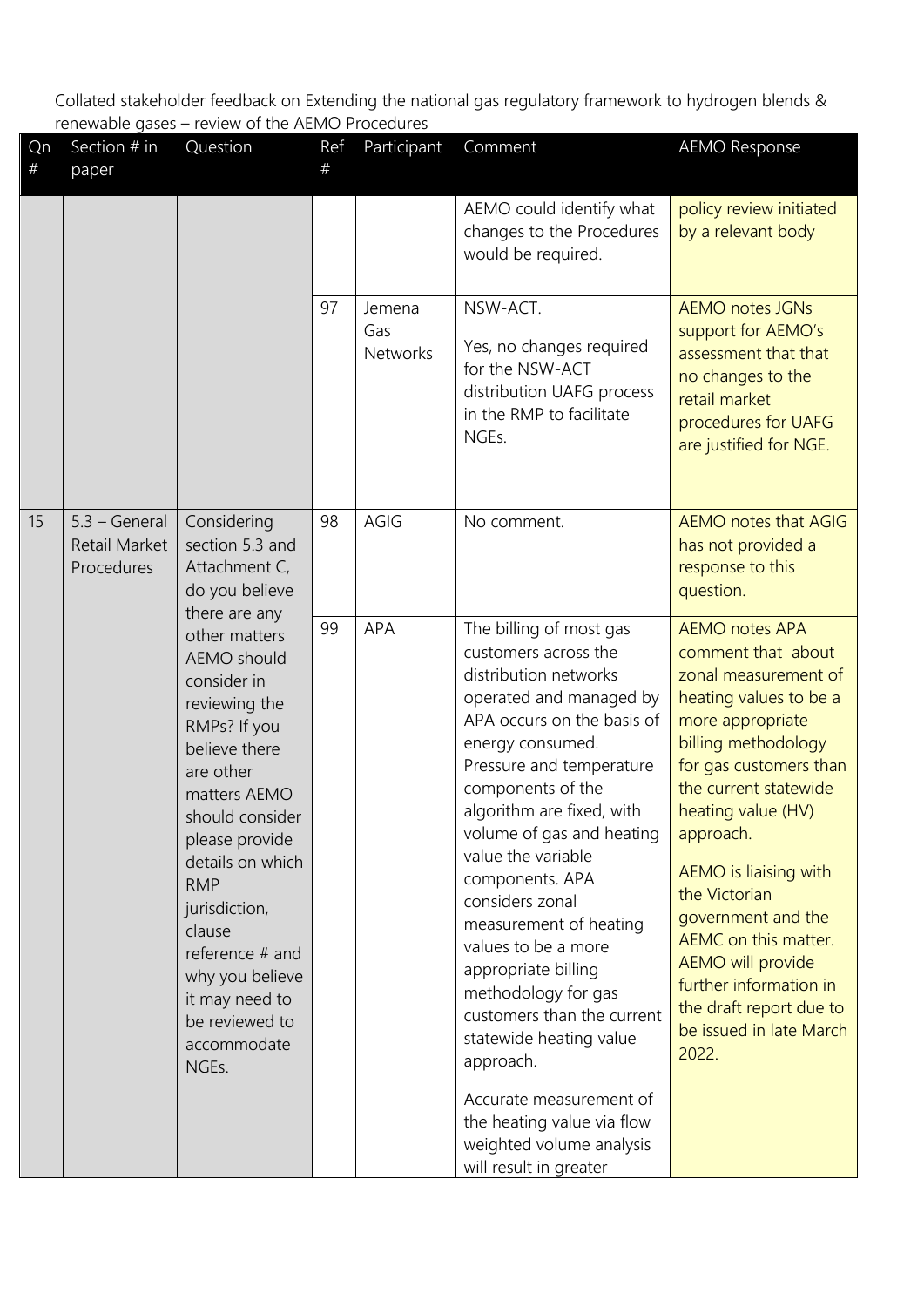| Qn<br>$\#$ | Section # in<br>paper | Question | Ref<br># | Participant        | Comment                                                                                                                                                                                                                                                                                                                                                                                                                                                                                                                                            | <b>AEMO Response</b>                                                                                                                                                                                              |
|------------|-----------------------|----------|----------|--------------------|----------------------------------------------------------------------------------------------------------------------------------------------------------------------------------------------------------------------------------------------------------------------------------------------------------------------------------------------------------------------------------------------------------------------------------------------------------------------------------------------------------------------------------------------------|-------------------------------------------------------------------------------------------------------------------------------------------------------------------------------------------------------------------|
|            |                       |          |          |                    | accuracy of energy<br>consumed at the customer<br>site level if it can be<br>accurately measured at a<br>zonal level. Move to<br>blended heating value<br>zones or further<br>disaggregated mesh<br>blending zones would<br>impact on metering and<br>billing systems.<br>APA proposes consistency<br>and harmonisation<br>between heating value<br>methodologies and<br>metering between<br>markets, ensuring cost<br>efficiency of systems and<br>process for energy<br>infrastructure operating in<br>multiple markets.                         |                                                                                                                                                                                                                   |
|            |                       |          | 100      | AusNet<br>Services | Our non-DTS distribution<br>networks may be prime<br>locations in Western<br>Victoria for renewable gas<br>blending at or near the<br>city gate sites. The gas<br>custody and title in these<br>networks belong to the<br>non-DTS pipeline owner<br>and their contracted<br>retailer. Therefore, this<br>may be an opportune time<br>to move our non-DTS<br>distribution areas to global<br>settlements to enable<br>greater retail competition<br>and the ability for injected<br>NG equivalents to<br>compete in these<br>distribution networks. | In relation to "non-<br>declared" distribution<br>systems, Distributors<br>already provide<br>metering data for all<br>distribution supply<br>point within these<br>areas, therefore global<br>data exists today. |